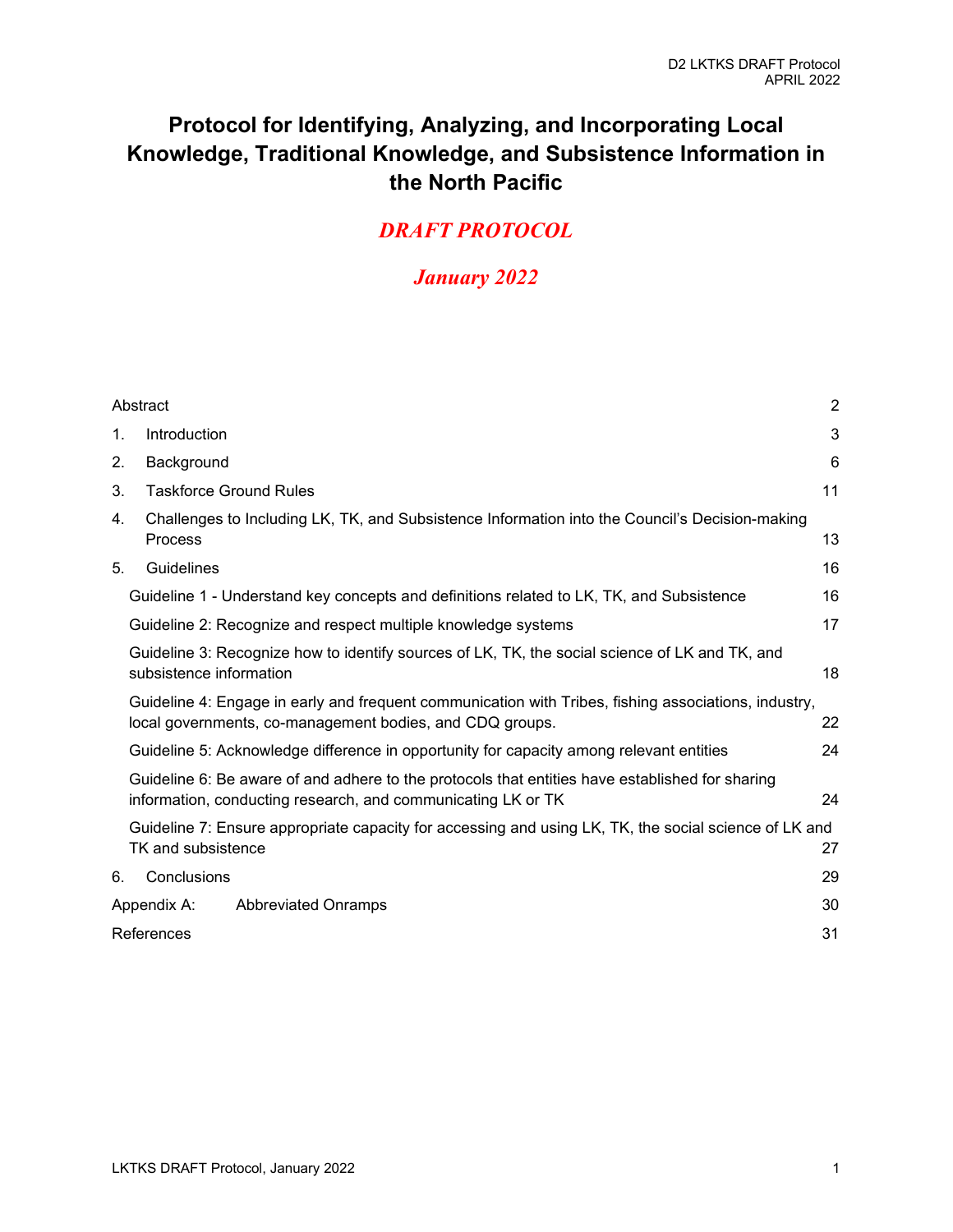# <span id="page-1-0"></span>**Abstract**

This protocol provides guidance for analytical staff, researchers, and decision-makers working within the North Pacific Fishery Management Council's (hereafter Council) process for identifying, analyzing, and incorporating Local Knowledge, Traditional Knowledge, and subsistence information into the Council's decision-making.[1](#page-1-1) This protocol was collaboratively developed throughout a multi-year effort by the Local Knowledge, Traditional Knowledge, and Subsistence Taskforce (LKTKS) formed under the Bering Sea Fishery Ecosystem Plan (BSFEP) Action Module 2 to Develop Protocols for Local Knowledge, Traditional Knowledge, and Subsistence information into the Council's decision-making process. Designed to be action-informing<sup>[2](#page-1-2)</sup>, this protocol includes several high-level guidelines that identify best practices for working with Local Knowledge, Traditional Knowledge, and subsistence information which are operationalized based on the diverse expertise of Taskforce members. This protocol is followed by a summary of potential 'onramps' or places within the Council's decision-making process where Local Knowledge, Traditional Knowledge, and Subsistence information could be incorporated.

<span id="page-1-1"></span><sup>&</sup>lt;sup>1</sup> The Council's January 2020 motion specifying the tasking for this Taskforce can be found here: [https://meetings.npfmc.org/CommentReview/DownloadFile?p=ce213a15-6672-4d0b-9fad-](https://meetings.npfmc.org/CommentReview/DownloadFile?p=ce213a15-6672-4d0b-9fad-6b0719388804.pdf&fileName=D3%20MOTION%20.pdf)[6b0719388804.pdf&fileName=D3%20MOTION%20.pdf](https://meetings.npfmc.org/CommentReview/DownloadFile?p=ce213a15-6672-4d0b-9fad-6b0719388804.pdf&fileName=D3%20MOTION%20.pdf)

<span id="page-1-2"></span> $2$  By "action informing" we mean that these guidelines are intended to guide and inform Council members and staff throughout their decision-making processes, rather than regulate or mandate Council action.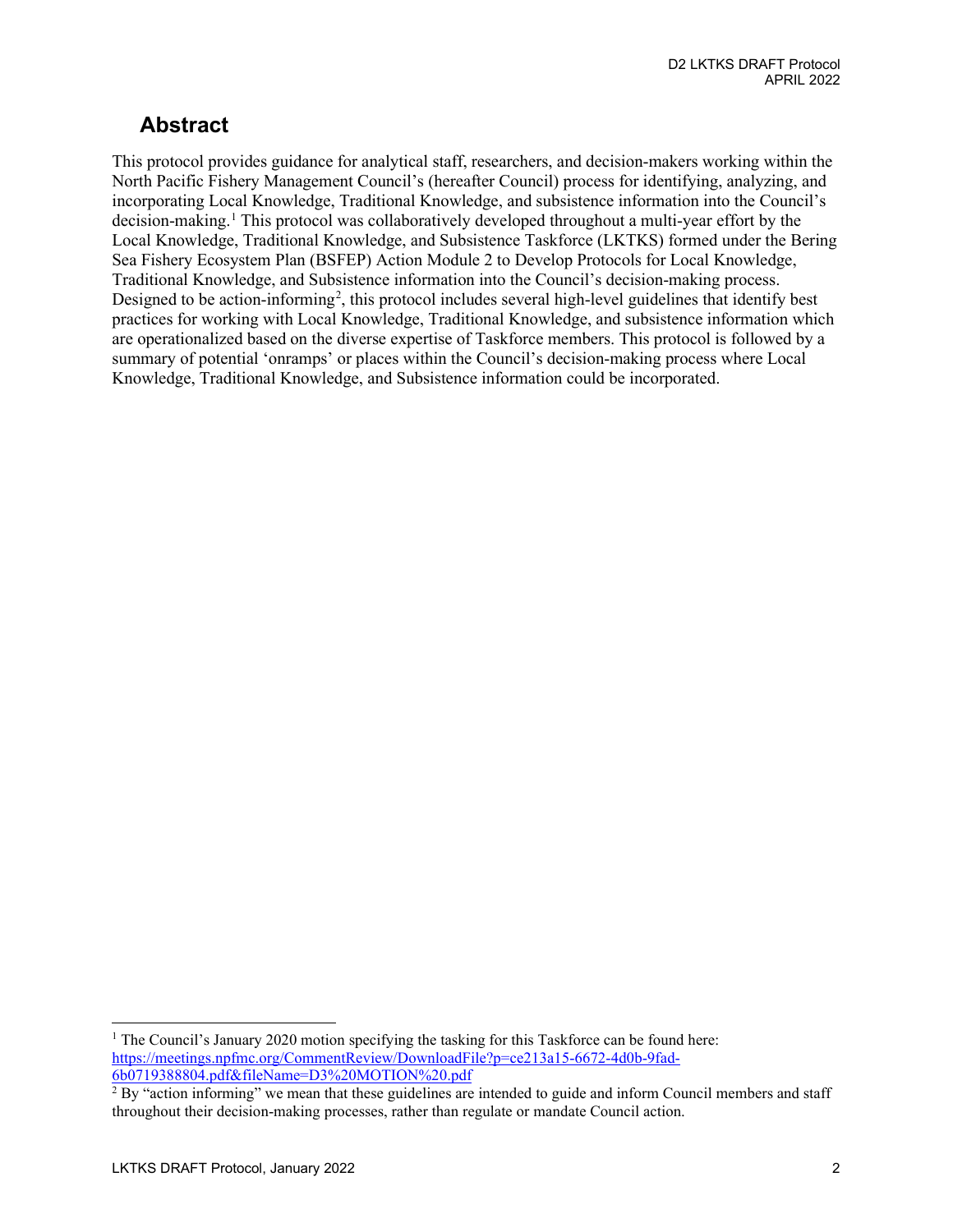# <span id="page-2-0"></span>**1. Introduction**

The Bering Sea ecosystem is a rich area of marine productivity that supports an array of commercial, sport, and subsistence fisheries (Huntington et al., 2013; National Research Council 1996; Springer et al., 1996). Harvesters and coastal communities hold deep connections to the marine environment as they rely on this ecosystem and its resources (e.g., fish, marine mammals, seabirds and more) to provide economic livelihoods, cultural wellbeing, and food security (Fall et al., 2013; Huntington et al., 2016; Vonoit Baron 2019). Indigenous Peoples<sup>3</sup> across the Bering Sea including, but not limited to, the Unangan, Alutiiq, Athabascan, Yup'ik, and Inupiaq have been connected to, and relied on, the Bering Sea since time immemorial.

The Bering Sea is undergoing major ecological and climatological shifts that are increasingly extreme and difficult to accurately predict (i.e., marine heat waves, impacts to seabird populations, marine mammals, forage fish populations, and more) (Cheung & Frölicher 2020; Oliver et al., 2019; Pilcher et al., 2019; Reum et al., 2020; Thoman et al., 2020). Local communities have long observed significant climate variability, such as higher seasonal temperatures, changes in precipitation patterns, wind patterns, storms, and ocean currents (Cochran et al., 2013; Meier et al., 2014; Wrona et al., 2006). These changes have raised concerns about the impacts on subsistence (Ahmasuk et al., 2008; Bering Sea Elders Group 2011; Christie et al., 2018).

The observable effects of climate change on the marine environment have accelerated development and implementation of ecosystem-based fisheries management (EBFM)<sup>[4](#page-2-2)</sup> and provided national and regional opportunities to broaden the scope of scientific understanding of complex social-ecological systems like the Bering Sea. There is increasing awareness that western science, while providing valuable data for fisheries management, can be limited to specific and often ecologically and temporally narrow approaches (Wheeler et al., 2020). National Standard 2 of the Magnuson Stevens Act (MSA) requires the best available scientific information be used to support the Council's decision-making; and it includes the long-term experiences of people who hold knowledge about the terrestrial and marine environments where they live and work (Huntington 2000; Johannes and Nies 2007; Mulalap et al., 2020; Stephenson et al., 2016; Thompson et al., 2020). As climate variability poses new and ongoing challenges (Dietz et al., 2020; Hauser et al., 2021; Huntington et al., 2020), the need for multiple knowledge systems including Traditional Knowledge and experiential knowledge from local resource harvesters and community members is both relevant and timely (Hosen et al., 2020; Mustonen et al., 2021; Petzold et al., 2020), and will only increase (Arsenault et al., 2019; Chapman & Schott 2020; Flynn et al., 2016; Latulippe & Klenk 2020; Zhongming et al., 2012).

Local Knowledge (LK) and Traditional Knowledge (TK) holders may be some of the earliest observers of environmental changes because of their experience working, living, and harvesting in specific areas (Gadamus & Raymond-Yakoubian 2015). LK and TK can shine light on fluctuations in species abundance, location, spawning areas, migrations, ocean currents, sea ice, migrations, and much more (see Johannes & Nies 2007 for an extended review on this point). LK and TK are not anecdotal information,

<span id="page-2-1"></span><sup>3</sup> In this protocol, the terms 'Indigenous Peoples' or 'Alaska Native' are used to designate the diverse populations in the United States and Alaska who could interact with the Council's decision-making process. These terms refer to Federally recognized Tribes, with whom the United States meets its trust responsibility through a government-to-government relationship, consultation and other legal obligations (see Secretarial Order 3206 and EO 13175). In general, we refer to "Indigenous Peoples," "Alaska Native(s)," and "Tribes" interchangeably throughout this document, unless we are talking about a specific group or a specific status.

<span id="page-2-2"></span><sup>4</sup> Ecosystem-based management aims to maintain ecosystems in a healthy, productive, and resilient condition so they can provide the services humans want and need. Traditional fisheries management has focused on one species in isolation; however increased understanding of ecosystem processes and interactions has driven more effective management strategies including EBFM. NOAA Fisheries is responsible for the stewardship of the nation's living marine resources and their habitats, interactions, and ecosystems. NOAA Fisheries has adopted EBFM to fulfill its mandates and promote consideration of the full range of cumulative effects and trade-offs across various management regimes and human uses, as well as the impacts of these management decisions on human systems (NOAA 2022).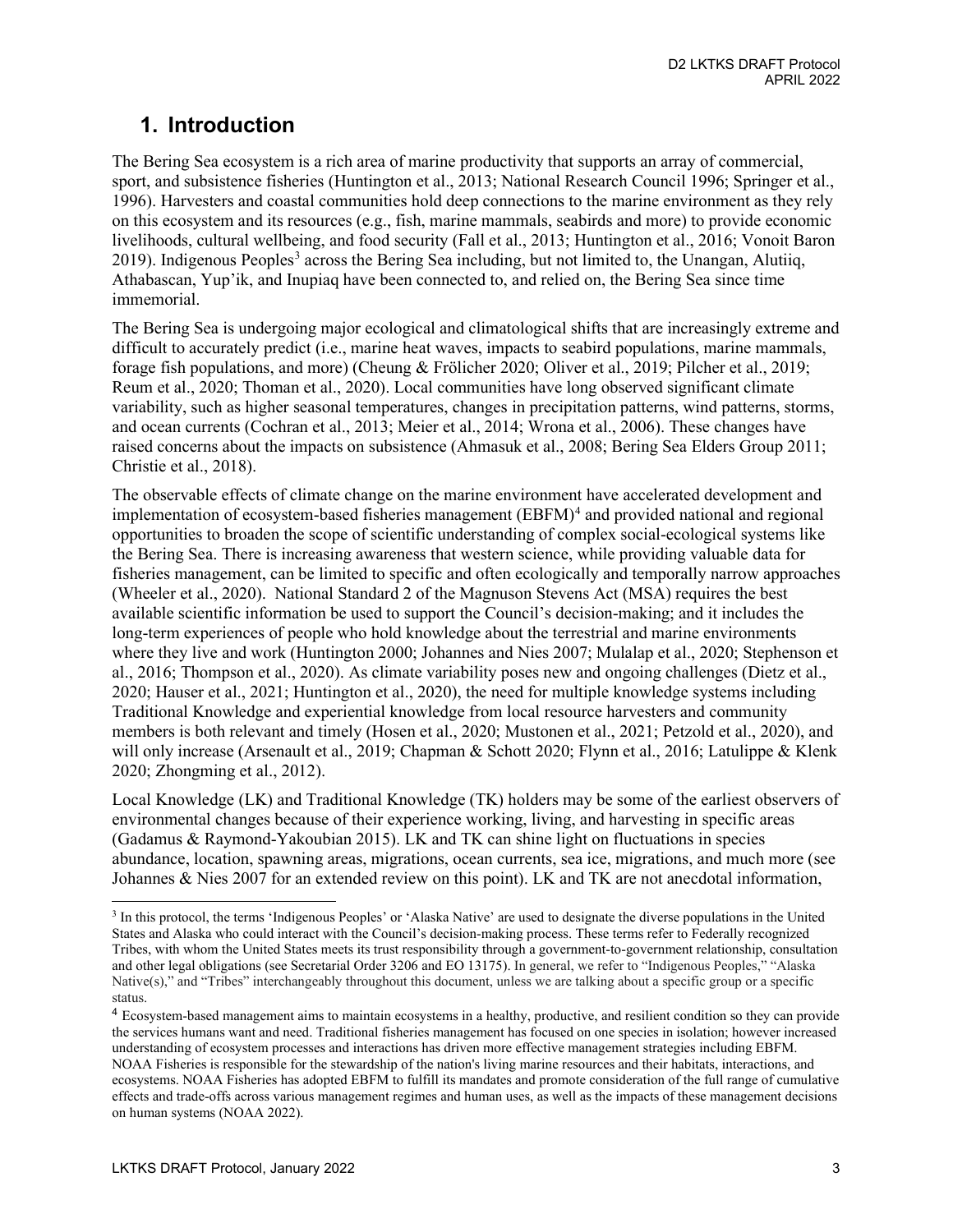but rather are complex systems of dynamic and living knowledge with adaptive integrity and legitimacy of their own, born from the direct experience of those that hold it (Houde 2007). Often these knowledge systems undergo their own forms of peer review and accountability (Barnhardt & Kawagley 2005).

Decision-makers like the Council are increasingly recognizing the value of multiple knowledge systems for sustainably managing fisheries. In response to increasing awareness of the value and importance of experiential forms of knowledge like LK and TK, and the input gained throughout the development of the BSFEP, the Council established the LKTKS Taskforce in 2019. **The purpose of this protocol is to provide guidance to analytical staff, researchers, and decision-makers working within the Council process for identifying, analyzing, and incorporating LK, TK, the social science of LK and TK, and Subsistence expertise and information into the decisionmaking process.[5](#page-3-0)**

Designed to inform the Council's decision-making process in a holistic way, this protocol includes several high-level guidelines identifying best practices for working with LK, TK, and subsistence information which are operationalized based on the diverse expertise of Taskforce members. These guidelines are followed by 'onramps' or places within the Council's decisionmaking process where LK, TK, and subsistence information could be included. It is important to be clear that this protocol was developed with knowledge specific to the Bering Sea

#### **Setting the Stage**

- No one component of this protocol should be separated from the whole.
- Cultural sensitivity and awareness are at the core of this work.
- The protocol is intentionally broad in its scope, covering the entirety of the Council's process so it can be useful to all the key entities in the Council's process (i.e., staff, Council members, Alaska Fisheries Science Center staff, Regional Office staff, and more).
- The protocol is specific to the Bering Sea region and fisheries management. While certain elements might be of use in other management contexts, the Taskforce would caution against wholesale application to other decisionmaking contexts and scientific processes
- The protocol is action-informing.

region. As such, the insights and reflections herein should be kept in the proper context, and caution should be used when extrapolating the guidance to other decision-making processes.

Following this introduction, Section 2 of the protocol provides critical background information for the reader. Section 3 provides information about the Taskforce's goals and objectives, as adopted by the Council. Section 4 describes some of the possible challenges to identifying, analyzing, and incorporating the best available experiential knowledge systems alongside western science and decision-making processes. This section also discusses the vital process of partnering with diverse knowledge holders who practice subsistence ways of life. Section 5 contains the main content of the protocol, namely the guidelines. The guidelines are action-informing and intended to:

- 1. Improve understandings of LK, TK, and subsistence information based on the subsistence way of life.
	- a. Provide foundational information on the role of LK and TK in Federal fishery management.
- 2. Provide guidance to analytical staff and researchers engaging with diverse forms of knowledge and knowledge holders in analytical or research efforts:
	- a. Establish principles of engagement with LK and TK experts, communities, Tribes, and other relevant entities on issues related to LK and TK.
- 3. Provide analytical guidance to more richly, accurately, and systematically include LK, TK, the social science of LK and TK, and subsistence information into the Council's decision-making process.

The guidelines themselves are written at a high-level and are followed by content that provides in depth

<span id="page-3-0"></span><sup>5</sup> The Taskforce has made a distinction between LK and TK, and the social science of LK and TK because LK and TK exist regardless of whether social science has been conducted to understand, analyze, or synthesize them.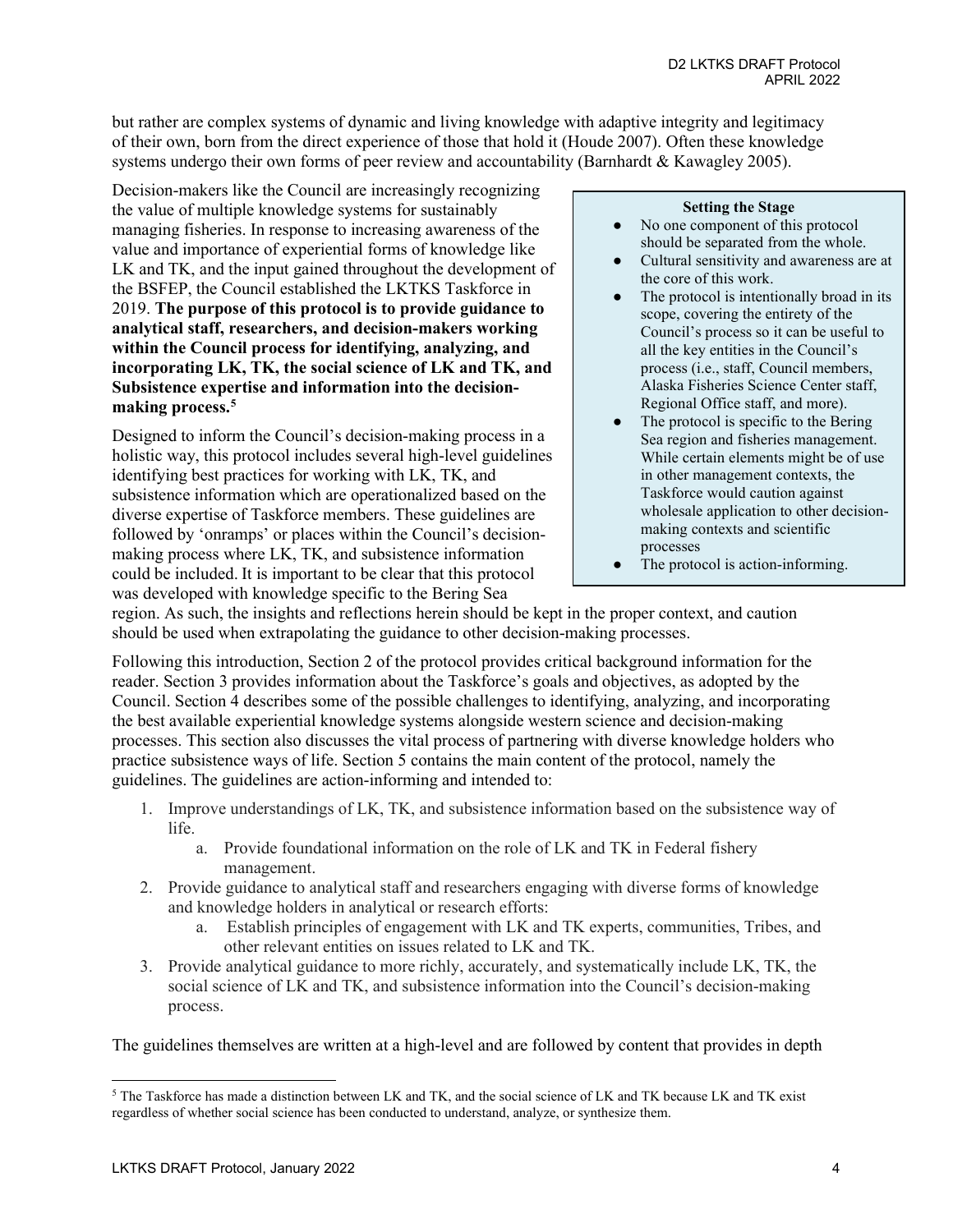context for their relevance to the Council's process as well as practical steps for analytical staff, researchers, and decision-makers. The Council's decision-making process is multi-faceted, dynamic, and involves close partnerships with stakeholders, Federal agencies, Tribes, scientists, and more. By taking a broad approach, the protocol is intended to be useful for all the key entities in the Council's process (i.e., staff, Council members, Alaska Fisheries Science Center staff, Regional Office staff, and more).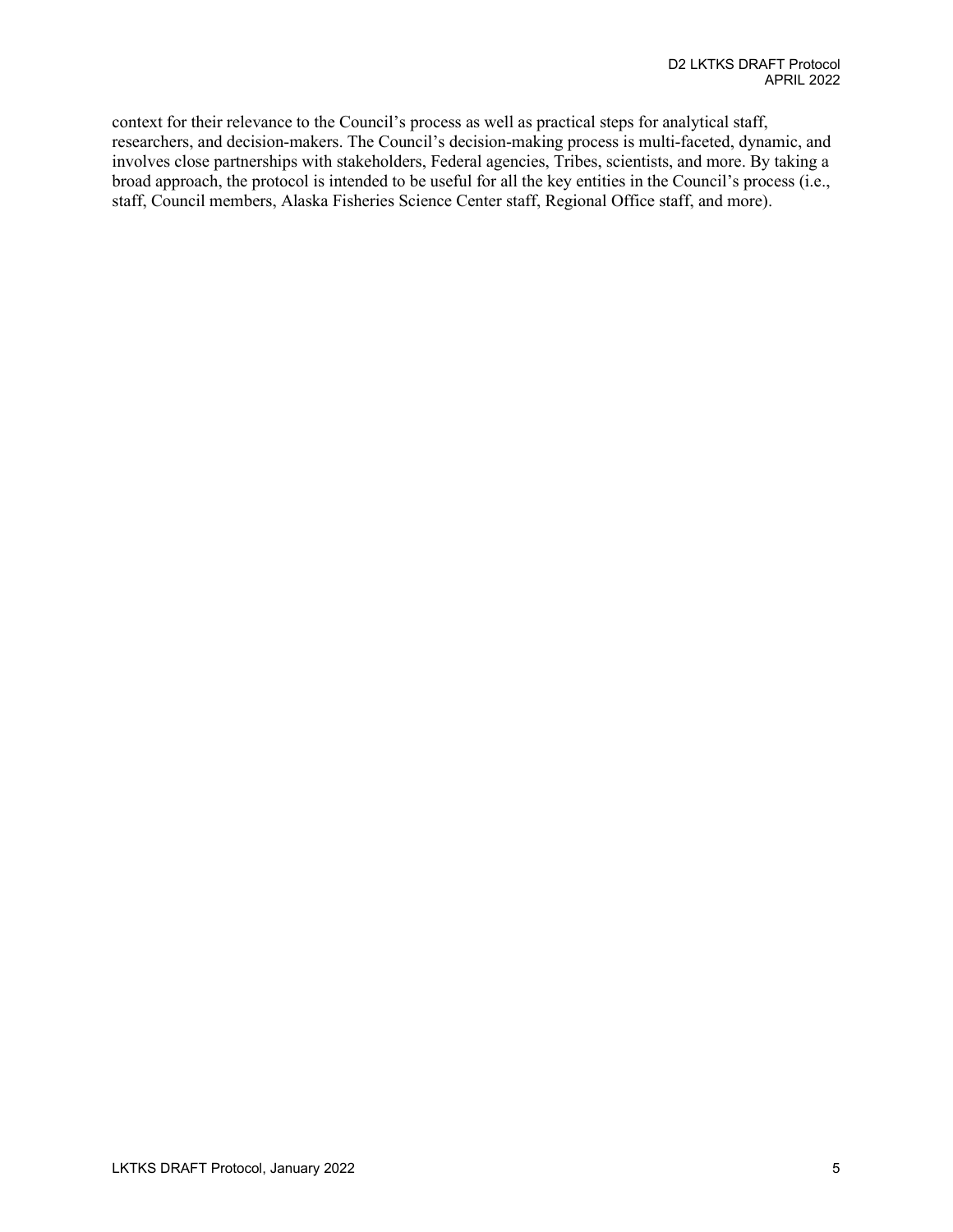# <span id="page-5-0"></span>**2. Background**

People who are intimately familiar with a particular place have knowledge about the past and present conditions of the resource and surrounding ecosystem and could be the first to notice changes in resource abundance, species presence, or habitat destruction (Berkes 1993; Clark 2016; Close & Hall 2006; Neis & Felt 2000). The knowledge that traditional, sport, and commercial fishers, marine hunters, and local community residents can bring to the Council's decision-making process is invaluable; it is knowledge based on entire careers, generations of knowledge, and in the case of TK, millennia (Ban et al. 2017; Thornton et al. 2010; Raymond-Yakoubian et al., 2017).

LK and TK are interactive and deeply connected to the surrounding environment or place in which the knowledge is produced. Because of its specificity and connectivity to place, there is no one agreed upon definition of LK and TK in international law or common discourse (Mulalap 2020), although there are several legal frameworks that describe and protect TK in particular (for examples see CBD 1992; ILO 169 1989; UNDRIP 2007). LK and TK are best understood as knowledge systems rather than an assemblage of facts. These knowledge systems are linked to skills, observations, and cultural meanings that are often gained or given by experience and story (Aporta 2002; Aporta & Higgs 2005; Folke 1999).

**LK** broadly includes the observations and experiences of local people in a region as well as people with significant experience or expertise related to a particular location, species, or practice. LK can evolve over time and be acquired over the course of a few generations or less; but it is inherently the product of knowledge formation and dissemination based on personal, shared, and inherited experience (Martin et al. 2007). LK bearers are often relatively small groups of people, living or working in, or connected to, a common geographic location who actively engage with the environment (e.g., fish harvesting or processing, etc.) through local harvest of wild resources. However, LK holders may or may not be Indigenous Peoples (PFRCC 2011). For example, within the Bering Sea region, LK holders might include commercial Bering Sea fishers who spend considerable time in the region and are possibly intergenerational participants in the fishery but reside (at least part of the year) outside the region (i.e., in Lower 48 ports such as Seattle or Astoria).

A practical example of LK with direct relevance to fishery management emerges from inshore cod fishers who communicated a decrease in the North Atlantic cod spawning stock on their fishing grounds prior to the biological collapse of the cod fishery (Johannes et al., 2000). In the Gulf of Alaska, small-scale jig fishermen were among the first to raise concerns about declining abundance of nearshore Pacific cod stocks prior to the drastic 80% cut to the Total Allowable Catch (TAC) in 2018 (Peterson Williams et al., 2021). Both cases illustrate the value of including LK in fisheries assessments early and regularly in the management process to detect and effectively respond to ecological changes.

All forms of place-based and experiential knowledge are legitimate; however it is widely agreed that **TK** is distinct from LK in that TK systems are observed, collected, and vetted across multiple generations for centuries or millennia *by Indigenous Peoples.* To guide its own work, the Taskforce agreed to use the definition for TK put forward in Raymond-Yakoubian et al., (2017) that emerged from extensive dialogue with Being Sea Tribal Elders and knowledge holders. **TK** is:

*"A living body of knowledge which pertains to explaining and understanding the universe and living and acting within it. It is acquired and utilized by Indigenous communities and individuals in and through long-term sociocultural, spiritual and environmental engagement. [Traditional knowledge] is an integral part of the broader knowledge system of Indigenous communities, is transmitted intergenerationally, is practically and widely applicable, and integrates personal experience with oral traditions. It provides perspectives applicable to an array of human and nonhuman*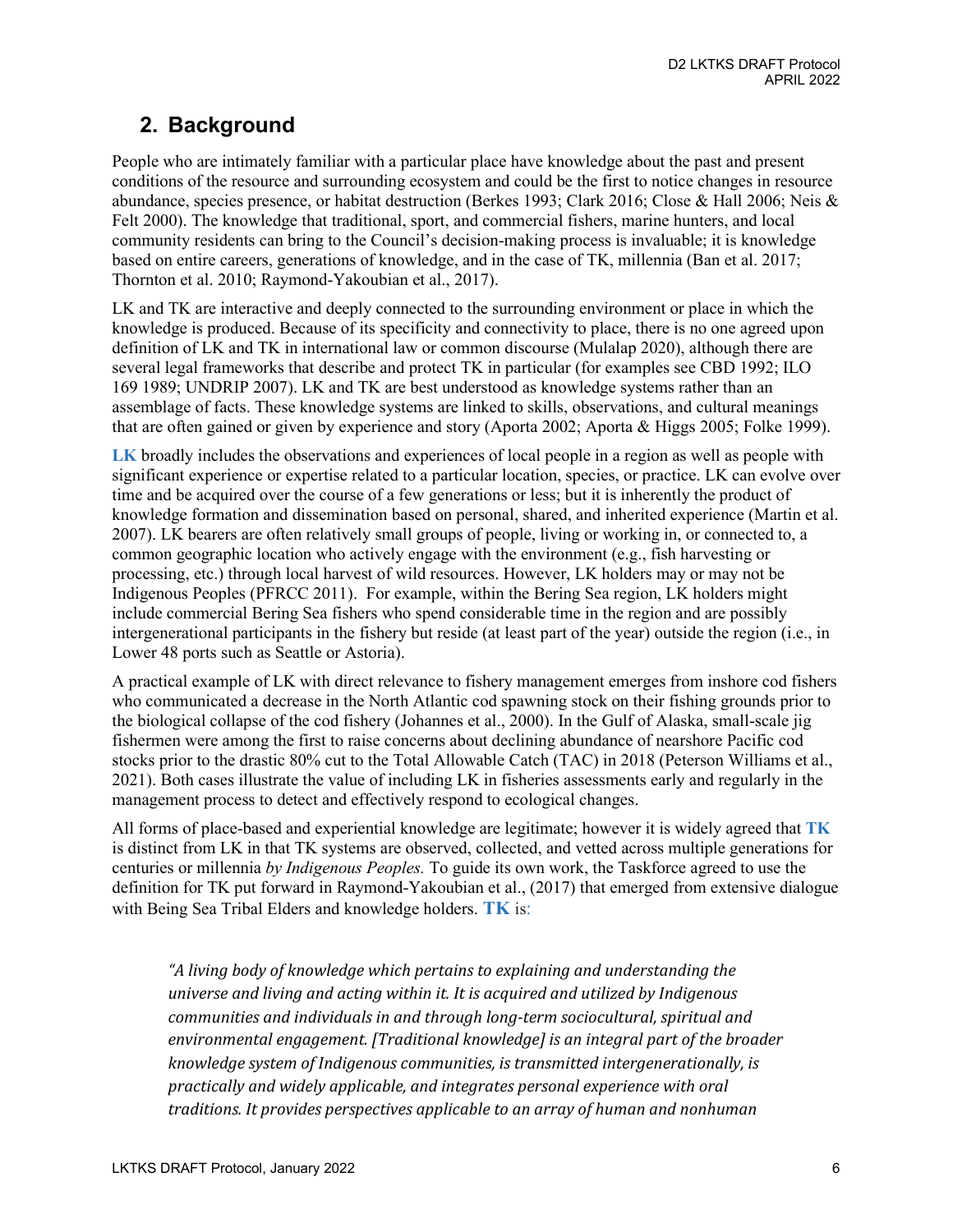*phenomena. It is deeply rooted in history, time, and place, while also being rich, adaptable, and dynamic, all of which keep it relevant and useful in contemporary life. This knowledge is part of, and used in, everyday life, and is inextricably intertwined with peoples' identity, cosmology, values, and way of life. Tradition – and [Traditional Knowledge] – does not preclude change, nor does it equal only 'the past'; in fact, it inherently entails change." (Raymond-Yakoubian et al., 2017).*

As this definition describes, TK is a dynamic body of knowledge—learned through observations and experimentation with the natural world— that is accumulated over centuries or millennia. TK holders share, reassess, and re-evaluate knowledge across generations and in response to new or changing conditions (Noongwook et al., 2007). TK is experience-based and inherently embedded in the cultures who have dwelled in a place since time immemorial (Ingold 2000, 43; Berkes 1999, 8). As such, TK is an evolving system of knowledge that builds over generations of knowledge holders as people learn from the places where they live, work, and harvest. This knowledge is based on life experiences shared across generations and through stories passed down across generations, typically under the guidance of Elders (FAI 2008).

*"TK been handed down, undergone its own form of testing generation after generation, and is the culmination of finding the best practical skills to support Alaska Natives' ways of life." – Alaska Native Elder*

At this point, it is important to provide additional context to the idea of 'knowledge.' A western understanding of 'knowledge' generally sees it as a collection of 'facts' – pieces of information that can be learned via formal education or instruction, reading, and experience but it is typically thought of as something to be 'gained' or 'received' (Nadasdy 2003). Indigenous conceptualizations of 'knowledge' may be better understood as personal experiences and related beliefs (Noongwook et al., 2007). Indigenous Peoples across Alaska and Canada tend to believe that people can only know those things which they have personally experienced (Fineup-Reiordan 1990; Goulet 1998; Smith 1998). This is not to say that secondary knowledge, that which is gained through story or formal instruction, is not used or seen as valuable. But that knowledge is seen as being less reliable than personal experience which can validate information as truth (Noongwook et al., 2007).

Alaska Native cultures observe a shared ontology of relationality: everything in creation is connected, dynamic, and constantly changing. Therefore, an important component to respecting TK is to treat it in a holistic way – pieces cannot be separated from the whole (Burnaby 2003). TK is more than information about the ecosystem and its components (i.e., species abundance or movement patterns) as it also includes knowledge informed by Indigenous worldviews and ways of being.

**Subsistence** and TK are closely linked. The harvest of subsistence foods for nutritional, cultural, spiritual, and food security reasons is extremely important to Alaska Native residents across the Bering Sea region (Callaway 2020; Green et al., 2020). TK informs where individuals practice subsistence activities, how they practice them, and why they practice them. TK is essential to a community's ability to successfully enact food security (as well as water security, firewood security, etc.), though the timing of subsistence harvests varies by area, community, and the targeted food source (i.e., migratory fish or birds) (Kishigami 2021; Nissin & Evengard 2015; Panikkar &Lemmond 2020; Turner et al., 2013).

The State of Alaska has historically defined subsistence as traditional or customary use of resources, and the value of subsistence is communicated in indices that quantify resource consumption rates and utilizing comparative cost estimates (e.g., Wolfe 2004). Federal policy, as designated under the Alaska National Interest Land Conservation Act of 1980, establishes a "rural preference" for subsistence rights for resource access and use on federal lands (Anderson 2016). At its November 2020 meeting, the Taskforce agreed: while the State and Federal definitions of subsistence do not capture the full scope of what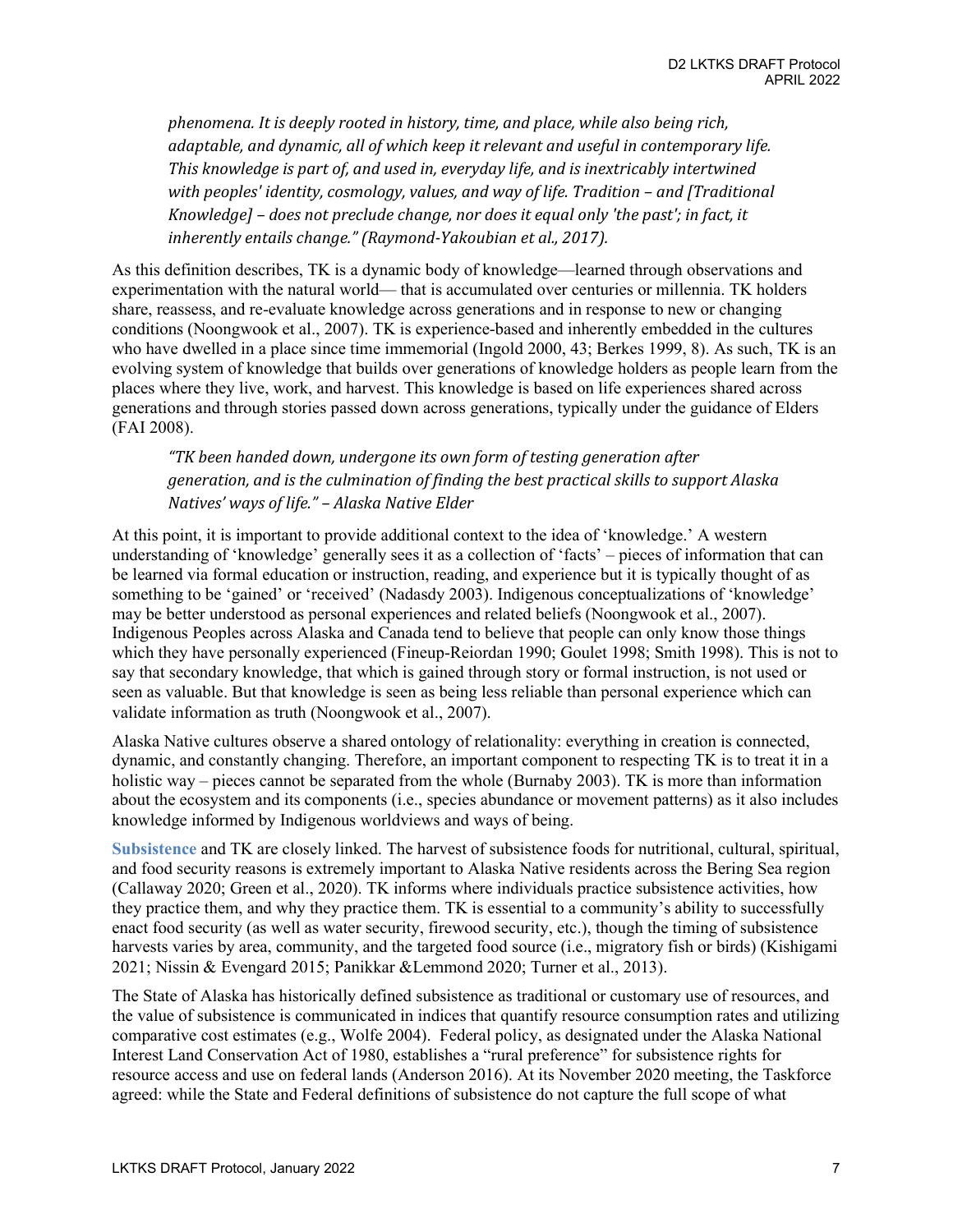subsistence means to people depending on wild foods for their way of life, these definitions impact people's lives in significant ways and, and therefore should be included in the way in which 'subsistence' is conceptualized, analyzed, and acted upon in the Council's decision-making process.

However, from an Alaska Native perspective, subsistence "encompasses hunting and gathering related activities which have a deep connection to history, culture, and tradition, and which are primarily understood to be separate from commercial activities'' (Raymond-Yakoubian, Raymond-Yakoubian, & Monicreff 2017). This perspective is not meant to suggest that Alaska Natives do not engage commercial or cash economies; they do. Rather, Alaska Natives deliberately engage in commercial and market-oriented economies while maintaining subsistence practices, and these cash economies play a critical role in supporting subsistence lifestyles (Aslaksen et al., 2008; Reedy-Maschner 2009).

The importance of subsistence for Alaska Native communities, and the continuation of subsistencerelated practices, is that it is a critical linkage to linguistic and cultural survival which are often linked with TK (Active 1999), as well as adaptive capacity and resilience (Huntington et al., 2021; Scaggs et al., 2021) and wellbeing (Donkersloot et al., 2021; Szymkowiak & Kasperski 2021). Therefore, subsistence practices are meaningful beyond the harvest of nutritional and cultural goods.

**Respect** is the foundation of this Taskforce's work because it is an effort to bring together different knowledge systems or ways of knowing and therefore different worldviews (see Warren et al., 2020). Respect means acknowledging different knowledge systems,

#### **Who is an Alaska Native Elder?**

The term 'Elder' for Alaska Native cultures and communities holds significance, carrying responsibilities for those who bear the title. Alaska Native Elders are held in high regard. Elders provide critical connections to families, communities, and regions. Elders are bearers of language, cultures, and often Traditional Knowledge.

There is no one way to identify an Alaska Native Elder. Elders are often self-identified and are always in service to their community sharing knowledge, history, language, and culture. In some cases, a community might identify someone as an Alaska Native Elder, but they may not see themselves that way. Some Alaska Native Elders are among the first generation stolen from Indigenous families and communities to attend boarding schools and they may not feel adequate, although they will still be generous in sharing. There are also Elders in training who are individuals that are younger and learning. Finally, there are Alaska Native Elders who bear the title because of their age but they may not necessarily have knowledge to share. *[First Alaskans Institute]*

the contributions that they make, and to hold people's ideas and experiences as valuable (Bartlett et al., 2012; Raymond-Yakoubian et al., 2021). Respect requires an intentional approach and is shown to each other through specific actions (see Guideline 2 for more practical information on this point).

Bringing LK and TK experts into the Council's decision-making process also requires **trust.** Trust is iterative and reciprocal, and it takes time. Building trust requires that all parties feel as though they are mutually respected for the contributions they can make. An important part of building trust and demonstrating respect requires flexibility in process, for example, in how information is shared. Whether shared in public comment, a Council workshop, or in a research and interview setting, participants will need to be open to different means of sharing information. This is especially true when working with Alaska Native communities and TK holders who may share stories as a means of discussion, problem identification, and solution (FAI 2008). Additionally, Indigenous languages may be used to convey TK for a variety of reasons (i.e., English is a second language, there are no comparable words outside of the Indigenous language, etc.) and that may require additional time. In short, **communication** styles may differ, and it is important that all participants have the necessary and appropriate tools to share information in different formats.

As the discussion of respect, trust, and communication imply, building and supporting **equity** across the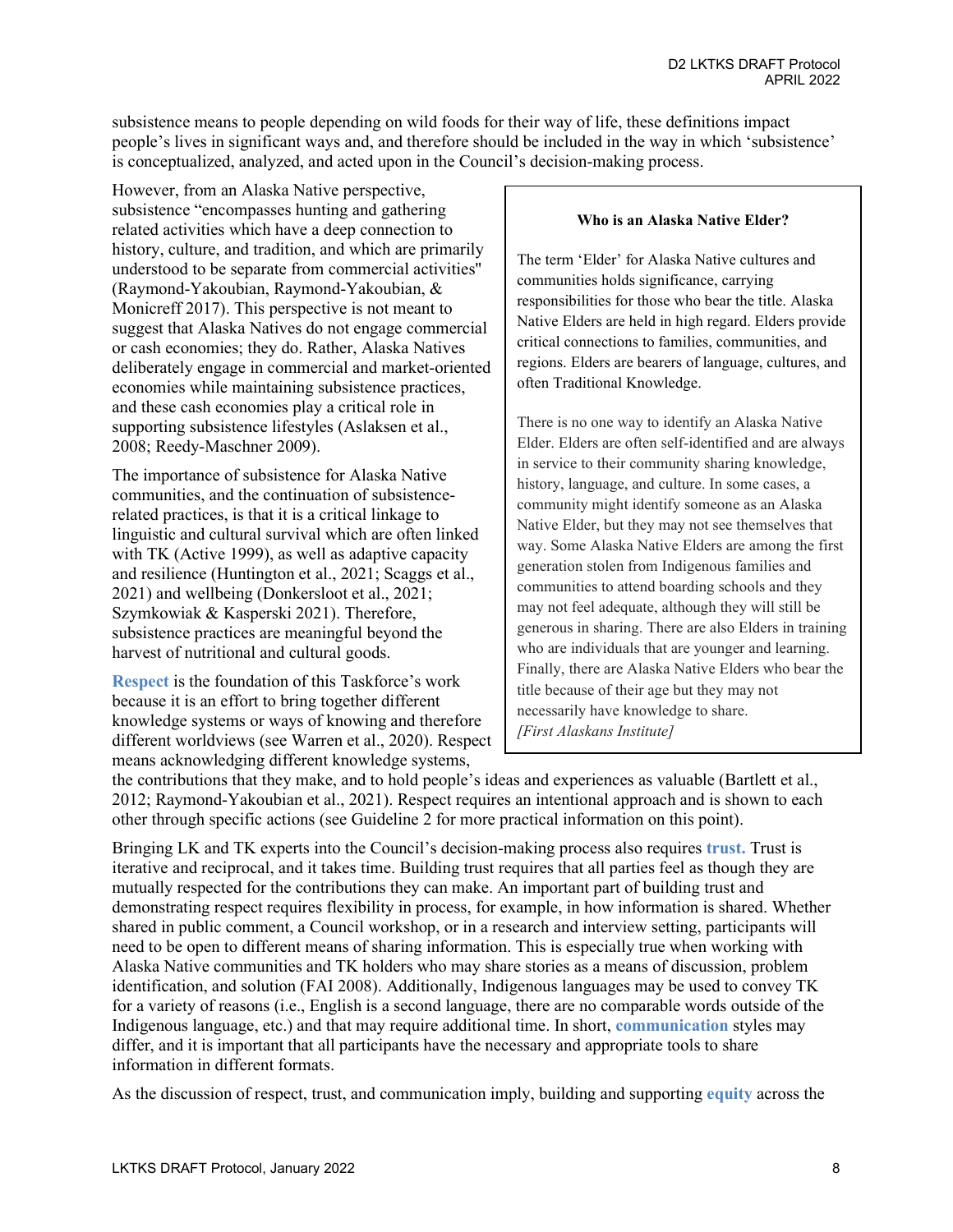Council's decision-making process is critical to achieving the expressed goal of this protocol – to better identify, analyze, and include LK, TK, and subsistence information in the Council's process. In fisheries management, 'equity' is often linked to the fair allocation of fishing opportunity or the distribution of costs and benefits among stakeholders (Anderson et al., 2019; Carothers 2011; Szymkowiak et al., 2019). Increasingly, equity is better understood to include representation within governance bodies, secured access rights, recognition and protection of non-economic value of resources, and the extent to which different identities are recognized in a governance context, or awareness of the constraints to inclusive and diverse stakeholder participation (Allison et al., 2012; Capistrano et al., 2012; Carothers et al., 2021; Donkersloot et al., 2021; McDermott et al., 2013; Schreckenberg et al., 2016).

There are 229 **sovereign** Tribes across the state of Alaska. Sovereignty is the inherent right of Indigenous Peoples to have self-determination over their political, legal, and social status, in addition to other aspects of an individual or community (UNDRIP 2007). Alaska Tribes are sovereign nations with constitutions, bylaws, and a right to determine their own destiny. Tribes have jurisdiction over their members for their health, safety, and welfare (Lindemuth 2017).

The National Marine Fisheries Service (NMFS) has an obligation under Executive Order 13175 (E.O. 13175) to consult with Alaska Native Tribes and Alaska Native corporations formed under the Alaska Native Claims Settlement Act (ANCSA) on the development of Federal regulations that may have a substantial direct effect on the Tribes. E.O. 13175 establishes the requirement for regular and meaningful consultation and collaboration with Indian Tribal governments in the development of regulatory practices that significantly or uniquely affect their communities; to reduce the imposition of unfunded mandates on Indian Tribal governments; and to streamline the application process for, and increase the availability of, waivers to Indian tribal governments. This includes matters that will affect Tribal sovereignty, impacting Tribal members' health, safety, and welfare. Government-to-government consultations should occur early in the decision-making process, are relevant to a variety of fishery management and habitat conservation issues including, but not limited to, fisheries management across all large marine ecosystems managed by the Council and NMFS, the incidental catch of species in Federally managed commercial fisheries, and subsistence fisheries.

In addition to consultation obligations, the U.S. court system and the Federal government recognize what is known as the **federal trust responsibility** of the United States towards Indian tribes. The trust responsibility entails the obligation to act honestly and openly in dealings with Tribes, and to act in the best interest of Tribes when dealing with property and resources that are held in trust.

**Free, prior, and informed consent** is a term used to indicate the need for a fully informed and transparent consent process (usually in written form) before engaging in any activity which may affect past, present, or future research or decision-making. This term relates to an underlying commitment to respect for sovereignty and self-determination (UNDRIP 2007).

Using best available science through the inclusion of multiple ways of knowing in the Council process requires engagement with a diverse range of stakeholders. As sovereign entities Alaska Native Tribes require additional considerations. As a baseline, we have provided some strategies when engaging with Tribes adapted from *American Indian and Alaska Native Culture Card: A Guide to Build Cultural Awareness (*accessible: [here](https://store.samhsa.gov/sites/default/files/d7/priv/sma08-4354.pdf)*).* For additional information, please see the Council's Community Engagement Committee's final [report](https://meetings.npfmc.org/CommentReview/DownloadFile?p=7b10e15f-e306-446b-9f49-21b33e04ff1a.pdf&fileName=D1%20CEC%20Report%20February%202021.pdf) as well as other guiding documents:

- https://www.fws.gov/r7/external/pdf/native affairs desk guide fws.pdf
- [https://toolkit.climate.gov/tool/guidelines-considering-traditional-knowledges-climate-change](https://toolkit.climate.gov/tool/guidelines-considering-traditional-knowledges-climate-change-initiatives)[initiatives](https://toolkit.climate.gov/tool/guidelines-considering-traditional-knowledges-climate-change-initiatives)
- [https://unsdg.un.org/resources/united-nations-development-groups-guidelines-indigenous](https://unsdg.un.org/resources/united-nations-development-groups-guidelines-indigenous-peoples-issues)[peoples-issues](https://unsdg.un.org/resources/united-nations-development-groups-guidelines-indigenous-peoples-issues)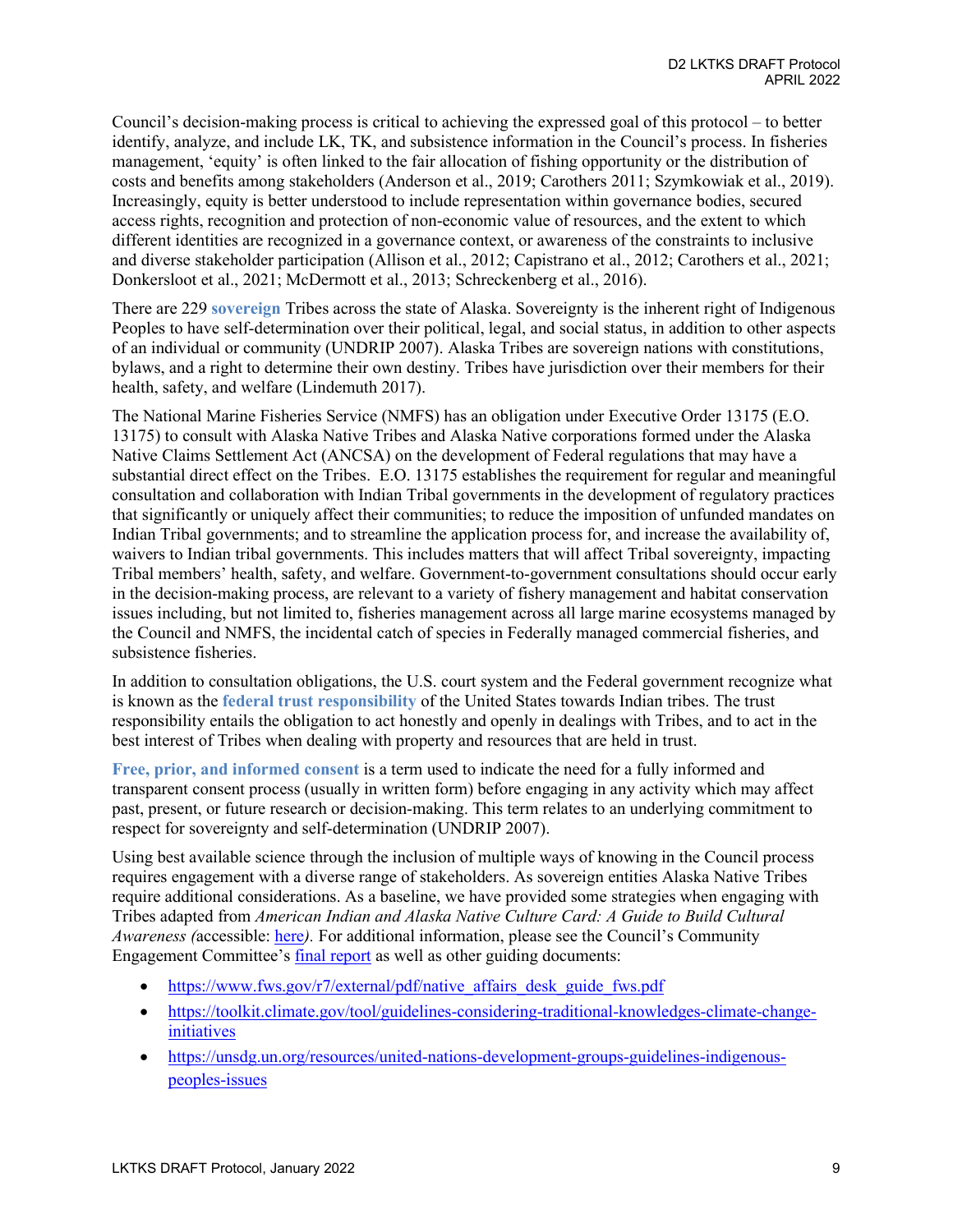## **Working with Alaska Native Cultures and Tribes**

## **Etiquette—Do's**

- Understand and respect the sovereignty, intellectual property rights, and confidentiality of Tribes.
- Learn how a community refers to itself as a group of people (e.g., what is the Tribe's name?).
- Be honest and clear about who you are and the organization(s) you represent.
- Create long term relationships that are not solely for you or your organization(s) benefit or agenda.
- Listen and observe more than you speak.
- Be comfortable with long pauses in conversations and learn to value quiet moments.
- Casual conversation is important for building rapport be genuine and a person first.
- Avoid jargon and acronyms.
- Be open about your knowledge of Alaska Native cultures and invite people to educate you on the cultural protocols in their community.
- If you are visiting a community and offered food or beverage, it is important to accept it as a sign of respect.
- Allow people to introduce themselves and tell a story before asking questions.
- Do be mindful of cultural norms and expectations.
- Do obtain Free, Prior, and Informed consent before conducting any research or using any information that you hear.

#### **Etiquette—Don'ts**

- Don't make promises you can't uphold.
- Avoid intrusive questions early in conversation. As trust is built, more personal questions may be possible.
- Don't interrupt others during conversation or interject during pauses or long silences.
- Don't impose your own personal values, morals, or beliefs.
- Avoid frequently looking at your watch and do not rush conversations or meetings.
- Do not take pictures or record audio or video without permission (see Free, Prior, and Informed consent).
- Avoid any bias based on looks, language, dress, and other outward appearances.
- NEVER use any information gained by working in the community for personal presentations, case studies, research, reports, technical memos, and so on, without the expressed **written consent** of the individual and Tribal government or Alaska Native Corporation.

*\*Language adapted from "American Indian and Alaska Native Culture Card: A Guide to Build Cultural Awareness.["](https://store.samhsa.gov/sites/default/files/d7/priv/sma08-4354.pdf) <https://store.samhsa.gov/sites/default/files/d7/priv/sma08-4354.pdf>*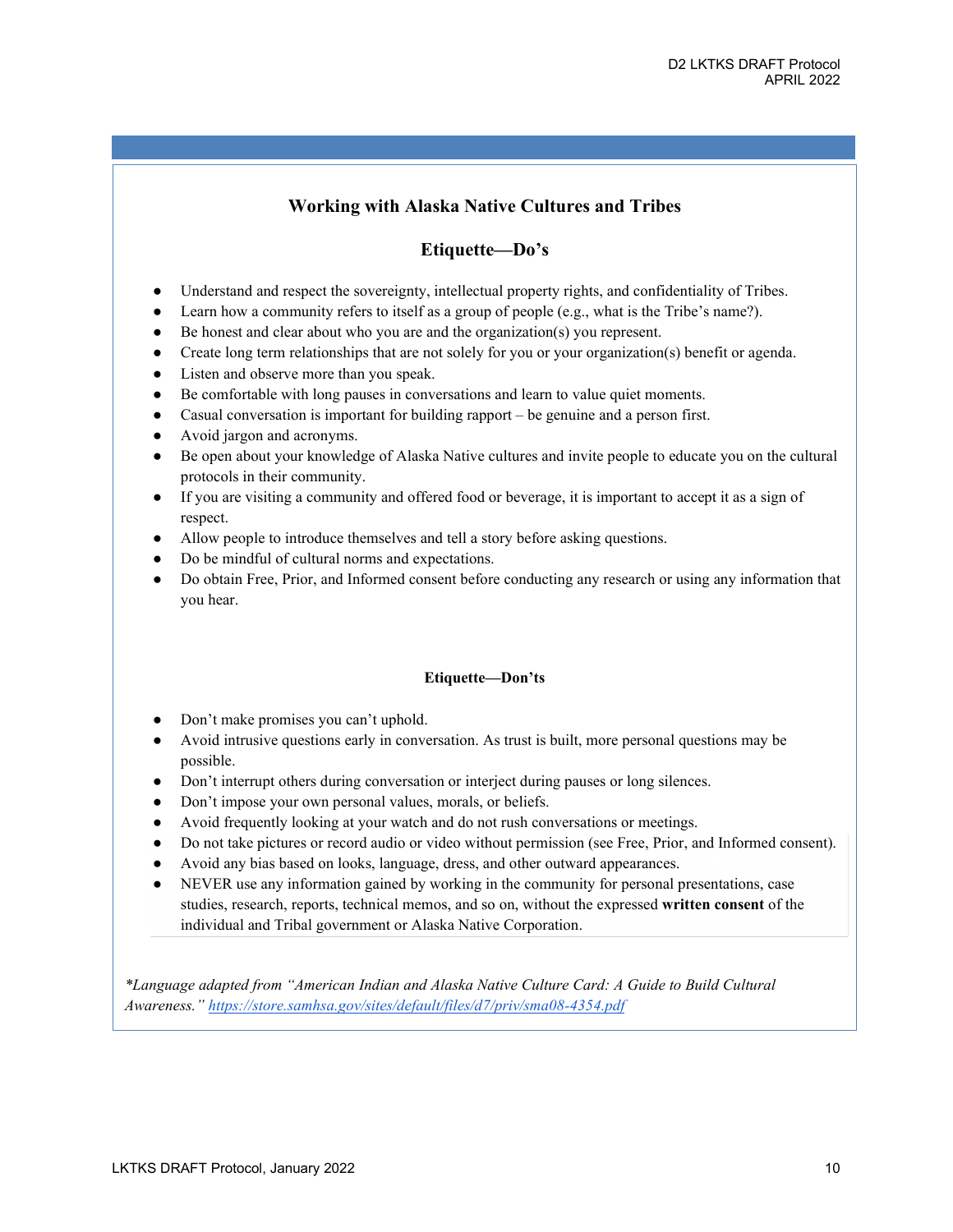# <span id="page-10-0"></span>**3. Taskforce Ground Rules**

The LKTKS Taskforce is a nominated Council advisory body composed of Indigenous and non-Indigenous experts with diverse backgrounds

The Taskforce began its work with a flagship meeting in Anchorage, Alaska in January 2020. It was decided during the first meeting to use a consensus model to identify and prioritize objectives given the diverse worldviews and knowledge systems present in the group. The Taskforce planned for two to three meetings per year over the duration of the Taskforce's projected existence (projected for 2-3 years, i.e., 2020-2023). The anticipated timing of the meetings (e.g., January, April, and November) reflects the prioritization of subsistence hunting and fishing seasons and scheduled Council meetings. With the onset, and continuation, of the global COVID-19 pandemic, the Taskforce moved to a virtual setting in April 2020.

At the February 2020 Council meeting, the Council gave direction to the Taskforce for the duration of its work by taking the following action<sup>[6](#page-10-1)</sup>:

## **The Council adopted two overarching goals, five related objectives, and several final work products:**

## **Goals**

1. To create processes and protocols through which the Council can identify, analyze, and consistently incorporate TK and LK and the social science of TK and LK into Council decision-making processes to

# **Members**

- Mr. Toby Anungazuk Jr. (Golovin)
- Dr. Rachel Donkersloot (Coastal **Cultures Research)**
- Dr. Kate Haapala (Council staff)
- Ms. Bridget Mansfield (AKRO)
- Dr. Robert Murphy (APU)
- Ms. Darcy Peter (Woodwell<br>Climate Research Center)
- Dr. Julie Raymond-Yakoubian (Kawerak)
- Mr. Richard Slats (Chevak)
- Mr. Simeon Swetzof (St Paul)
- Ms. Alida Trainor (ADFG Subsistence Division)
- Dr. Sarah Wise (Alaska Fisheries Science Center)

support the use of best available scientific information in ecosystem-based fishery management.

2. To create a protocol and develop recommendations through which the Council can define and incorporate subsistence information into analyses and decision-making.

## **Objectives**

Identify and define sources of LK and TK, and the social science of LK and TK, to support the use of best scientific information available in Council decision-making.

- 1. Provide guidance and analytical protocols to the Council on how to evaluate and analyze LK and TK, and the social science of LK and TK.
- 2. Provide guidance on how LK and TK, and the social science of LK and TK, could be included in Council decision-making processes.
- 3. Identify relevant and appropriate sources of subsistence data and information to use in Council decision-making processes.

<span id="page-10-1"></span><sup>6</sup> The Council's motion from February 2020 can be found here: [https://meetings.npfmc.org/CommentReview/DownloadFile?p=ce213a15-6672-4d0b-9fad-](https://meetings.npfmc.org/CommentReview/DownloadFile?p=ce213a15-6672-4d0b-9fad-6b0719388804.pdf&fileName=D3%20MOTION%20.pdf)[6b0719388804.pdf&fileName=D3%20MOTION%20.pdf](https://meetings.npfmc.org/CommentReview/DownloadFile?p=ce213a15-6672-4d0b-9fad-6b0719388804.pdf&fileName=D3%20MOTION%20.pdf)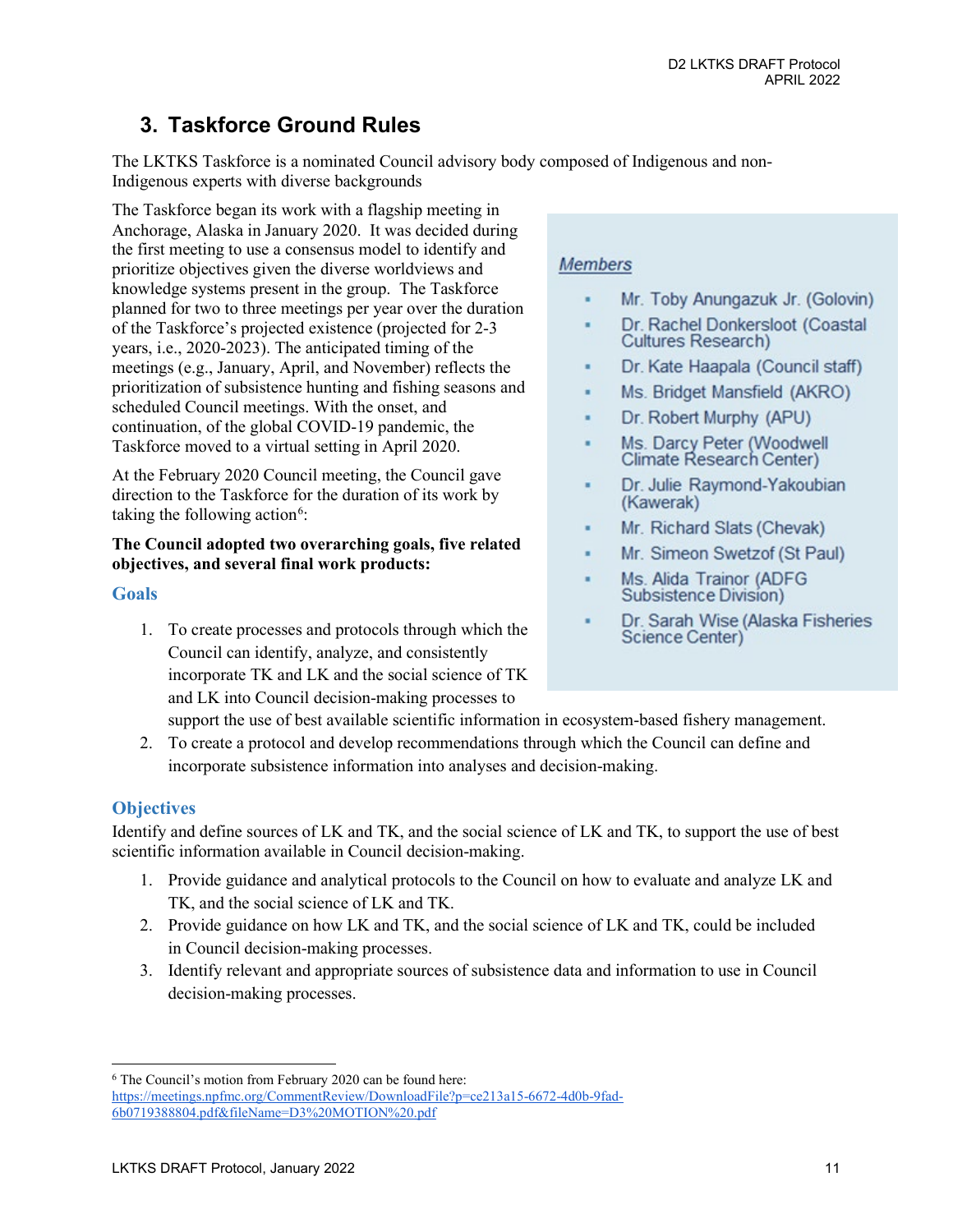4. Provide guidance on how subsistence data and information can be included in Council decision-making processes.

## **Work Products**

- 1. Glossary of Terms.
- 2. Onramps (or 'points of entry') document that identifies where within the Council process to include LKTKS information and data (e.g., public testimony, analyses, etc.).
- 3. Protocol outlining best practices for the Council to identify, analyze, and incorporate TK and LK into Council decision-making documents as appropriate.
- 4. Guidelines or protocols for Council staff for soliciting/identifying, analyzing, and using subsistence data and information in analyses.
- 5. Final report for the Council.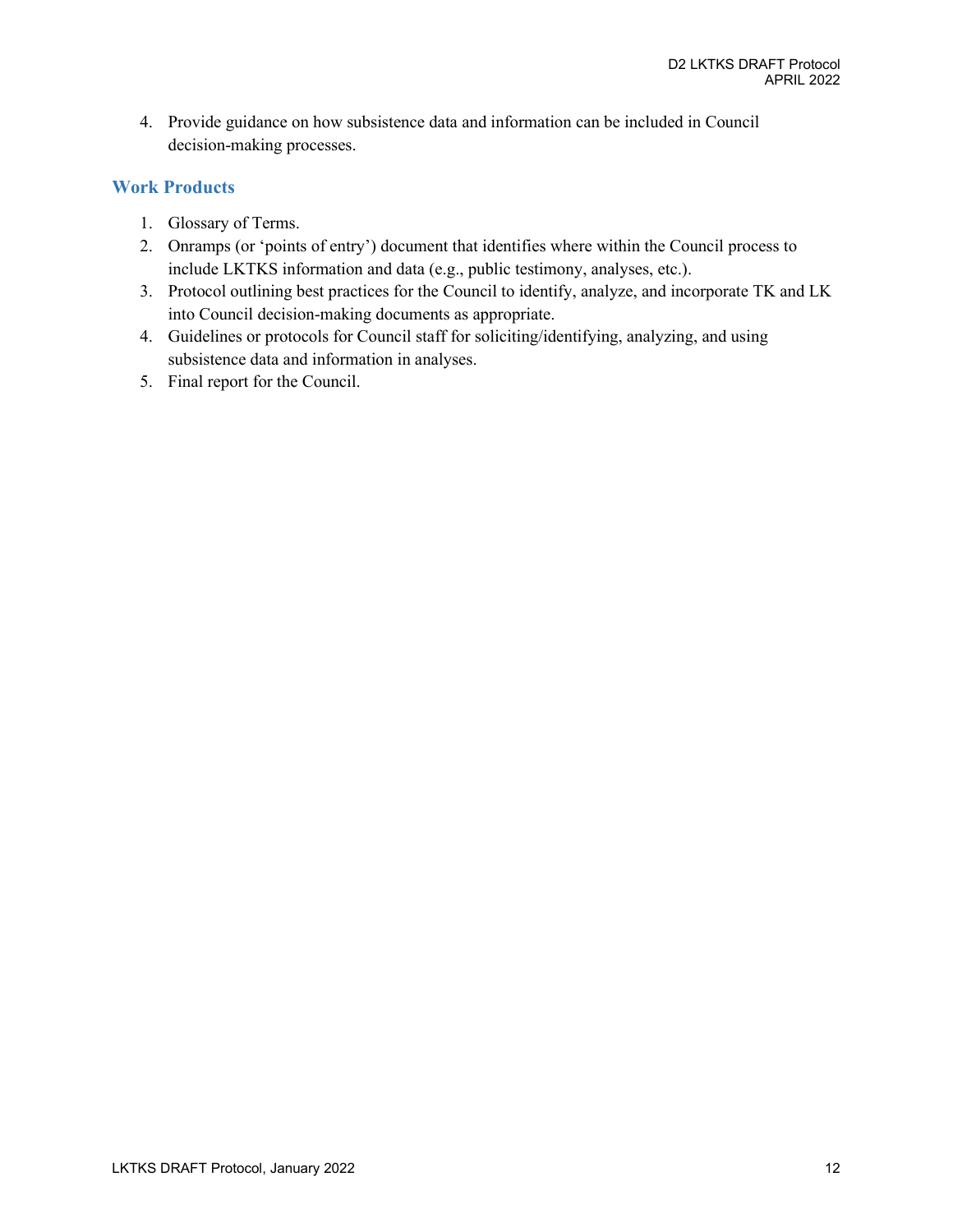# <span id="page-12-0"></span>**4. Challenges to Including LK, TK, and Subsistence Information into the Council's Decision-making Process**

By activating this Action Module and creating the LKTKS Taskforce under the BSFEP framework, the Council has acknowledged the importance of LK, TK, and the subsistence information, as well as their relevance for its decision-making process. This section of the protocol outlines some of the challenges to achieving the goal of better identifying and including LK, TK, the social science of LK and TK, and subsistence information.

### **Complexity**

The Council is one of eight regional councils established by the Magnuson-Stevens Fishery Conservation and Management Act in 1976 to manage fisheries in the nation's 200-mile Exclusive Economic Zone. The Council works closely with the National Marine Fisheries Service (NMFS) to ensure the productivity and sustainability of fisheries and fishing communities through science-based decision-making and compliance with regulations.

The Council's jurisdiction is complex; six FMPs cover several large marine ecosystems supporting commercial, recreational, and subsistence fisheries including the largest commercial fishery in the U.S. by volume landed (NOAA 2019). Stakeholders are diverse and span broad geographical scale, as well as dependence on the fisheries. Alaska seafood exports enter global markets, while small-scale fishing continues to sustain small rural communities. Furthermore, Alaska is home to 229 Federally recognized Tribes that speak 20 distinct languages. Many Alaska Natives and residents in remote communities depend on subsistence harvests for food security, social networks, and cultural continuity. The State of Alaska holds some of the most remote communities in the U.S. with 80 percent accessible only be plane or sea.

## **Participation**

Members of rural communities and Tribes from across the Bering Sea region have expressed concern over constraints to meaningfully participating in the Council's decision-making process (Raymond-Yakoubian 2009). One challenge is financial. It is costly to travel to the Council or advisory body's inperson meetings, and internet costs in remote communities for virtual participation can be significant. Language may be another challenge to participation. English is the primary language used in the Council's decision-making process. English can often be a second language for minorities, including Alaska Native Elders which can constrain their willingness and ability to engage in the management process (Berger 1985). The Taskforce appreciates the work of the Council's Community Engagement Committee that was formed to provide the Council recommendations for how improve two-way engagement between rural communities, Tribes, and the Council. These participation challenges are identified because they operate in the background of our work and inform how the Taskforce has come up with ways to better identify, analyze, and incorporate LK, TK, and subsistence information into the Council's decision-making process.

## **Cultural sensitivity**

Among Taskforce members, and with other Council advisory bodies or stakeholders, conversations about management actions can be difficult and fraught with multiple perspectives and meanings. Fisheries management inherently includes decisions that affect economic livelihoods, how people make connections to local places, cultural survival, and food security (Lyons et al., 2017). Alaska's history is tied to material and cultural dispossession of Indigenous Peoples (Carothers 2010; Gritsenko 2018; Lyons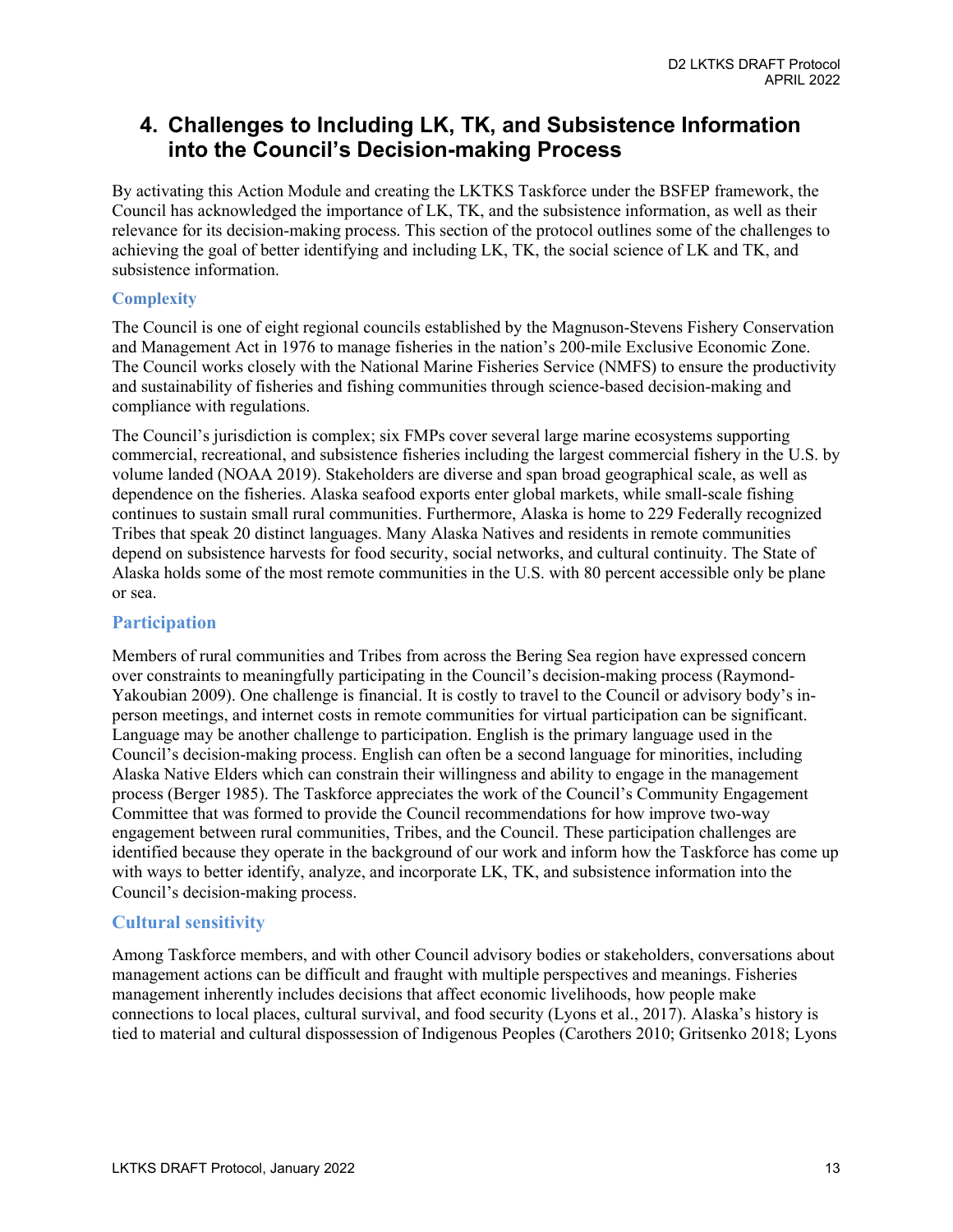et al., 2019; Stuhl 2016; Torrey 1978); yet strong social, cultural, spiritual, and economic relationships among individuals, communities, Tribes and their local environment persist (Active 1999; Kauani 2016). There is growing research that illustrates the important role of resource management frameworks in dismantling these legacies to support impactful research and effective management (Ban et al., 2018; Hill et al., 2020; Lam et al., 2020; Mastrángelo et al., 2019; Wilson et al., 2003).

### **Intellectual Property**

There are additional sensitivities related to the willingness of individuals, fishing associations, or communities to share information if doing so means they will lose control over how, or where that knowledge is used and interpreted. For example, the Council, as a public body, may hear proprietary information, which could then be shared in a public decision-making document. While unintended, this action may cause concern and erode trust among parties.

Intellectual property rights are a key consideration when engaging LK and TK. There are extensive guidelines for how to appropriately acknowledge intellectual property rights (see for example Stoll 2015). Western scientific research has a long history of extractive methods and approaches (Kovach 2021; Lanzarotta 2020; Nixon 2011; Smith 2021). Acknowledging power differentials and hierarchies within existing management structures is central to effective and inclusive fisheries management. An important first step when engaging with LK TK holders is to become familiar with intellectual property rights and data sovereignty (Carroll et al., 2019; Johnson et al., 2015; Pulsifer et al., 2012; Walter et al., 2021).

## **Difference in Approaches**

TK systems are based on factual observations about the local environment, current and past uses or relationships to particular resources, *ethics*, *values*, *culture*, which are the foundation of one's *identity* and validated by

#### **An example of different worldviews in fishery management**

Research published by Carothers et al. (2021) discusses the deep, interconnected relationship between salmon and Alaska Native cultures across Alaska. Below is an extended quote from Ahtna Elder and coauthor Wilson Justin describing the differences between Eurocentric and Athabascan worldviews of fish and fishery management.

"*We're all familiar with how, in English, things get broken into specific aspects of activities and defined by activities. You go to play a hockey game and you know what it's all about. Hockey game has rules. You don't play hockey in a basketball game. Doesn't work like that in Athabascan. It's all one game. It's all one resource. It's all one creation, and it's all one set of responsibility. So you have to learn not only how to accommodate salmon and river streams, you have to consider yourself a part of the salmon world. Not the other way where the salmon is a part of your entitlement for catch. You're intruding into salmon realm, and when you intrude into salmon realm, you have to give fair and just accounting of yourself. You do that with ceremony of prayers and songs. And then it goes another step further. You go caribou hunting. Well, there is no difference between hunting caribou and catching salmon. You still have to account to the caribou; you're still intruding in their world. Okay you go one step further, let's do sheep. Well there's no difference between sheep, caribou, and salmon. You're still assigned the responsibility of accounting for your intrusion into that world. Now that's extraordinarily easy to speak to in Athabascan, and I've found it extraordinarily, virtually impossible to speak to in English, in the western world.*

*Just think of this term "sustained yield." {laughing} In Indian, that would translate to, say into salmon, "You owe me your life, so get up here right now and die." That's the way it would translate in Athabascan from English, the sustained yield concept. That's why you never hear me say sustained yield—you just can't do that. The salmon, you're intruding in the salmon's world. So, it would be so offensive in our way that if you spoke like that they would run you out of camp until you go back to where you come from. That would be enough for the traditional marriages to be broken up and separated, which is almost impossible to do. So that's the level of offense you're looking at when you use these doggone terms like sustained yield.* Wilson Justin, interview, Anchorage, Alaska, USA, September 2019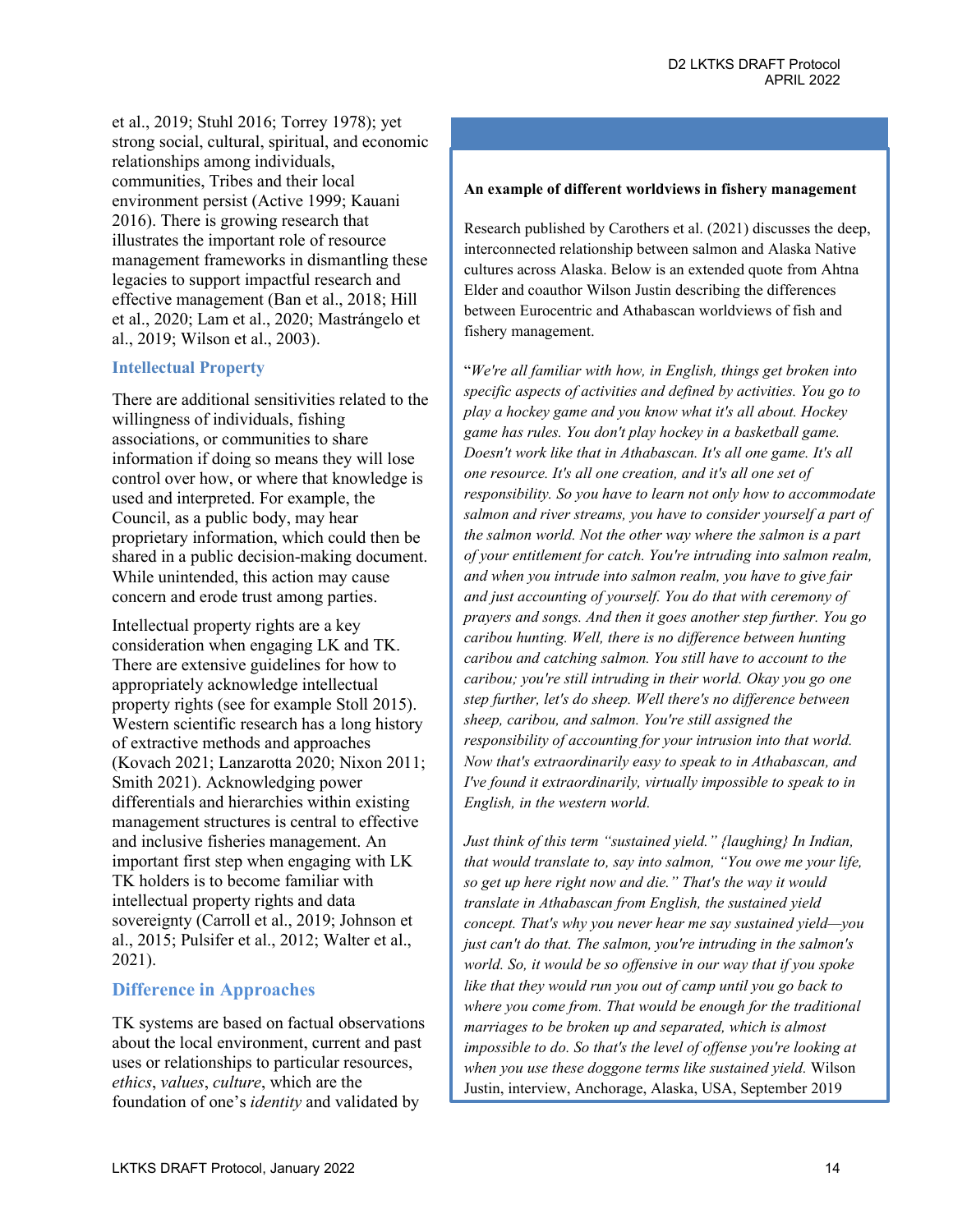lived experience (Burgess 1999). Within a community, LK or TK are often not recorded. The social science of LK and TK often uses ethnographic interviews or oral histories. Many of the substantive elements of TK systems, and the way in which it is recorded, do not easily fit into the theoretical and methodological approaches of western natural science, and historically, there has been reluctance among western scientists to include LK or TK because it cannot fit into a particular methodology or approach (e.g., an age-based model of stock dynamics) (Ames 2007; Johannes & Nies 2007).

*"In communities, TK is not compiled in print. The traditional ways of doing things have been handed down through generations by word of mouth and hands on learning by doing and living the life. Life experiences and observations have been to live the ways of their forefathers and to carry on their traditions, culture, and heritage for the next several generations." – Alaska Native Elder*

While there is growing recognition of the value of LK and TK, the task is not a simple one. Knowledge systems are not easily transferred across platforms or translate well without extensive context. For example, the scale of knowledge may not always match the scale of research question or management concern. These are not insurmountable issues: in fact, the same issues of scale and scope and translatability exist within interdisciplinary western science. That said, the sensitive, often personal, experience-based, and proprietary knowledge requires special considerations when attempting to include in decision-making. In many cases, it would not be appropriate to reduce quantifications from shared stories and oral histories of TK, forcing these qualitative data into existing models. Doing so would cause harm by distilling and reducing Alaska Native values and experiences to make them relevant thereby misrepresenting the information. If the goal is to include LK or TK into a model, that goal should be expressed from the outset of the project and inform the methodological approach for social scientists as well as knowledge experts.

Similarly, fisheries and ecosystem scientists tend to frame LK or TK as a way to inform questions or hypotheses which are then validated by western scientific methods (Ellis 2005). LK and TK can be meaningful and used to inform decisions relative to a particular report, project, or decision. Sources of information such as metadata, archival materials, oral transcripts, or subsistence maps based on LK and TK expertise contain valuable information. These sources may not have undergone academic peer review but may have undergone other types of rigorous peer review and therefore can be considered representative legitimate bodies of information (e.g., marine mammal hunters reviewing maps of marine mammal harvest areas).

In sum, these challenges suggest that better identifying, analyzing, and incorporating LK, TK, and subsistence information will require new approaches to scientific production and decision-making processes. The steps taken by the Council to address some of these challenges (such as the creation and support of the transdisciplinary BSFEP LKTKS Taskforce) underline their commitment to effective and equitable management using the best available information for decision-making (MSA, National Standard 2).

*[Other, potential ideas: funding, capacity building.]*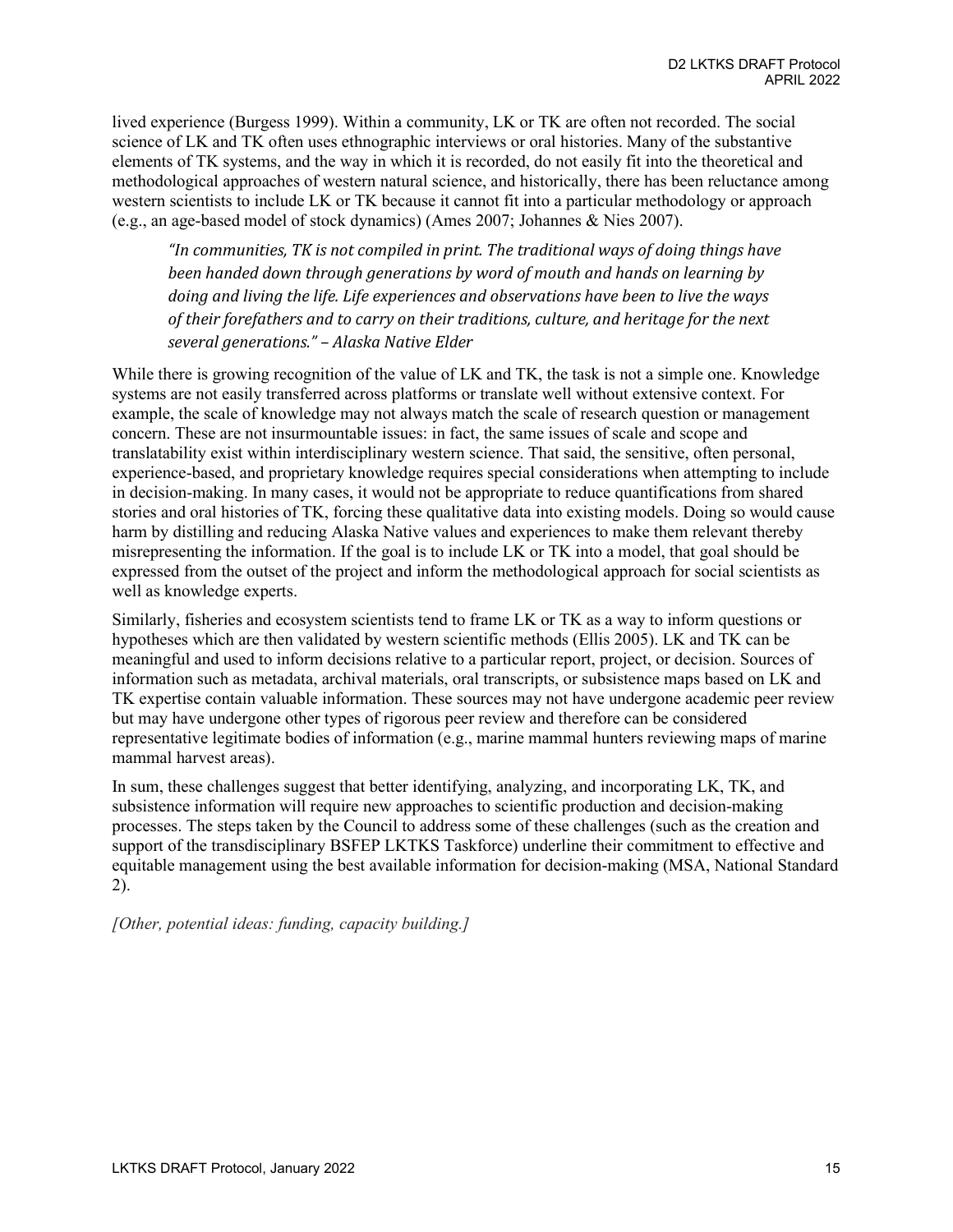# <span id="page-15-0"></span>**5. Guidelines**

Below is a set of guidelines and some practical steps for implementing them. Collectively, the guidelines are intended to provide guidance to identify, analyze, and include LKTKS expertise and information in the Council's decision-making process appropriately and effectively. As stated previously, the guidelines are action-informing and intended to:

- 1. Improve understandings of LK, TK, and subsistence information based on the subsistence way of life.
	- a. Provide foundational information on the role of LK and TK in Federal fishery management.
- 2. Provide guidance to analytical staff and researchers engaging with diverse forms of knowledge and knowledge holders in analytical or research efforts:
	- a. Establish principles of engagement with LK and TK experts, communities, Tribes, and other relevant entities on issues related to LK and TK.
- 3. Provide analytical guidance to more richly, accurately, and systematically include LK, TK, the social science of LK and TK, and subsistence information into the Council's decision-making process.

The Council's decision-making process is multi-faceted, dynamic, and involves close partnerships with stakeholders, Federal agencies, Tribes, scientists, and more. By taking this approach, the protocol is designed to be useful for all the key entities in the Council's process (i.e., staff, Council members, Alaska Fisheries Science Center staff, Regional Office staff, and more).

# <span id="page-15-1"></span>*Guideline 1 - Understand key concepts and definitions related to LK, TK, and Subsistence*

The Taskforce agreed on definitions for LK, TK, and subsistence that are regionally specific and appropriate (see Section 2 of this protocol). For example, the Taskforce intentionally chose 'Traditional Knowledge' rather than 'Traditional Ecological Knowledge (TEK)' because it better reflects how Alaska Native Tribes and communities throughout the Bering Sea understand and communicate their own knowledge systems. Phrases like "traditional ecological knowledge" are born from academic and policy circles and may not accurately reflect the ways Indigenous communities think about their knowledge and ways of being (Williams & Hardison 2013; Whyte 2013).

Guideline 1, understand key concepts and definitions related to LK, TK, and Subsistence, focuses on the importance of using mutually understood terminology when talking about, or engaging with, LK, TK or subsistence information. Using clear and defined terminology creates a shared understanding and improves communication among individuals, institutions, and organizations that work together in the Council's process.

## *Practical steps:*

- Become familiar with definitions for LK, TK, and subsistence and related concepts that are regionally appropriate.
	- The consensus definitions developed by the LKTKS Taskforce are a good place to start (see Section 2 of this protocol or the glossary of terms developed by the Taskforce).
- Definitions can vary in meaning across scale and geographic location. Do not assume that by using the same word, everyone has the same understanding. Ask for definitions or terms to be defined, expanded, and clarified.
- Expect Tribes to have their own definitions for TK, which might differ from the regional-specific definition developed by the Taskforce.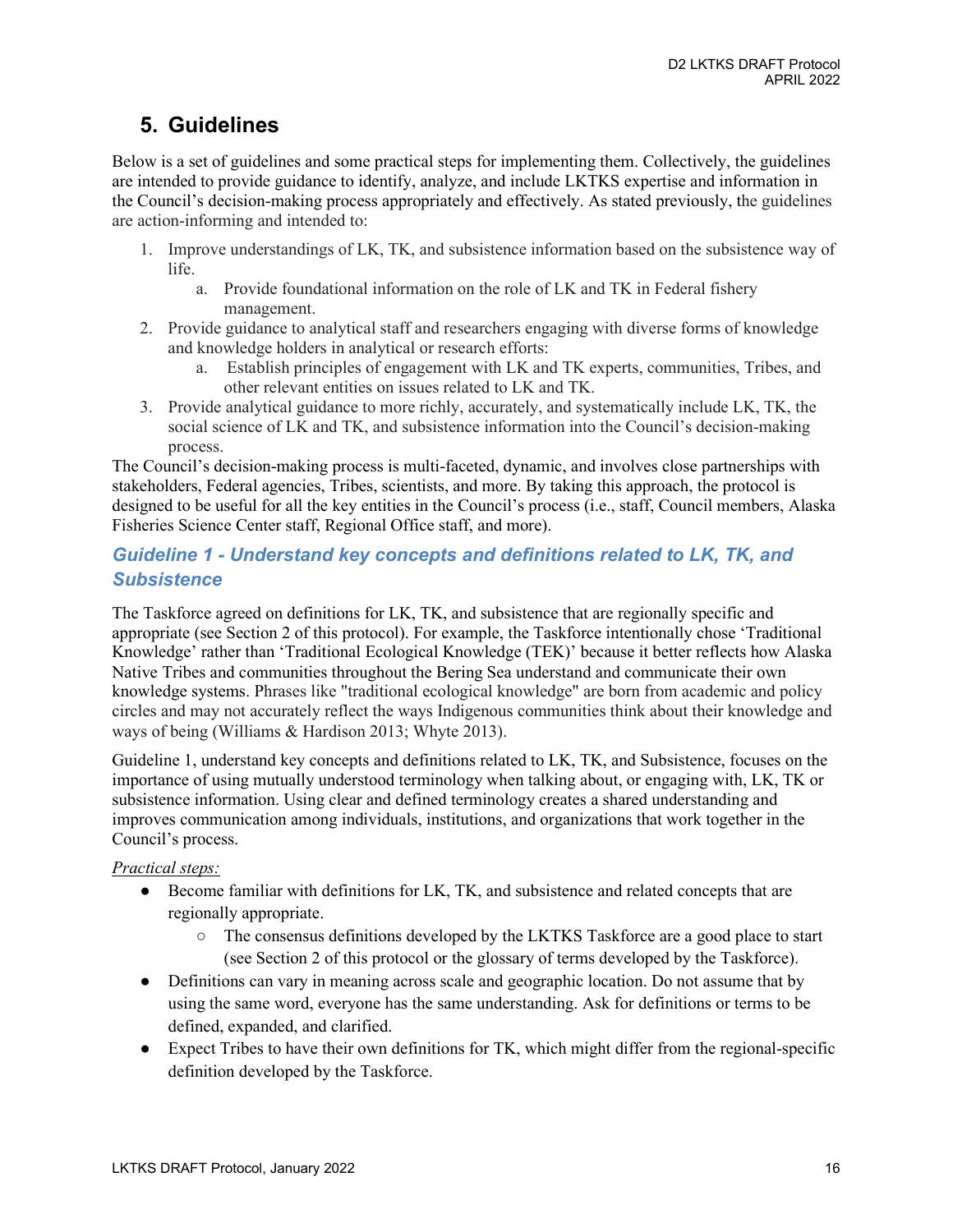- $\circ$  Use Tribal-specific definitions for TK as appropriate, they are likely to be more specific and contextualized (Whyte 2013).
	- For example, 'Inuit Qaujimajatuqangit' is "the term used to describe Inuit epistemology or the Indigenous Knowledge of the Inuit. The term translates directly as 'that which the Inuit have always known to be true.' Like other Indigenous knowledge systems, Inuit Qaujimajatuqangit is recognized to be a unified system of beliefs and knowledge characteristic of the Inuit culture" (Tagalik 2012).
- When harvesters, fishing associations, or a Tribe have a different understandings or definitions for LK and TK, note that change as appropriate to provide important context for the reader.
- Build a knowledge base to increase understanding of LK, TK, and subsistence.
	- Allow for adequate time to ensure shared understanding and context, especially when you are developing culturally-based knowledge of a particular community or Tribe that you (or your organization) are engaging with.
		- Partner with individuals who can help make connections with those willing to share that knowledge.
	- Several tools can be used to learn about LK, TK, the subsistence way of life, or Alaska Native worldviews more broadly, such as participation in cultural awareness trainings, community visits, and speaking with LK and TK holders and subsistence harvesters.

# <span id="page-16-0"></span>*Guideline 2: Recognize and respect multiple knowledge systems*

Guideline 2 builds on and is connected to Guideline 1. Respect is the foundation to better including LK, TK, and subsistence information into the decision-making process because LK and TK are experiential knowledge systems that live within people (Houde 2007). As stated previously, respect requires an intentional approach, and it means to acknowledge different knowledge systems, the contributions that they make, and to hold people's ideas and experiences as valuable (Raymond-Yakoubian et al., 2021).

Researchers have argued that experiential knowledge like LK and TK are not used systematically to inform management decision-making because they are not taken as seriously as western science (Huntington 2000; Johannes et al., 2000; Ruddle 1994). Fishers' knowledge has been dismissed as being subjective or 'anecdotal' (Ames 2007), assumed to have little relevance to stock assessments and other efforts to inform management decisions (Hay et al., 2000), but LK and TK are based on long-term, in situ observations that can provide a much longer time-horizon than data sets for some species. Indeed, these knowledge systems can help scientists and decision-makers understand what is happening as much as what is not (Ames 1998).

Recognizing the role of, and demonstrating respect for, multiple knowledge systems will require individuals and institutions working within the Council's decision-making process to see different experiences and knowledge as valid, which includes seeking out that knowledge with the appropriate skills and partnerships to understand and utilize it (see Guideline 7 for more detail on this point).

#### *Practical steps:*

- It is critical *to move at the pace of trust* (First Alaskans Institute).
- Keep an open mind when different worldviews or knowledge systems are shared.
- Respect comes by considering, in earnest, what is being shared and understanding the position and concerns.
	- Respect can be demonstrated by listening attentively and never being dismissive.
- Communicate in culturally sensitive ways.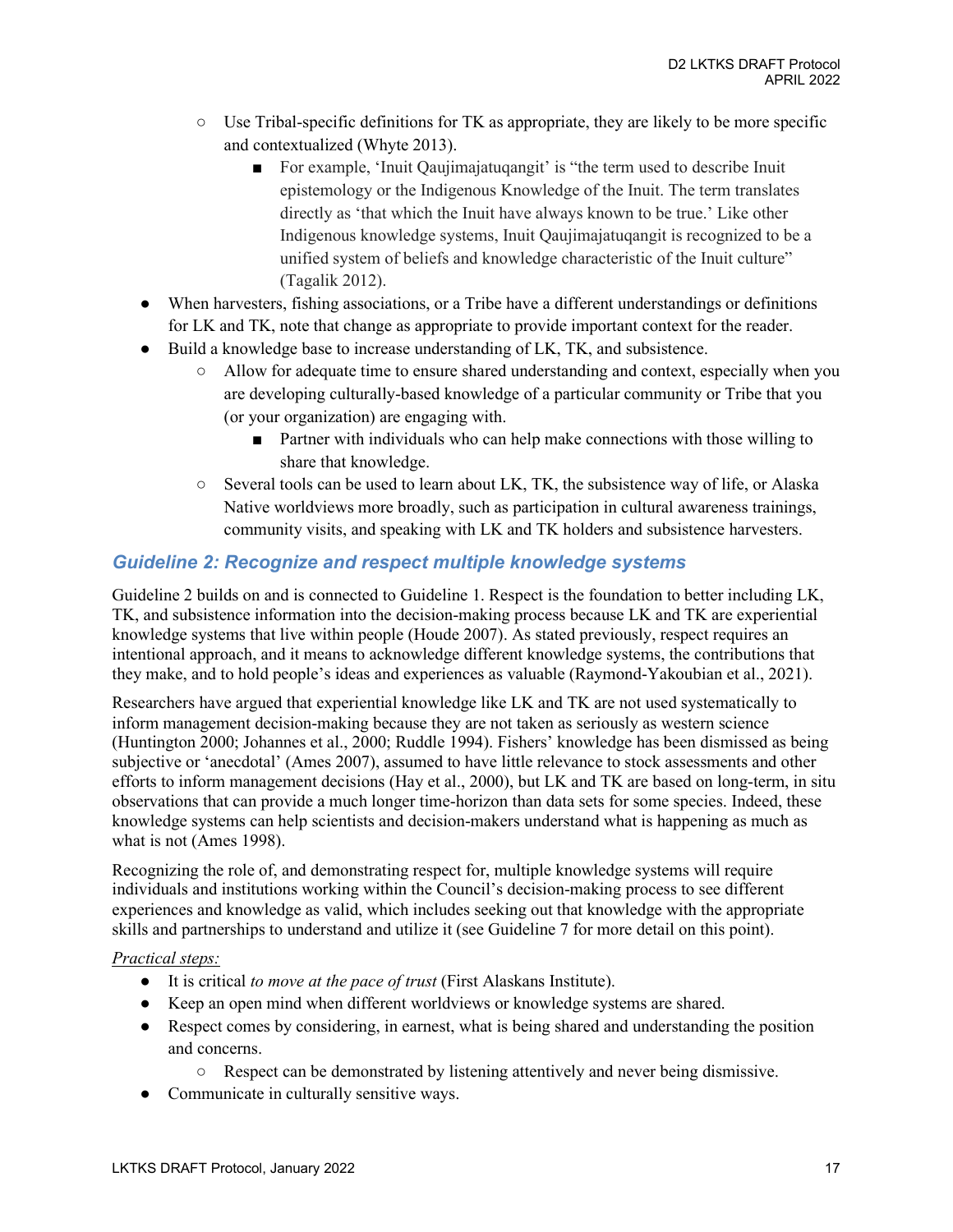- $\circ$  Seek out individuals who have worked with specific communities to gain understanding of important nuances.
- Learn how a community refers to itself. For example, what is the Tribe's name?
- Build rapport. This happens gradually and requires sustained effort while being sensitive to cultural values. It goes beyond emails or letters; community visits, and other face-to-face interactions can be a good way to create a relationship, demonstrate respect, and build trust.
	- Non-western ways of knowing emphasize the importance of personal experience (Noongwook et al., 2007). Alaska Native communities and Tribes and their members may feel they are and understood by experiencing their community and being present.
	- Set aside time and space simply for relationship building.
- Be humble and seek understanding. You are not the only expert.
	- $\circ$  Understand the established hierarchy (e.g., a crew member may need permission from the captain to share information).
- Respect recognized Elders with TK as you would a disciplinary Ph.D.
- Seek to understand the unique context of LK and TK. Because this knowledge is experiential, it cannot be separated from the social and environmental context where it is gained or from *who* it is that holds it.
- **Tribal engagement in the Council's decision-making process is a key pathway to building rapport, relationships, and the two-way sharing of knowledge (onramp, see Appendix A).**

# <span id="page-17-0"></span>*Guideline 3: Recognize how to identify sources of LK, TK, the social science of LK and TK, and subsistence information*

Working with LK and TK experts, and subsistence harvesters, has its own set of hurdles. The process of identifying *who* may be best suited to provide the necessary knowledge on a given issue can be a considerable challenge.

LK holders will have direct experience related to the phenomena of interest (i.e., ecosystem, species, ecological process) and their knowledge is developed from long-term, in-situ observations over the course of many years or decades (Martin et al., 2007). In the case of working with commercial harvesters, asking fishing organizations or associations to help identify cohorts of commercial fishers to talk to or formally interview for a research project can be a good place to start. These entities may be able to prepare a list of individuals who are known within their industry, association, or organization as knowledgeable or skilled (Ames 2007).

TK is based on experience, lessons, and stories that are passed from generation to generation (Berkes 1999; Huntington 2000). TK experts are recognized by their peers as such, and they are often Elders. TK experts are identified by their community or Tribal government as holding the shared collective knowledge from across generations. TK is built on experience and continually refined across generations.

*"When citing experience of others, the Yupik will identify the source or sources of information and the people through whom it has been transmitted. When a person's own observations and experience confirm such information, then a person can describe it as a known fact to him or her… [TK] is continually discussed in the community and while engaging in the activities that develop and require traditional knowledge, such as hunting, boating, or traveling over or amid sea ice. Children and youth are taught to remember stories and information accurately, to 'put it into your body,' by techniques such as keeping one's head still while listening. Songs may also be*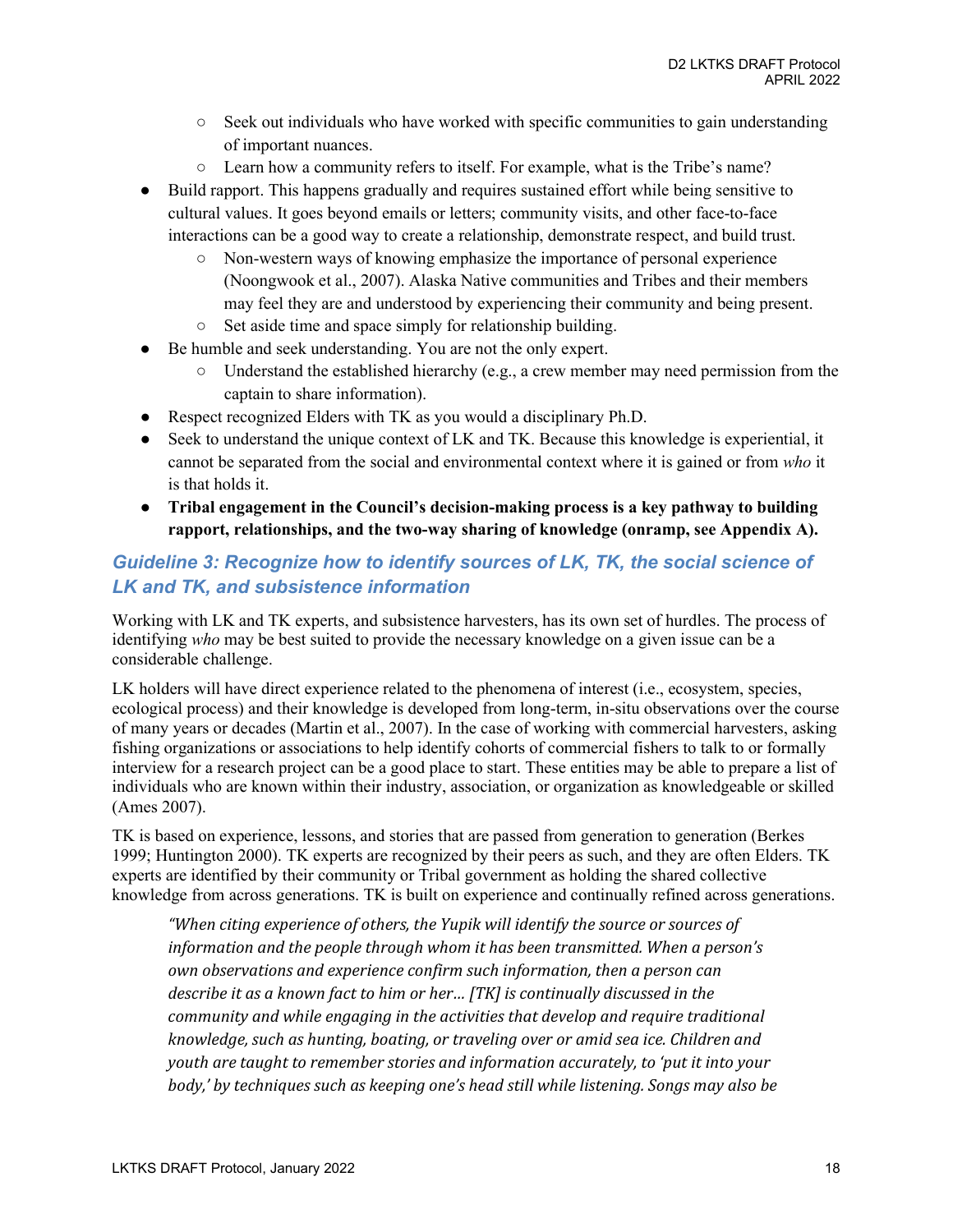*used to memorialize notable events. The Yupik language is a key element of knowledge transmission…" – Noongwook et al., 2007, 48*

TK holders are also recognized as responsible for protecting and caring for this knowledge.<sup>7</sup> Sharing TK is not taken lightly: rather the choice to share TK is made with accountability to the community.

Directly below is a table categorizing different characteristics of LK, TK, and subsistence harvesters from the perspective of one Alaska Native Elder. These reflections capture several important distinctions including how, in their community, TK holders have deep knowledge based on decades of lived experiences and mentorship, as well as generational knowledge passed down across centuries. These reflections also capture the importance of teaching where TK holders are actively teaching what they know while LK holders and subsistence harvesters are still learning or making an effort to teach.

<span id="page-18-0"></span><sup>7</sup> One caveat to keep in mind throughout this protocol is that it was developed with knowledge specific to the Bering Sea region and all insights and reflections are within this context.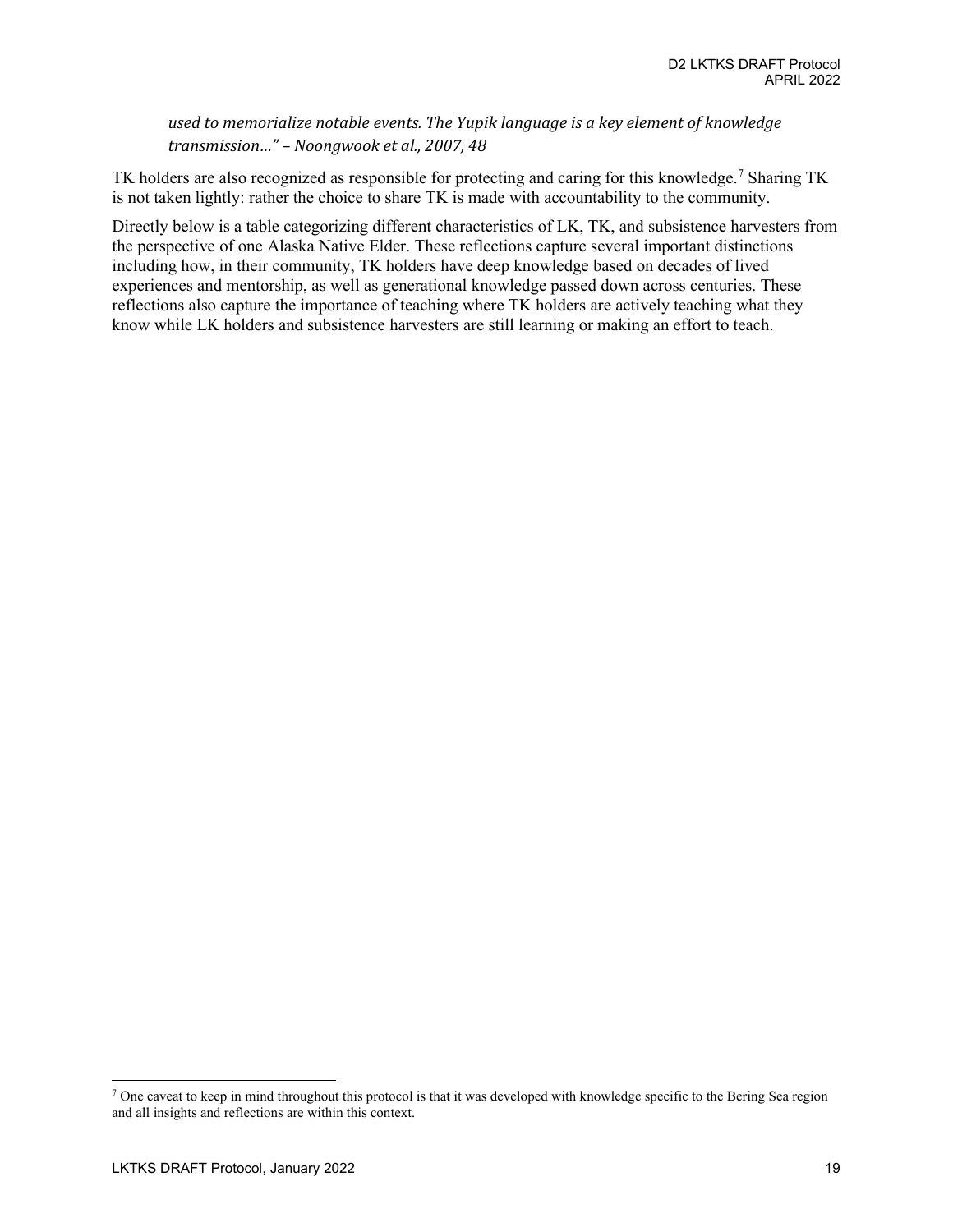| Table 1: An Alaska Native Elder's Reflections on the variances and linkages among LK, TK, and |  |  |
|-----------------------------------------------------------------------------------------------|--|--|
| subsistence.                                                                                  |  |  |

| Local Knowledge                                                         | <b>Traditional Knowledge</b>                                                                   | Subsistence                               |  |
|-------------------------------------------------------------------------|------------------------------------------------------------------------------------------------|-------------------------------------------|--|
| Residents                                                               | Elders - not all are equal                                                                     | Residents                                 |  |
| Youth, Adults & Elders                                                  | Elders who go out and gathered                                                                 | Active gatherers                          |  |
| People who observe gathering                                            | People who had lifelong mentors                                                                | Inactive gatherers                        |  |
| People who preserved some food                                          | People who know how to preserve all<br>foods                                                   | People who preserved most foods           |  |
| People who know most gathering places                                   | Knows where and which way to go                                                                | Most who just follow                      |  |
| Finally following as Elders                                             | Knows the seasonal migration patterns                                                          | Knows of the migration patterns           |  |
| Trying to teach what they observed                                      | Teach what they learned                                                                        | Lean to teach                             |  |
| Learned the trails and rivers                                           | Some know most of the trails and rivers                                                        | Followers vs. leaders                     |  |
| Commercial fishermen                                                    |                                                                                                | Weekend warriors (who gather<br>together) |  |
| Only know oral histories                                                | Knows and makes oral histories                                                                 | All seasons hunters                       |  |
| Only learned from books/articles                                        | Knows real life history                                                                        |                                           |  |
|                                                                         | Knows the climate change impacts                                                               | Different levels of climate change        |  |
| Aware of some of the climate change<br>impacts                          | Can have valid climate change<br>predictions based on knowledge based<br>on previous incidents |                                           |  |
| Learned some weather patterns                                           | Knows weather pattern and changing<br>weather                                                  |                                           |  |
| Fished some seasons                                                     | Fished every season for 60+ years                                                              |                                           |  |
| Knows some spring and ice break up<br>dates                             | Kept track of spring and ice breakup                                                           |                                           |  |
| Wait for first fish                                                     | over most years<br>Knows what to watch for, for first fish                                     |                                           |  |
| Some comments on research                                               | Few Elders give educated research<br>project comments                                          |                                           |  |
| Building trust with local leadership                                    | Local leadership trusts real TK holders                                                        |                                           |  |
| Capacity building for LK Holders                                        | Reinforces capacity building                                                                   |                                           |  |
| Collaborate with researchers                                            | Assists researchers                                                                            |                                           |  |
| Willing to learn                                                        | Willing to learn more                                                                          |                                           |  |
| Easily compromises                                                      | <b>Educated compromises</b>                                                                    |                                           |  |
| Know some qualitative research methods                                  | Knows some qualitative research<br>methods                                                     |                                           |  |
| May think of some research topics                                       | Important information for a research<br>project                                                |                                           |  |
| Payment agreements for all participants is necessary for what they know |                                                                                                |                                           |  |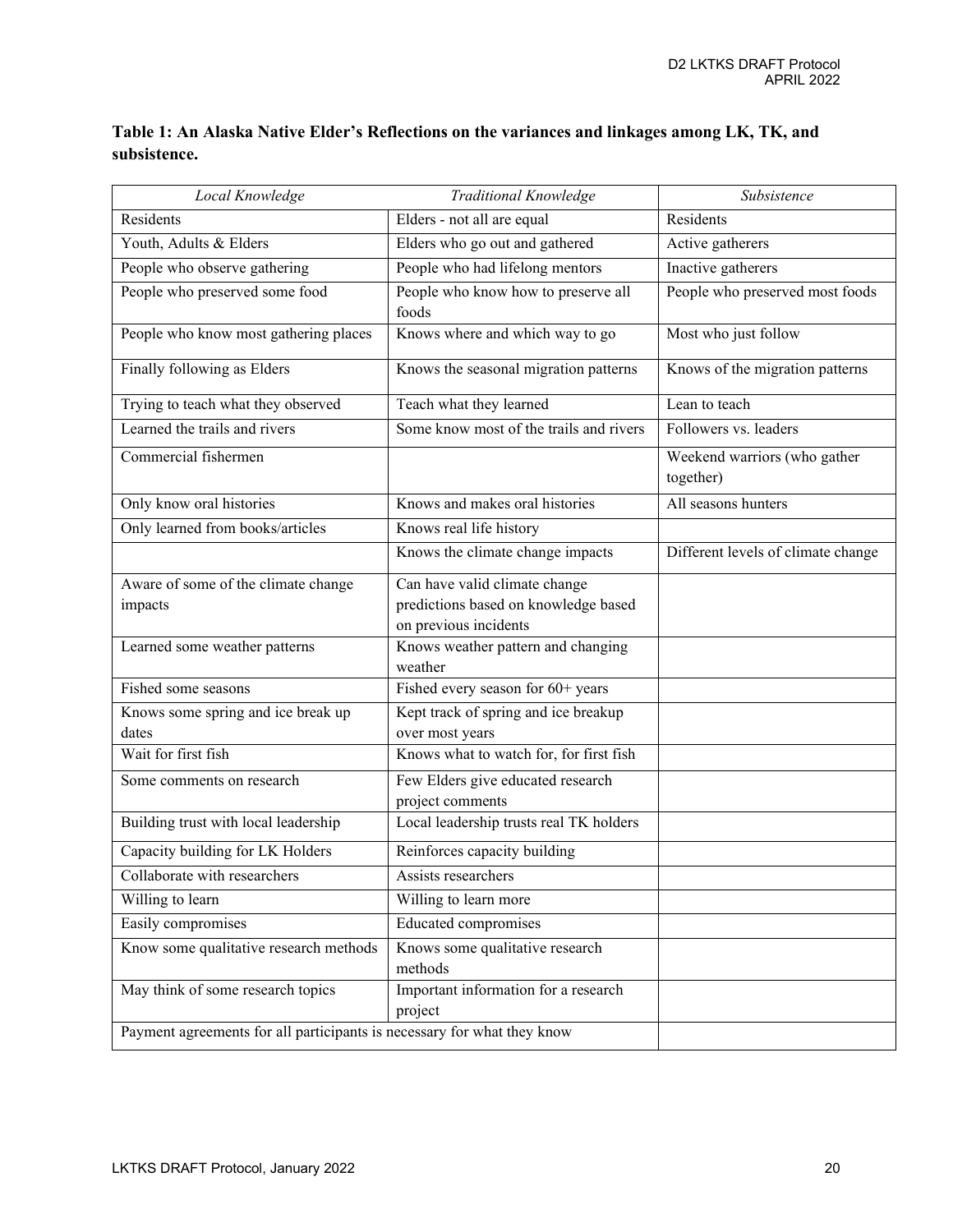### *Practical steps:*

- When appropriate, use the LKTKS Search Engine.<sup>8</sup> The search engine contains sources of LK, TK, the social science of LK and TK, as well as subsistence information including [peer review articles, databases, narrative sources of information, reports, technical memos, as well as other sources of information.
- Be mindful of the *type* of information you are working with. LK and TK are living bodies of knowledge, which may be recorded or conveyed in multiple ways beyond conventional written formats. Examples include oral history, story, video and audio media, some of which could require different expertise to use.
- Modify analytical templates used by Council staff. For example, add questions, such as:
	- "What are some sources of LK and TK, or the social science of LK and TK, relevant to this topic?"
	- "What are the customary and traditional uses of the resource?"
	- "What Tribal governments and communities may be impacted by this action?"
- Know *who* to talk with prior to contacting Tribal or community governments to avoid redundancy and confusion.
	- What protocols are in place? What governance (formal and informal) systems are in place? What are the cultural values, and how is this information communicated? Who has the authority to sanction work in the area and with whom?
		- For example, familiarize yourself with the liaisons working for or within different entities (in the case of many Fishing Associations, Tribes, local government or NGOs, this is available online or through public directories.)
		- Explore existing publications or news articles. Follow up with people who have done work in the area, field of expertise, or organization.
- Engage and work with "bridging people" liaisons, representatives, social scientists, and others (i.e., from city or Tribal governments, fishing associations, etc.) to identify LK, TK, or subsistence experts in their communities and organizations.
	- Often, Tribes or communities have their own protocol for identifying and sharing LK and TK or conducting research in a community. If it exists, use it.
	- Be mindful of Tribal or community distinctions between LK and TK.

<span id="page-20-0"></span><sup>&</sup>lt;sup>8</sup> The search engine demo can be found here: [https://www.npfmc.org/lktks\\_information/](https://www.npfmc.org/lktks_information/)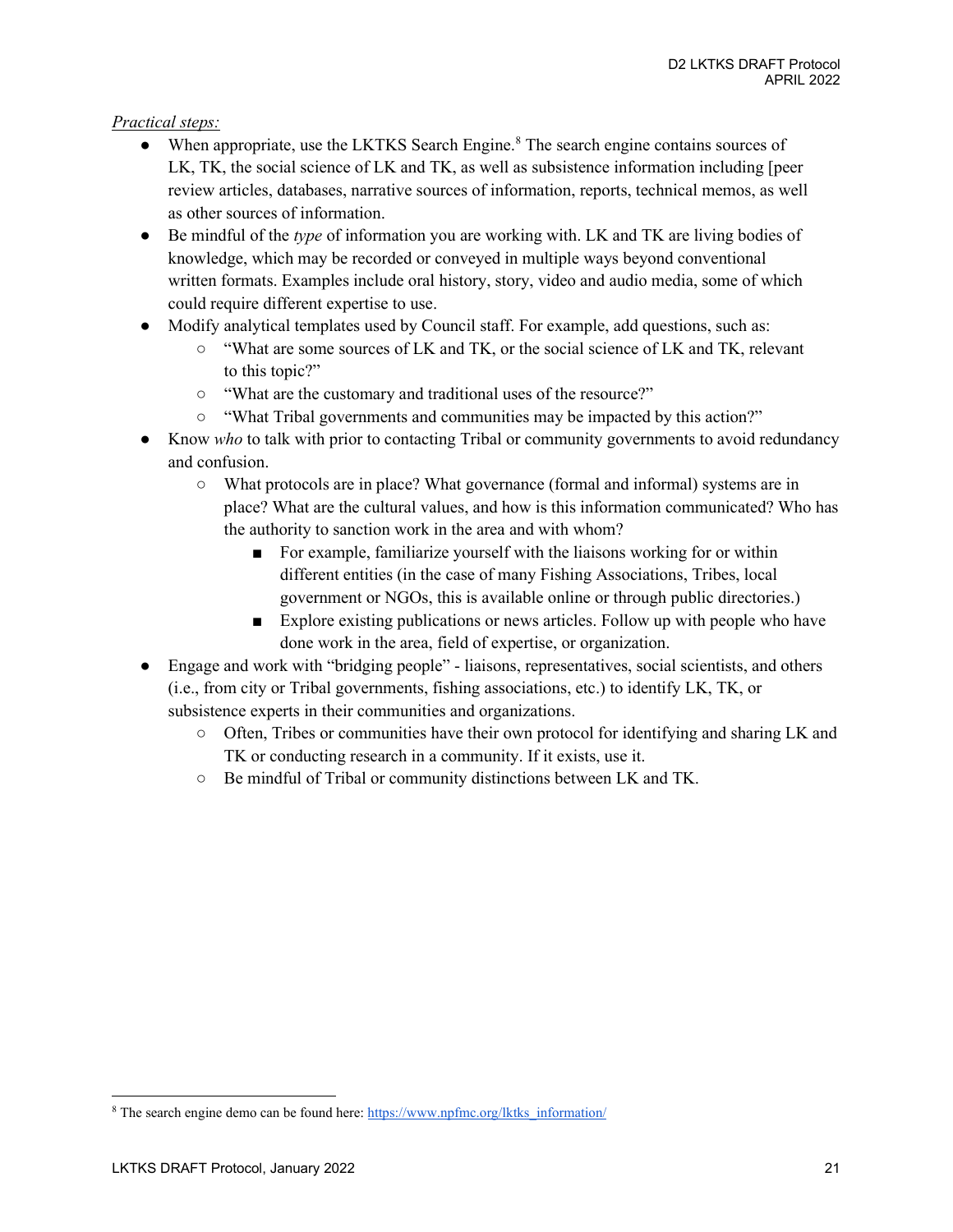#### **Where Does Public Comment 'Fit'?**

The Council and its advisory bodies offer an opportunity for every interested member of the public to provide oral or written comments on agenda items of interest. Public comment is the pathway through which the Council and its advisory bodies most often receive Local Knowledge, especially from commercial harvesters. Decision-makers working in a public process rely on the statements made during public comment or conversations with industry contacts to inform management decisions (Feeney 2013).

One benefit of public comment is that it provides the Council with up-to-date and potentially near real-time perspectives from members of the public, unlike LK or TK that is integrated into an analysis which can suffer from a time lag between when it is shared and recorded and its inclusion in a Council decision-making document (e.g., Local Knowledge holders share their observations about environmental change via interviews which are then disseminated in published research).

LK or TK shared through public comment can build a portfolio of observations or impacts, but there are several caveats to using LK or TK that are shared in public comment and the comments alone should not be treated as best available science (National Standard 2). Council staff, researchers, and decision-makers should **caution against generalizing public comments** as they may not represent the entire population of fishers, industry groups, Tribal governments or their members. Similarly, it is important to ask **who** is providing public comments and **when** they decide to do so.

Without more formal, rigorous, and systematic study of public comment, an individual comment runs the risk of introducing biases because the motivation for providing testimony, and the arguments being made, are likely to be based on different and competing interest that are likely to be impacted. One the rigors of social science training is to recognize the inherent bias of familiarity and design research that accounts for the very nature of being human.

#### **Is Public Comment Traditional Knowledge?**

Not necessarily. Public comment comes in many forms and is open to anyone. Assumptions about the speaker may not reflect the speaker's position within the community unless they clearly identify themselves as a TK holder or a representative of a particular community. Public comment may reflect LK from multiple groups. Both LK and TK may inform public comment in multiple ways, but what is spoken should not be repeated, quoted, or used as TK without clarifying if these Knowledges can be used as TK. If a TK holder chooses to share Traditional Knowledge under any circumstances, there are additional steps remaining to ensure you have permission to share or use the knowledge further, including under what conditions and in what contexts, and how to appropriately acknowledge the source

# <span id="page-21-0"></span>*Guideline 4: Engage in early and frequent communication with Tribes, fishing associations, industry, local governments, co-management bodies, and CDQ groups.*

What is considered "early" communication may differ depending on the party. Within the Council process, early may mean as soon as a particular topic, concern, or action emerges. One Tribal perspective on what constitutes early communication is that Tribes would be invited for consultations and their input as soon as an issue takes shape, during the early stages of planning and idea formation. Invitations participate mean a lot to Tribes and rural communities. Building partnerships and collaborations among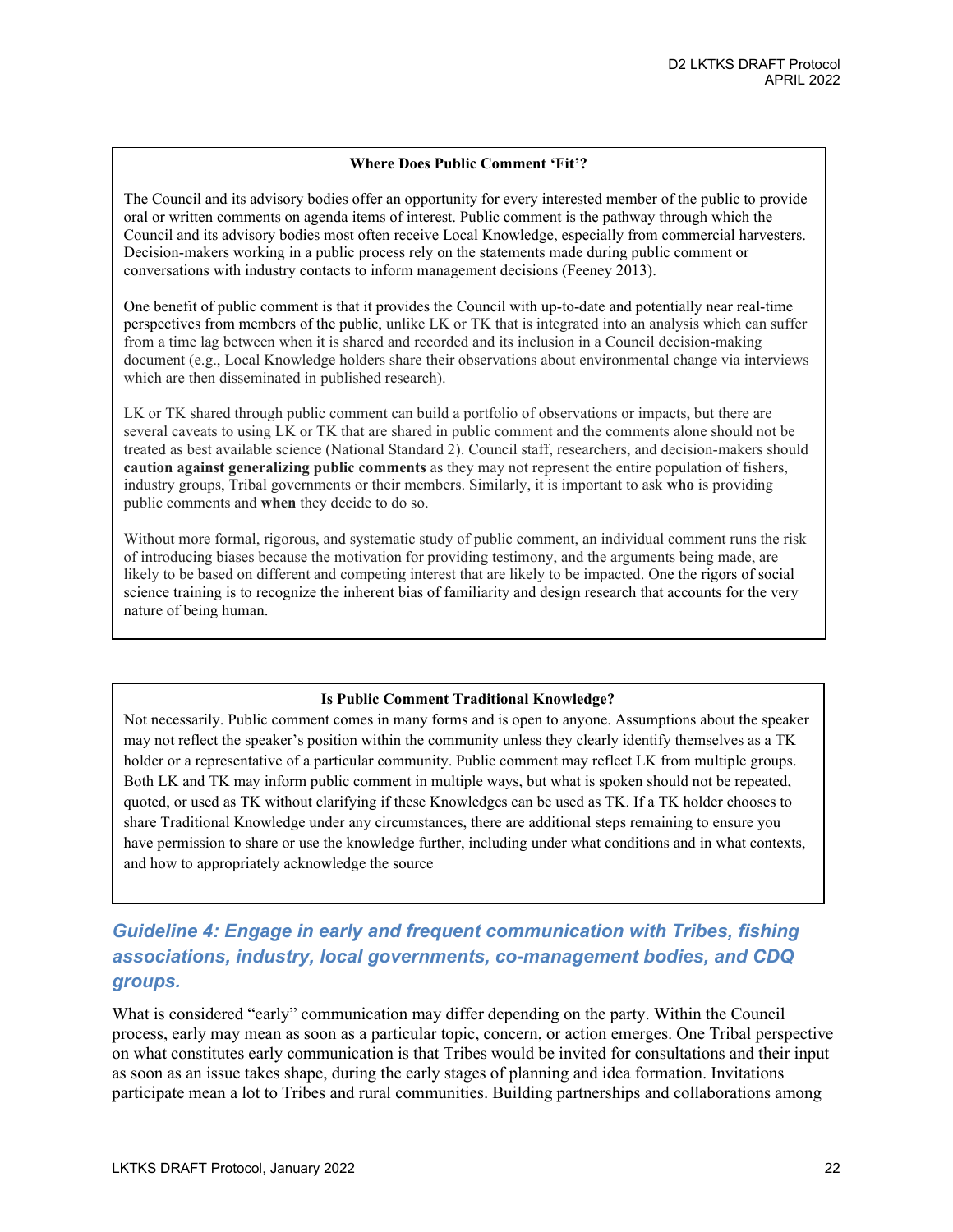the Council or NMFS and Tribes will demonstrate that active efforts are being made to meaningfully address Tribal concerns (Alaska Native Elder).

Within the realm of research early would mean during the initial idea or research question stage. It is during this stage that elements of the proposal could be linked to community interests, concerns, or existing bodies of knowledge. Once the proposal is drafted and submitted for funding, the opportunity for meaningful collaboration and communication has passed; as has an opportunity to build goodwill and trust.

Frequent communication also differs depending on the context and to what degree there is mutually shared trust among parties. Early and frequent communication requires established communication pathways, in some cases though formalized materials, but more effectively through shared reciprocal relationships. If a long-standing relationship exists, and one that includes trust and respect, individuals will pull from that history of respect and trust to re-engage with each other. In this way, meaningful communication is circular and iterative. Regardless of the objectives of any engagement with knowledge holders, it is essential to maintain a strong, working, respectful, and reciprocal relationship. While a particular project or management action may end, relationships with knowledge holders and communities should continue to support informed and ethical collaborations.

#### *Practical steps:*

- Develop a communication plan that supports meaningful communication throughout the process and beyond.
	- Develop specific approaches for regions, fisheries, and organizations as necessary. What may work in one area or community, may not in another. Identify which communities are within the region of interest or affected, directly or indirectly, by fisheries science and decision-making?
- Maintain and support administrative systems that supports regular communication.
	- Maintain an active contact list and update it regularly.
	- Establish a communication log in which Council staff, researchers, and decision-makers can notate key communications. This will serve as a "map" to better understand the lay of the land and reduce research fatigue. Turn over within agencies and organizations can hamper strong relationships and new individuals must get up to speed and begin to develop relationships. This living document can act as a training tool for people interested in community engagement and collaboration.
- Be aware that communication efforts are bi-directional and take time. Plan and allocate the time and funding necessary to fulfill communication expectations and needs.
- Include people very early in the process. If research will involve people or areas used or inhabited by people, engage with a Tribal liaison and community members from the start of the idea. Get input during idea development and proposal. Create time, space, and funding to do this.
	- If at all possible, include people from the area to collaborate on the project. Offer adequate and relevant compensation for time and expertise.
- Free, prior, and informed consent should be given from authorized parties (at a minimum the individual, and for Alaska Native communities, Tribal officials).
- Consider using many ways to communicate information related to the Council's process (i.e., mailing letters or materials, posting flyers, telephone calls, and radio announcements).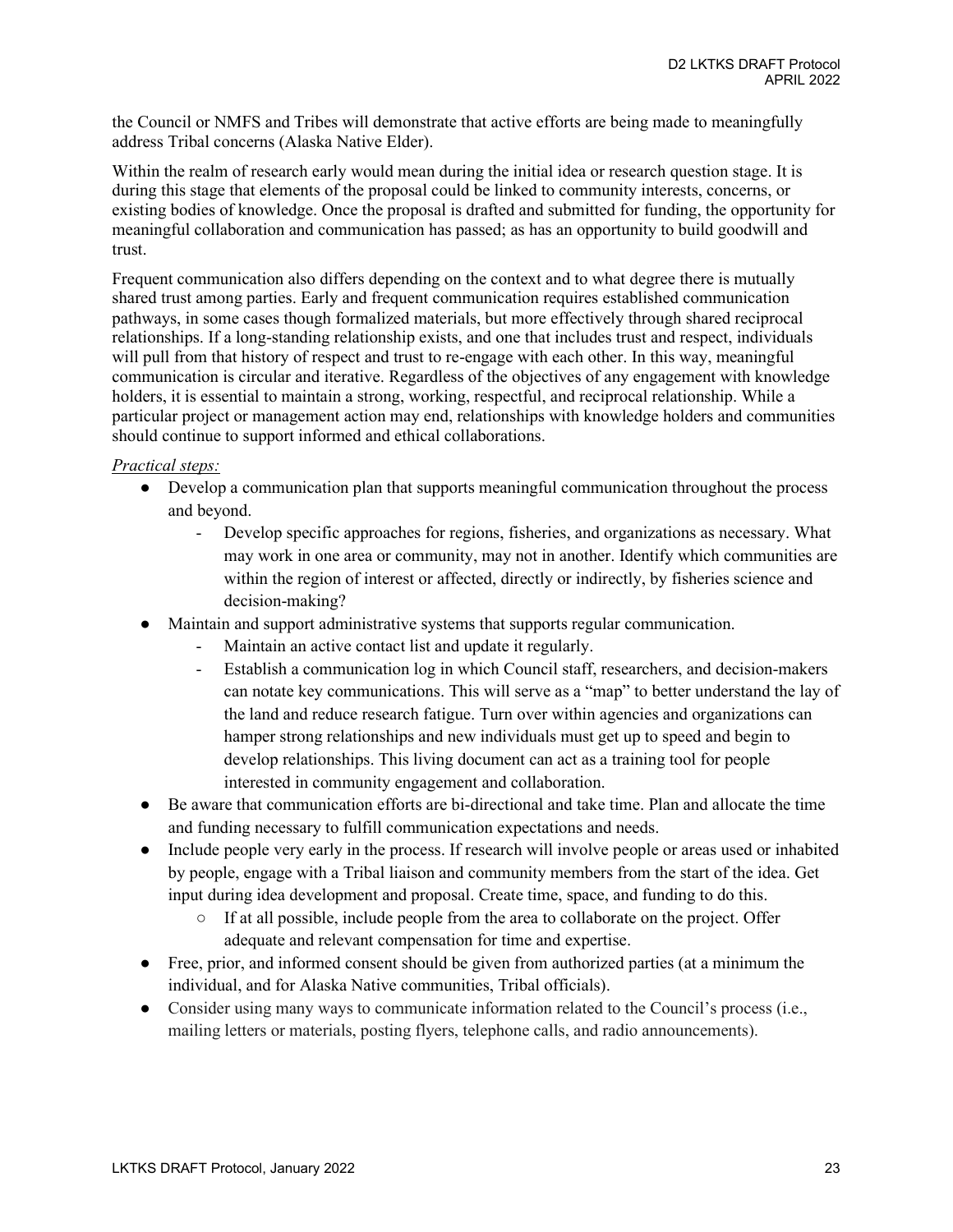# <span id="page-23-0"></span>*Guideline 5: Acknowledge difference in opportunity for capacity among relevant entities*

Throughout its work process, and within this protocol, the Taskforce has emphasized the importance of building relationships and minimizing harm. An important component to better including LK, TK, and subsistence information into the Council's decision-making process is to acknowledge differences in opportunities and capacities among relevant entities. For example, Tribal governments have full agendas. Engaging Tribes and their representatives require consideration of their time, celebrations or ceremonies in villages, and their own prioritization of urgent issues (e.g., housing, childcare, energy costs, etc.). Other examples include those organizations which may have the capacity for full time staff versus organizations which operate on a smaller scale. Capacity may differ among types of commercial fisheries as well. Fishing fleets represented by a cooperative may maintain government affairs personnel dedicated to tracking management actions and presenting testimony at Council meetings. Alternatively, noncooperative-based fisheries or those composed of mostly owner-operators may suffer from additional challenges of keeping up with Council processes and providing commentary on issues that affect them.

## *Practical steps:*

- Make use of virtual meetings and remote participation as able and appropriate.
- Be mindful of how a meeting's agenda is structured, to the extent practicable, to try to group like agenda items for members of the public. The goal is to reduce meeting footprint, making it more feasible for interested members of the public to participate.
- Researchers should work to secure the necessary funding and be prepared to compensate LK and TK holders for sharing their knowledge and time in a project.
- When asked, be prepared to print hard copies of all materials and send them at least two weeks before the start of your meeting. People value time to digest materials and it can take time for the material packet to reach rural communities and residents.
- To the extent practicable, plan your meeting or event to avoid key commercial, charter, and subsistence fishing or hunting seasons.
- Reflect and think about what you as an individual or your organization is lacking in terms of resources (i.e., time, finances, etc.) or expertise.
- Do not make assumptions about other entities' (i.e., Tribes or fishing associations) capacity to engage the Council's process.
- Consider voicing support for compensated participation of Alaska Native Tribes and Indigenous peoples in monitoring, observation and research of Bering Sea ecosystem issues (outside the Council process).
- *Expand Alaska Native and Tribal members' representation on existing Council advisory bodies (Onramp, see Appendix A).*
- *Consider modifying public comment procedures to allow Alaska Natives to introduce themselves in a way that is culturally appropriate without that extended introduction counting towards their public comment time limit (Potential onramp, see Appendix A).*

## <span id="page-23-1"></span>*Guideline 6: Be aware of and adhere to the protocols that entities have established for sharing information, conducting research, and communicating LK or TK*

Many governments, fishing associations, and communities have protocols for sharing information and intellectual property in place (Holm 2016). Harvesters be they commercial, sport, or subsistence may feel threatened if asked to share information that may become public (e.g., at a Council workshop or in a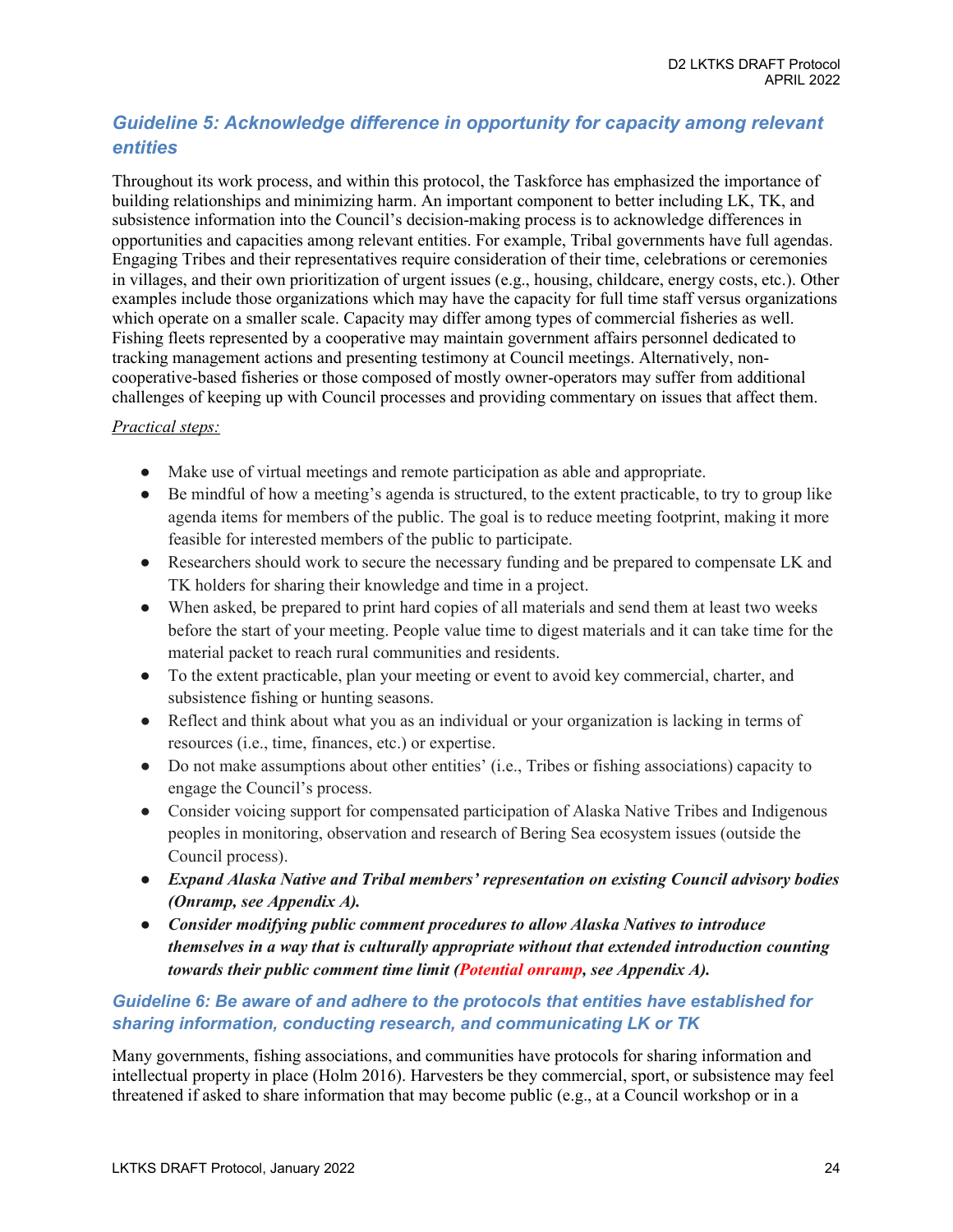research project) and decline to engage. A thoughtful strategy is necessary to address what to ask and how to protect the information that is shared. Even if information or knowledge is shared voluntarily via public comment, it is important to recognize the social and economic consequences that harvesters might face when doing so. This is not an insignificant issue. Once shared publicly, knowledge can become available to competitors, regulators, and alternative interests.

*"No library is safe. As with the unwritten laws, some things are not ever in print. If TK*  is stored, it will only collect dust. There needs to be TK holders in place for the benefit *of the Council."—Alaska Native Elder*

### *Guidance related to Tribes and Communities:*

Researchers looking to work in Tribal communities should contact Tribal governments or Alaska Native Organizations to see if there are any research or communication protocols in place, in addition to whether permission for conducting research is required. This effort should be made early in the research process; in many cases, 'early' means at idea formation to ensure funding timelines and project goals reflect what is possible and wanted by Tribes and communities. After many decades of unrestricted and often extractive research (see Raymond-Yakoubian et al., 2021 for an extended discussion on this point), Alaska Native Tribes have taken an active role in regulating research activities in their communities. If no Tribal processes or protocols for research are in place, at a minimum, Tribes should be notified to the type or work that is expected to be conducted in a community, who will be present, and when.

It is expected that Tribal protocols will be different among various communities and Tribes. For example, the Native Village of Kotzebue developed a research protocol that outlines clear principles for researchers to follow when engaging with the village.

> *"All researchers working in Qikiqtaġruŋmiut (Native Village of Kotzebue Citizens) territory or with Qikiqtaġruŋmiut have an ethical responsibility towards our Tribal culture, environment and citizens. The following principles have been adopted to provide guidance for researchers in any and all fields. This statement intends to promote mutual respect and communication between scientists and the Tribe."[9](#page-24-0)*

This protocol emphasizes principles of ethical interactions between scientists and the Tribe including expectations surrounding communication, research planning, confidentiality, Intellectual Property Rights, permitting, publications, human subjects' data, and informed consent. The Village of Kotzebue specifically crafted these principles to reflect the ideas and concerns resonate within that community. While every village may not have a protocol in place that can be accessed, many do. It is worth noting that even in those cases where there is not a published community protocol, these same considerations should be considered and discussed thoroughly with the appropriate parties.

If an existing protocol is not in place, the following is a list of questions to consider and discuss:

- What are the appropriate goals and objectives for the project? How do these reflect community interest?
- To what degree do Tribes and communities want to be involved in the research?
- What are some of the possible benefits and risks in engaging with this research?
- How will TK holders be identified and cited for the project?
- How will TKs holders be involved as equal partners?
- Who will have access to the information, for how long, and for what purpose?

<span id="page-24-0"></span><sup>9</sup>*The full Native Village of Kotzebue Research Protocol can be found here: https://www.arcus.org/files/page/documents/27026/native\_village\_of\_kotzebue\_research\_protocol\_updated\_july\_2018.pdf*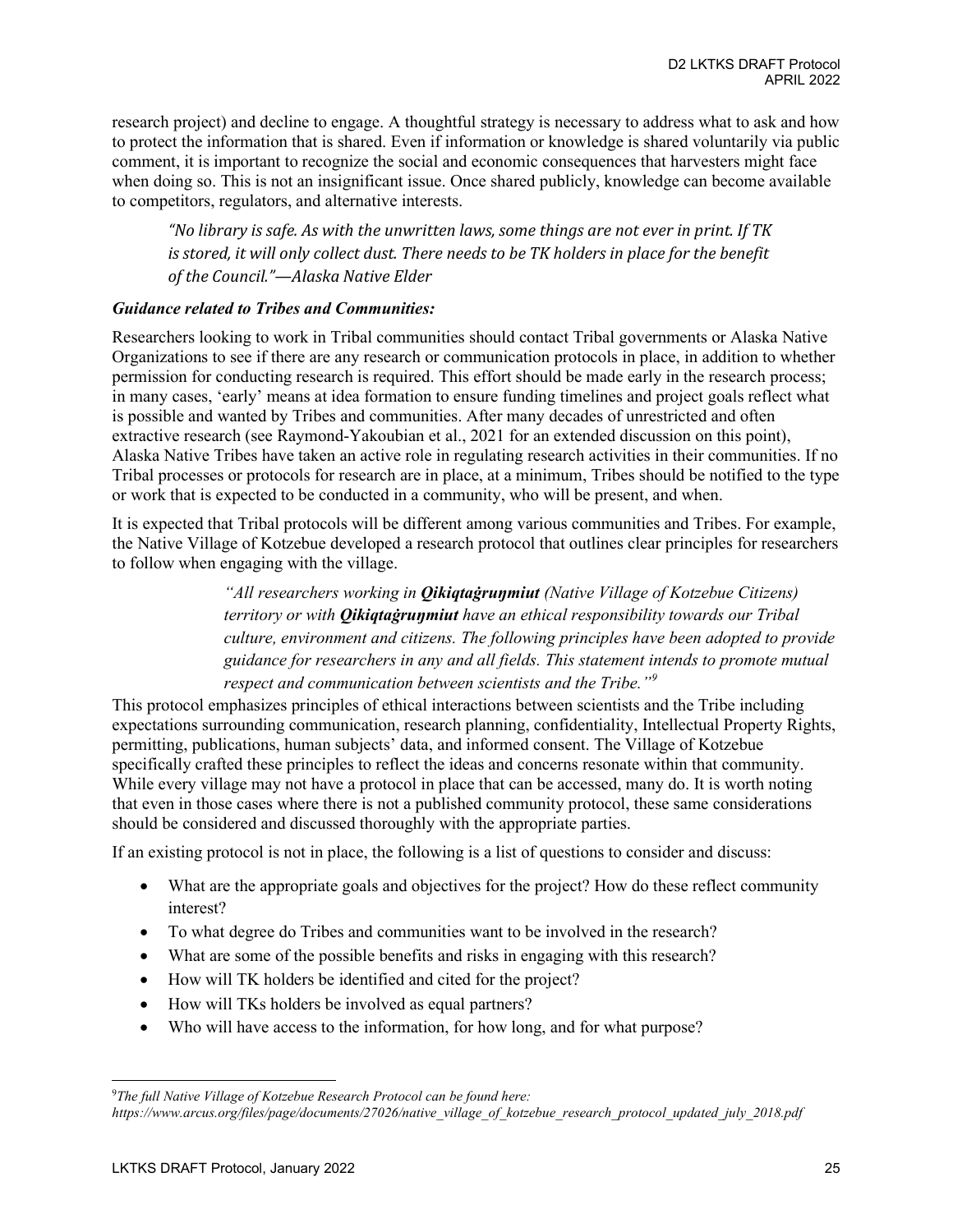- How will TK be documented, stored for safekeeping, and cited? What confidentiality measures will be employed and enforced? Who will oversee these? Who will be accountable for this and to whom? Who will own the data after project completion?
- What review boards are included to conduct research (IRB, Tribal Council, other)
- How will staff turnover be handled?
- What are tribal obligations, if any?
- Who will enforce these principles? How should potential grievances be handled?

### *Guidance related to researchers and institutions:*

Within academic institutions, the standard for ethical review of research is to go through the Institutional Review Board (IRB) process. This process includes online training and a full review of proposed research.

*"While initially created for biomedical research, an IRB's purpose in the social sciences is to weigh the risks for participants against possible societal gains. However, arguments have been made against IRB review for some fields such as in ethnography and more generally in the qualitative social sciences, where strict requirements may unduly impede researchers (Schrag 2011). In cases where IRB review is not possible, we recommend that managers confirm, at a minimum, that the project's investigators went through an informal review from area experts, clearly outlined how they minimized participant risk and ethical concerns and discussed how they addressed any problems that may have arisen (Tolich & Fitzgerald 2006)." (as cited in Murphy et al. 2020, in review)*

Government agencies and contractors are exempt from the IRB process, instead relying on internal agency data collection requirements. For example, within the National Marine Fisheries Service, researchers must submit all proposals for internal review. Data confidentiality rules require adherence to a "rule of three" (meaning individualized data must be grouped into three or more to ensure the information remains confidential) when reporting findings. The IRB process is widely accepted as a baseline for ethical research design and implementation. In addition to this, other guidelines and protocol specific to the region, community, group, or topic may require additional thresholds of review.

Within the U.S., the Office of Human Research Protections (see HHS.gov) have standing regulations for the protection of human subjects in research. A human subject is:

> *[A] living individual about whom an investigator (whether professional or student) conducting research:*

- *Obtains information or biospecimens through intervention or interaction with the individual, and uses, studies, or analyzes the information or biospecimens; or*
- *Obtains, uses, studies, analyzes, or generates identifiable private information or identifiable biospecimens.*

[45 CFR 46,](https://www.hhs.gov/ohrp/regulations-and-policy/regulations/45-cfr-46/index.html) [www.hhs.gov](http://www.hhs.gov/)

*[Placeholder] Guidance related to fishing associations:*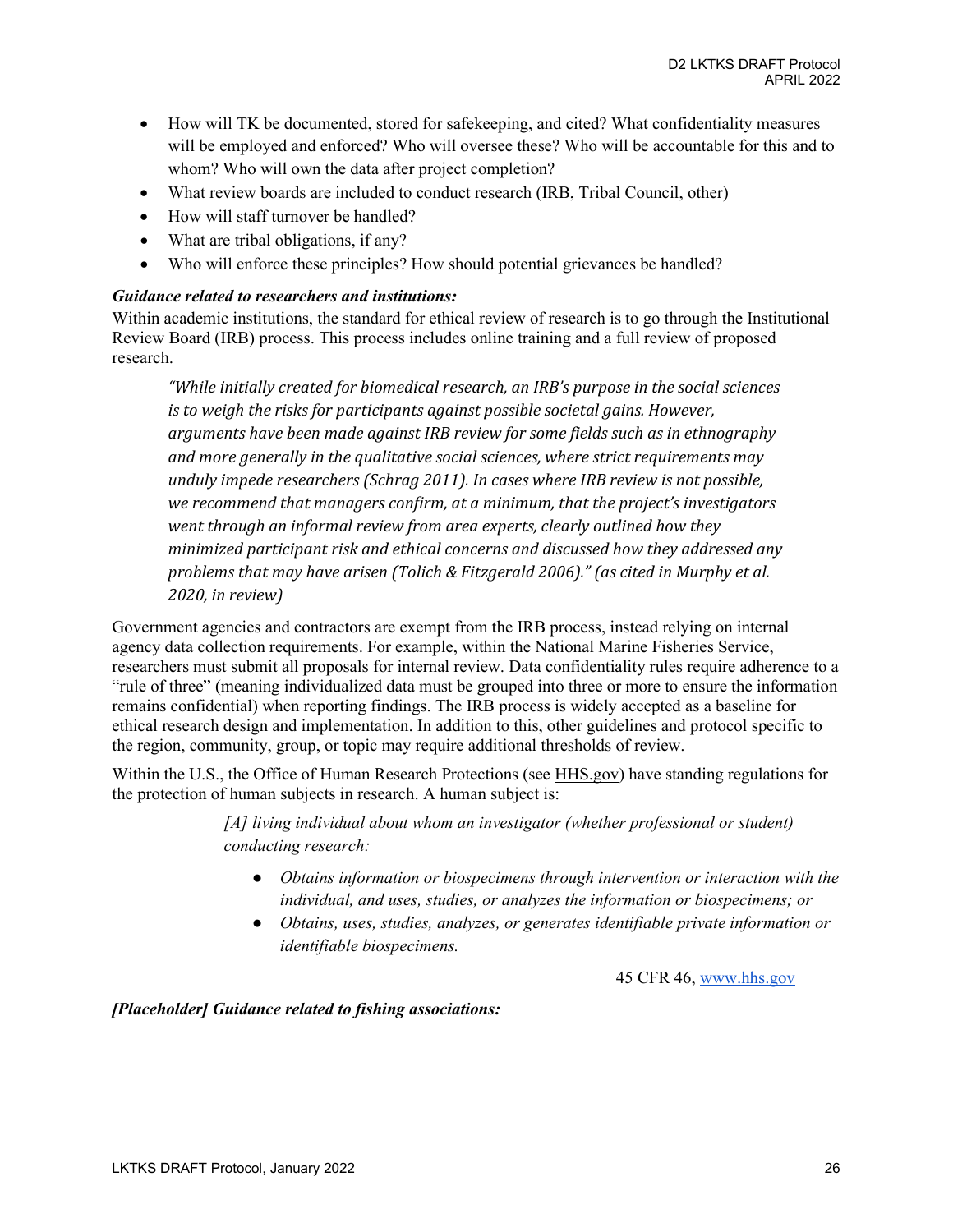### *Practical steps:*

- Have a plan for attributions and discuss that with collaborators. How will you cite knowledge, narrative sources, collective data, or other forms of information? Who "owns" the data and who will have access? Ensure all parties have a clear understanding and agree on an approach.
- Be aware that unintended consequences are common and can be very impactful. Think carefully about that possibility of unintended consequences before moving forward
- Become familiar with any existing protocol regarding research, knowledge sharing, or Traditional Knowledge systems for the community or region. Follow the appropriate protocols.

#### **Federal Reporting and Confidentiality**

Federally funded research has certain reporting requirements. The Freedom of Information Act (FOIA) provides the public the right to request access to records from any federal agency. Federal agencies are required to disclose any information requested under the FOIA unless it falls under one of nine exemptions which protect interests such as personal privacy, national security, and law enforcement. Full confidentiality cannot be ensured given the possibility of a FOIA request. Federal policies and any contradictions to existing protocol should be discussed in detail prior to information sharing.

- Clearly document the use of established protocols, specific steps, topics or issues covered, and contact information for follow up questions.
- If no existing protocol is in place, collaborate with project partners and communities to develop a working, project-specific protocol that addresses the key points listed above. Describe the nature of the relationship among participants including clear expectation regarding confidentiality, inclusion, accreditation, and appropriate approvals.
- Require cultural training prior to conducting research in region.
	- $\circ$  If conducting research in-person (e.g., ethnographic work), the researcher should have a solid understanding of the history and cultural norms of the region and community.
- The Council may consider composing protocols for long-term and specific data-use agreements with Tribes and communities providing LK and TK information, especially as relates to spatial mapping.

# <span id="page-26-0"></span>*Guideline 7: Ensure appropriate capacity for accessing and using LK, TK, the social science of LK and TK and subsistence*

Better including LK, TK, the social science of LK and TK, and subsistence information will require capacity building. Capacity building relevant to the Council's decision-making process has many forms, some of which have already been mentioned elsewhere in this protocol. Examples include the search engine developed by the LKTKS Taskforce to identify published and non-published sources of LK, TK, the social science of LK and TK, and subsistence information, expanding Alaska Native representation across the Council's advisory bodies, participation in cultural awareness trainings, community visits, Tribal Consultations, etc. Here, we emphasize the importance of capacity building as the requisite training to work with LK and TK, and subsistence information.

Current efforts towards non-economic social science in the North Pacific reflect long-standing trends across all Fishery Management Councils, and the work can be broadly categorized in at least five different ways: (1) baseline descriptions of geographically-defined communities (i.e., Community Profiles), (2) baseline descriptions of the fisheries and fleets that can be used for SAFE, FMP, or SIA documents (i.e., ACEPO), (3) some data collection to assess regulatory impacts for SIAs and NEPA documents including Environmental Justice impacts per E.O. 12898, (4) data on non-market values which is required for NEPA analyses, (5) and research needs for special projects and issues (e.g., Norton Sound Red King Crab fishery).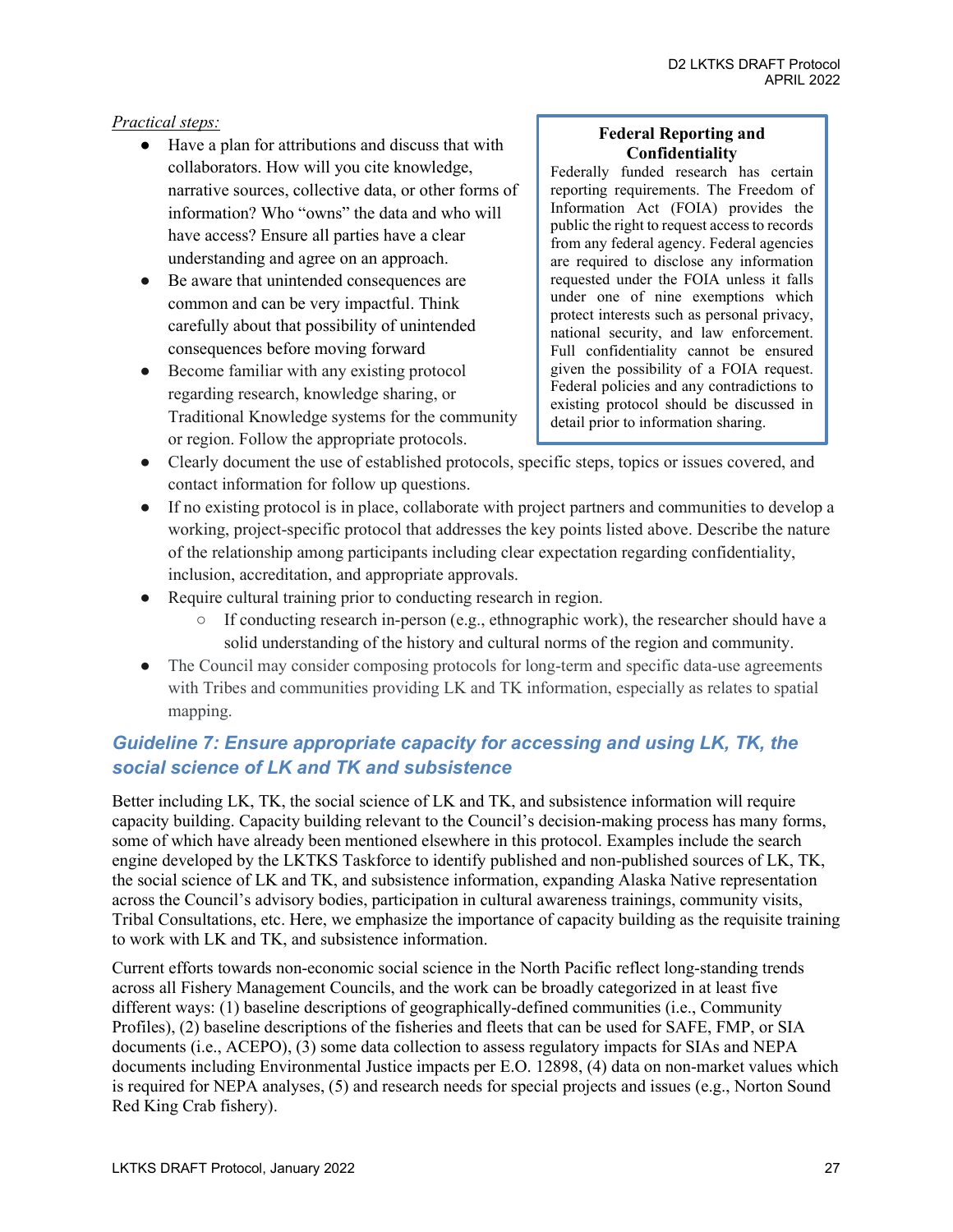An intentional effort to work with LK and TK systems, and the people holding this expertise, goes farther than the current non-economic social science efforts. This work entails identifying data gaps, sampling, triangulating, ensuring the representativeness and informed consent, and synthesizing social or qualitative data requires social science expertise (Stephenson et al., 2016). This is a substantial undertaking that requires considerable resources – time, financial, appropriate expertise, etc. However, there are very few non-economic social scientists in federal resource management, and fewer still in fisheries. Just looking within NOAA, there are approximately 12,000 employees in NOAA nationally (NOAA 2021). Of those 4,200 are in the National Marine Fisheries Services, of which 12 are non-economic social scientists (NMFS 2021). On the regional level, the Alaska Fisheries Science Center employs 400 people at the Alaska Fisheries Science Center (Federal Labs 2021), with two non-economic social scientists. Capacity among the Council is equally limited with one staff member trained in non-economic social sciences. This work is complex and highly sensitive and building the adequate capacity to meet these needs is vital.

### *Practical steps:*

- Support increased non-economic social science expertise across the Council's decision-making process. This includes continued support for the Social Science Planning Team, expanded noneconomic social science expertise on the Science and Statistical Committee, support for noneconomic social science hiring at the Alaska Fisheries Science Center and on Council staff.
	- A plan may be developed to increase capacity at the Council for working on LK and TK (and non-economic social science more generally). If the Council would like to pursue this idea, the next step would be to determine what type(s) of capacity it would like to increase, before determining whether existing staff might fulfill the desired role(s).
- Support processes to evaluate and incorporate different types of data than is usually included in its process. The onramps developed by the Taskforce are an explicit step to aid in this effort.
- Continued support for cultural awareness training and dialogues for analytical staff, Council members, and advisory bodies like the Advisory Panel and the Science and Statistical Committee.
- Support for conducting LK and TK research for policy priorities.
- *More rigorous and systematic inclusion of LK, TK, and subsistence information within and across Council analytical and AFSC report documents (Onramp, capacity building, see Appendix A).*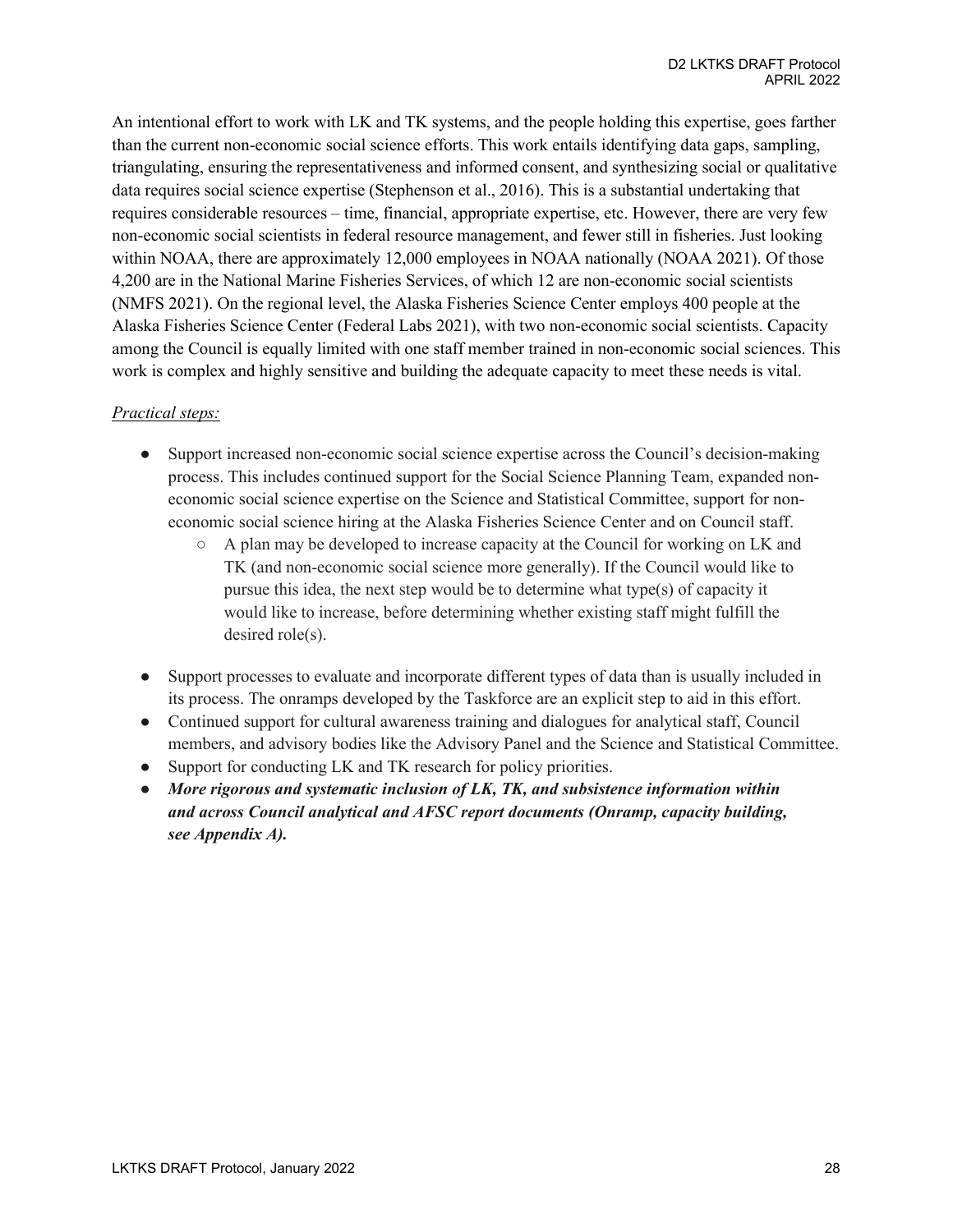# <span id="page-28-0"></span>**6. Conclusions**

Building and maintaining *relationships* is critical. LK and TK are living knowledge systems within people and communities (both geographically situated communities and communities of practice, such as a specific fishing fleet). Second, this work takes time and ethical knowledge sharing requires *trust*. Third, including LK, TK, and subsistence information requires *new approaches* to the decision-making process in addition to scientific production.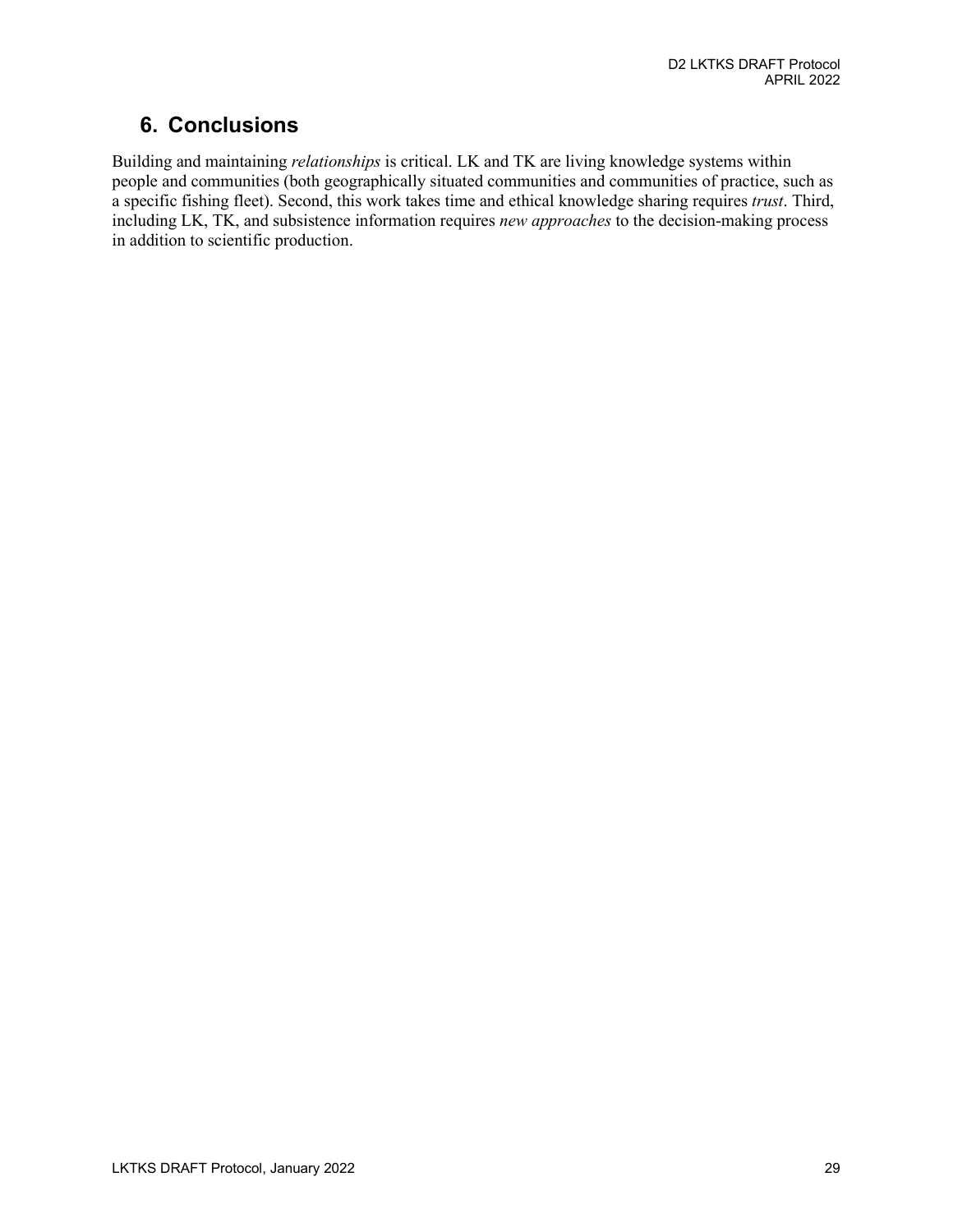# <span id="page-29-0"></span>**Appendix A: Abbreviated Onramps**

*\*This appendix will be flushed out to include more information on each onramp. The LKTKS Taskforce last discussed onramps at its November 2020 meeting.* 

- 1. Tribal Engagement
- 2. Tribal Liaison responsibilities added to staff
- 3. Expanded representation of Tribal expertise across Council bodies
- 4. Rigorous and systematic inclusion of LKTKS in analytical documents
- 5. Rigorous and systematic inclusion of LKTKS in science center reports
- 6. Process changes (Potentially NEW to consider)
	- a. Modify public comment procedures so individuals that self-identify as Alaska Native can provide respectful and culturally appropriate introductions without the introduction counting to the comment time limit.
	- b. Continued support for remote advisory body meetings and remote participation
		- i. Consider continued practice of one remote council meeting per year or at least remote participation and testimony
- 7. Inclusions of Tribal determinations for research priorities (Potentially NEW to consider)
	- a. Research and policy priorities are rooted in western scientific paradigms and dictated by the Council. A more inclusive approach based on co-production methods would be including Tribally-determined research priorities. The Council could choose to support this kind of work by tasking staff with developing a set of best practices for determining management priorities, alternatives, and tradeoffs through a co-production process, or partnering with Western Alaska Indigenous and community organizations, to answer questions such as:
		- i. What are local/regional community priorities for Federal fisheries policy?
		- ii. What stories do local/regional community members want to share?
		- iii. What kind of spatial data related to subsistence are appropriate to use in public documents/discussions, and how?
		- iv. What do regional community members feel are appropriate and ethical ways for non-Indigenous and non-locals to contribute to Federal fisheries policy and decision-making in the Bering Sea region? What are not appropriate or ethical ways?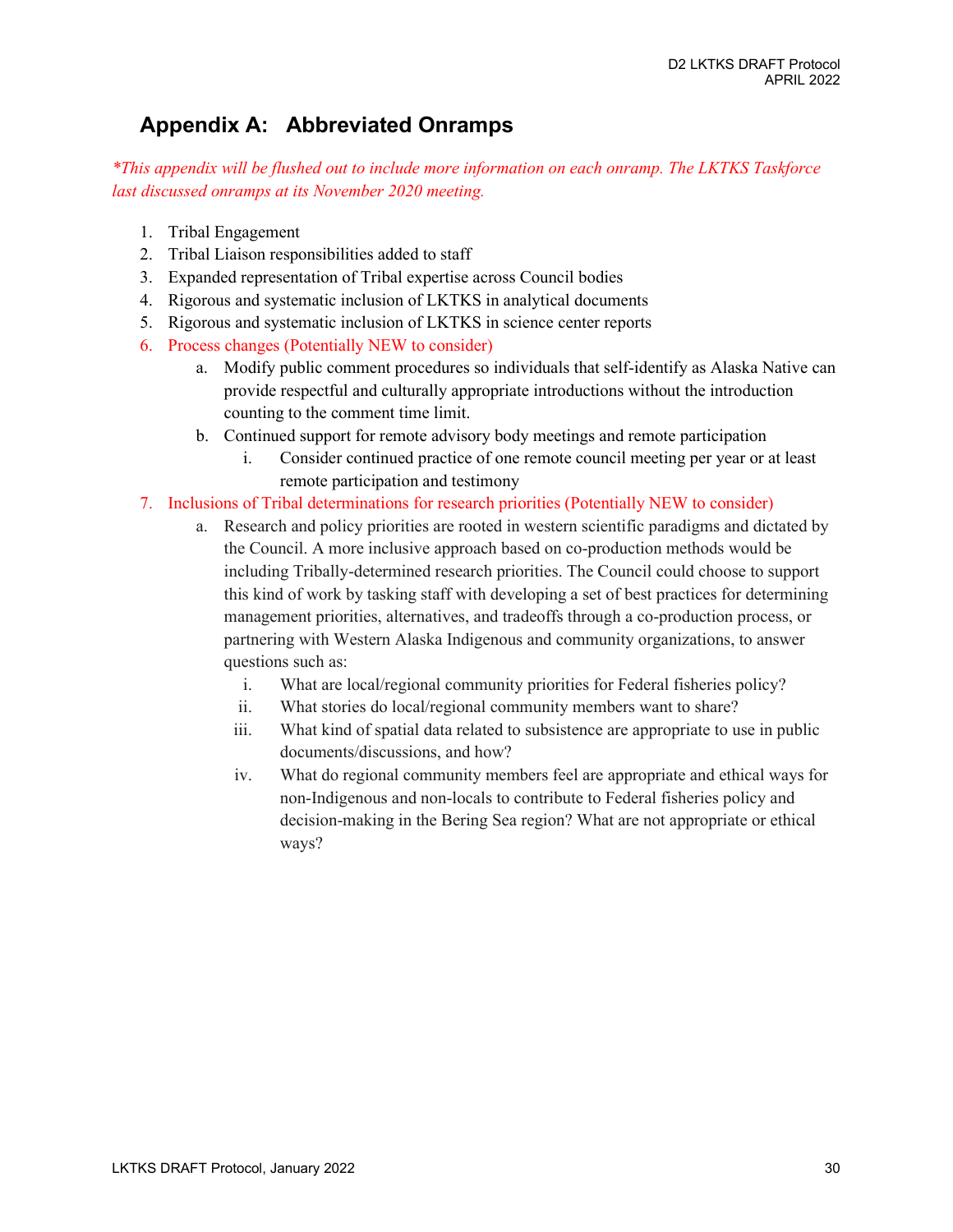# <span id="page-30-0"></span>**References**

- Active, J. (1999). Why subsistence is a matter of cultural survival: A Yup'ik point of view. *Alaska Native] Writers, Storytellers & Orators: The Expanded Edition.*
- Ahmasuk, A., Trigg, E.W., Magdanz, J.S., & Robbins, B. (2008). Bering Strait region
- local and traditional knowledge pilot project: A comprehensive subsistence use study of the Bering Strait region. Kawerak, Inc., Nome, North Pacific Research Board Project Final Report, Project #643.
- Anderson, R. T. (2016). Sovereignty and subsistence: native self-government and rights to hunt, fish, and gather after ANCSA." *Alaska Law Review, 33*(2),187-227.
- Allison, E. H., Ratner, B. D., Åsgård, B., Willmann, R., Pomeroy, R., & Kurien, J. (2012). Rights‐based fisheries governance: from fishing rights to human rights. *Fish and Fisheries*, *13*(1), 14-29.
- Ames, T. (1998). Cod and haddock spawning grounds in the Gulf of Maine from Grand Manan Channel to Ipswich Bay. In H. von Herbing, I.L. Kornfield, M. Tupper and J. Wilson (Ed.). *The implications of localized fisheries stocks (55-64)*. Ithaca, NY: NRAES.
- Ames, T. (2007). Putting fishers' knowledge to work: Reconstructing the Gulf of Maine cod spawning ground on the basis of local ecological knowledge. In F. Hickley, H. Koldewey, and N. Haggan (Ed.). *Fishers' knowledge in fisheries science and management (*353-363). Paris: UNESCO.
- Anderson, C. M., Krigbaum, M. J., Arostegui, M. C., Feddern, M. L., Koehn, J. Z., P.T. Kuriyama, et al. (2019). How commercial fishing effort is managed. *Fish and Fisheries*, *20*(2), 268-285.
- Aporta, C. (2002). Life on the ice: understanding the codes of a changing environment. *Polar Record, 38*(207), 341–54.
- Aporta, C., & Higgs, E. (2005). Satellite culture: Global positioning systems, Inuit wayfinding, and the need for new account of technology. *Current Anthropology, 46*(5).
- Arsenault, R., Bourassa, C., Diver, S., McGregor, D., & Witham, A. (2019). Including indigenous knowledge systems in environmental assessments: restructuring the process. *Global Environmental Politics*, *19*(3), 120-132.
- Aslaksen, I., Dallmann, W., Holen, D. L., Høydahl, E., Kruse, Poppel, J…,et al. (2008). Interdependency of subsistence and market economies in the Arctic. *The economy of the North*, *2007*, 75-98.
- Ban, N.C, Eckert, L., McGreer, M., & Frid, A. (2017). Indigenous knowledge as data for modern fishery management: A case study of Dungeness crab in Pacific Canada. *Ecosystem Health and Sustainability, 3*(8).
- Ban, N. C., Frid, A., Reid, M., Edgar, B., Shaw, D., &. Siwallace, P. (2018). Incorporate Indigenous perspectives for impactful research and effective management. *Nature ecology & evolution*, *2*(11), 1680-1683.
- Barnhardt, R. & Kawagley, O.A. (2005). Indigenous knowledge systems and Alaska Native ways of knowing. *Anthropology & Education Quarterly, 36*(1), 8-23.
- Bartlett, C.M., Marshall, M., & Marshall, A. (2012). Two-eyed seeing and other lessons learned within a co-learning journey of bringing together indigenous and mainstream knowledges and ways of knowing. *Journal of Environmental Studies and Sciences, 2*, 331-340.
- Berger, T.R. 1985. *Village journey: The report of the Alaska Native review commission*. New York: Hill and Wang.

Bering Sea Elders Advisory Group. 2011. *The Northern Bering Sea. Our way of life*. *Alaska Marine Conservation Council*.

[http://eloka-arctic.org/communities/media/files/AMCC\\_BeringSeaElders-northern-beri](http://eloka-arctic.org/communities/media/files/AMCC_BeringSeaElders-northern-beri) [g-sea-report-04-01-12.pdf](http://eloka-arctic.org/communities/media/files/AMCC_BeringSeaElders-northern-bering-sea-report-04-01-12.pdf)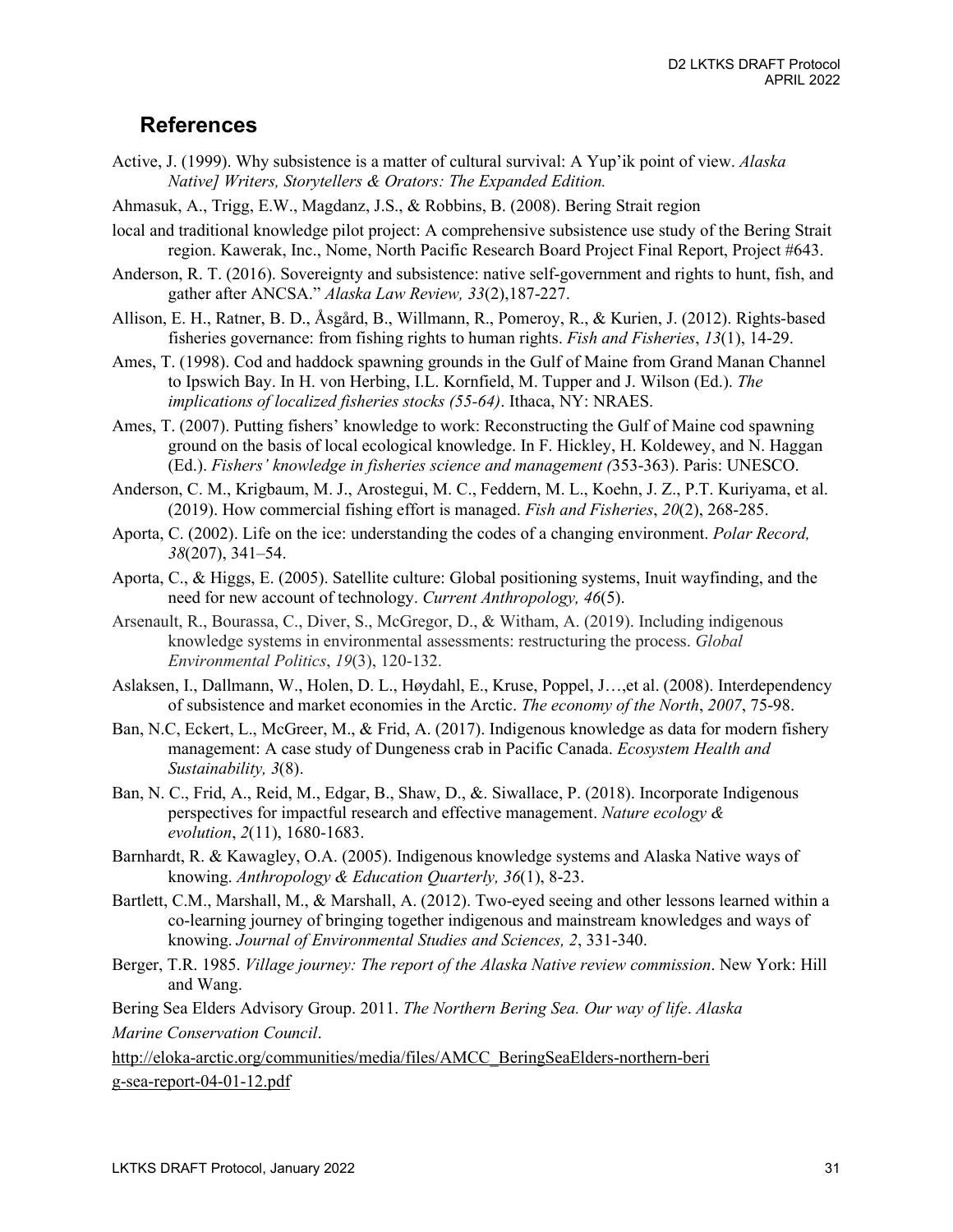- Berkes, F. (1993). Traditional ecological knowledge in perspective. In: J.T. Inglis (Ed.). *Traditional ecological knowledge: Concepts and cases international program on traditional ecological knowledge*. Ottawa, Canada: Canadian Museum of Nature, Ottawa.
- Berkes, F. (1999). *Sacred ecology: traditional ecological knowledge and resource management*. Philadelphia, PA: Taylor & Francis.
- Burgess, P. (1999). *Traditional knowledge: A report prepared for the Arctic Indigenous Peoples Secretariat*. Copenhagen: Indigenous Peoples' Secretariat Arctic Council.
- Callaway, D. (2020). Resource use in rural Alaskan communities. In D.L. Peterson & D.R. Johnson (Ed.). *Human Ecology and Climate Change* (155-168). New York, NY: Taylor & Francis.
- Capistrano, R. C. G., & Charles, A. T. (2012). Indigenous rights and coastal fisheries: a framework of livelihoods, rights and equity. *Ocean & Coastal Management*, *69*, 200-209.
- Carothers, C. (2010). Tragedy of commodification: Displacements in Alutiiq fishing communities in the Gulf of Alaska. *Mast*, *9*(2), 95-120.
- Carothers, C. (2011). Equity and access to fishing rights: Exploring the community quota program in the Gulf of Alaska." *Human Organization*, 70(3), 213-223.
- Carothers, C., Black, J., Langdon, S., Donkersloot, R., Ringer, D., Coleman, J… et al. (2021). Indigenous peoples and salmon stewardship: a critical relationship. *Ecology and Society*, *26(*1).
- Carroll, S. R., Rodriguez-Lonebear, D., & Martinez, A. (2019). Indigenous data governance: Strategies from United States Native nations. *Data Science Journal, 18*(1), 31.
- Chapman, J. M., & Schott, S. (2020). Knowledge coevolution: generating new understanding through bridging and strengthening distinct knowledge systems and empowering local knowledge holders. *Sustainability Science*, *15*(3), 931-943.
- Cheung, W. W. L., & Frölicher, T.L. (2020). Marine heatwaves exacerbate climate change impacts for fisheries in the northeast Pacific. *Scientific Reports, 10*, 1–10.
- Christie, K. S., Hollmen, T.E., Huntington,H.P., & Lovvorn, J.R. (2018). Structured decision analysis informed by traditional ecological knowledge as a tool to strengthen subsistence systems in a changing Arctic. *Ecology and Society*, 23(4).
- Clark, C. (2016). Here's how Native knowledge could help save salmon. KCET. http[s://www.kcet.org/shows/tending-the-wild/heres-how-native-knowledge-could-help-save-salm](http://www.kcet.org/shows/tending-the-wild/heres-how-native-knowledge-could-help-save-salm) on.
- Close, C. H., & Hall, G.B. (2006). A GIS-based protocol for the collection and use of local knowledge in fisheries management planning. *Journal of environmental management*, *78*(4), 341-352.
- Cochran, P., Huntington, O.H.., Pungowivi, O.H., Tom, S., Chapin, F.S, Huntington, H.P.,… et al. (2013). Indigenous frameworks for observing and responding to climate change in Alaska. In J.K. Moldonado, B. Colombi, R. Pandya (Ed.). *Climate change and Indigenous Peoples in the United States* (49-59). Cham: Springer.
- Dietz, T., Shwom, R. L., & Whitley, C.T. (2020). Climate change and society. *Annual Review of Sociology*, *46*, 135-158.
- Convention on Biological Diversity (CBD). Convention on Biological Diversity, June 5, 1992, 1760 U.N.T.S.79 .
- Donkersloot, R., Black, J., Carothers, C., Ringer, D., Justin, W., Clay, P., … et al. (2020). Assessing the sustainability and equity of Alaska salmon fisheries through a well-being framework. *Ecology and Society*, *25*(2).
- Donkersloot, R., Coleman, J., Carothers, C., Ringer, D., & Cullenberg, P. (2020). Kin, community, and diverse rural economies: Rethinking resource governance for Alaska rural fisheries. *Marine Policy*, *117*, 103966.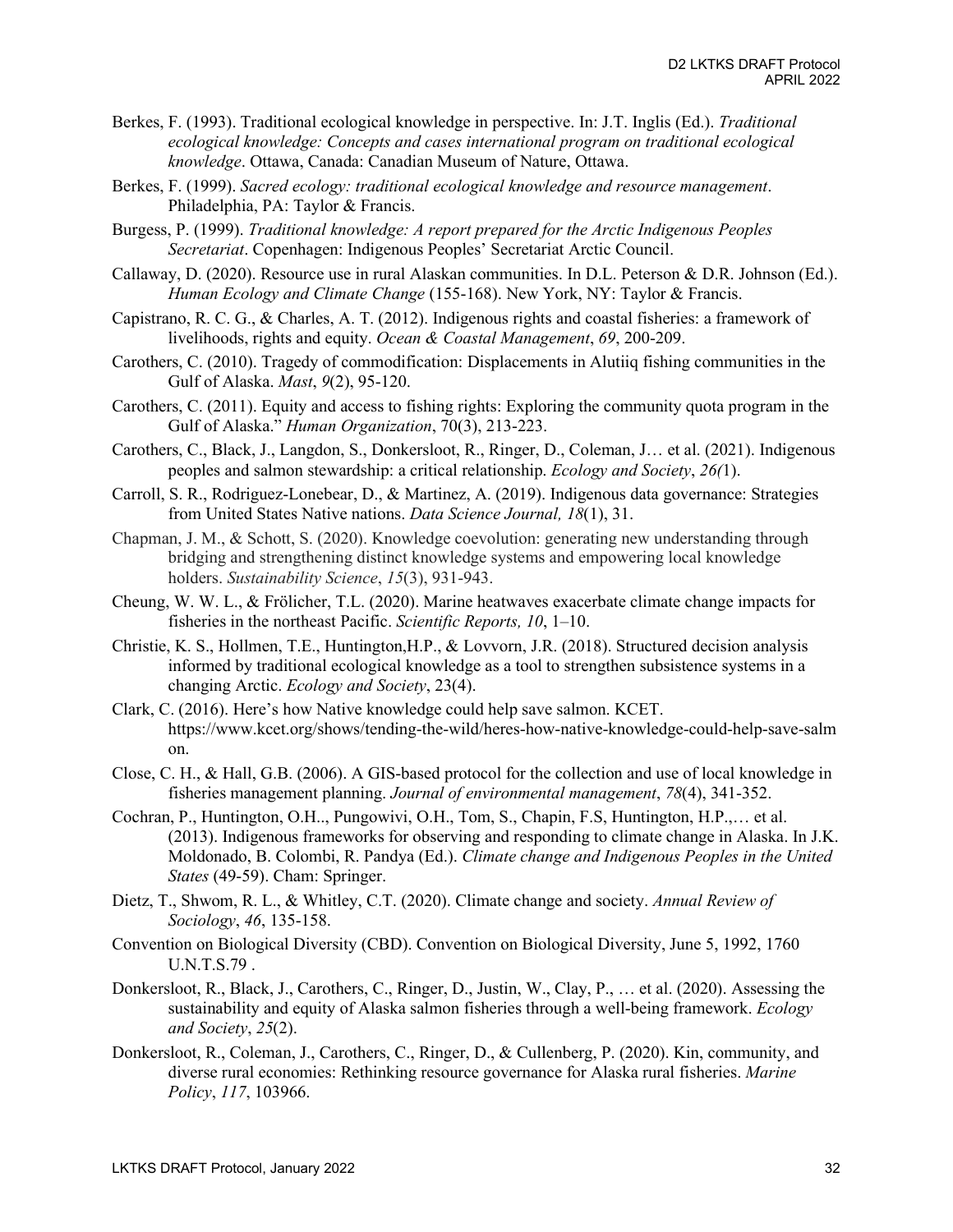- Ellis, S. C. (2005). Meaningful consideration? A review of traditional knowledge in environmental decision making. *Arctic*, 66-77.
- Fall et al. (2013). Continuity and change in subsistence harvests in five Bering Sea communities: Akutan, Emmonak, Savoonga, St. Paul and Togiak. *Deep-Sea Research Part II, 94*, 274-291.
- Feeney, R.G. (2013). Evaluating the use of social impact assessment in Northeast US federal fisheries management. *Impact Assessment and Project Appraisal, 31*(4), 271-279.
- Fienup-Riordan, A. (1990*). Eskimo Essays: Yup'ik lives and how WE see them*. New Brunswick, NJ: Rutgers University Press..
- First Alaskans Institute (FAI). (2008). *Do Alaska Native people get free medical care? And other frequently asked questions*. Anchorage, AK: University of Alaska/ Alaska Pacific University.
- Flynn, M., Ford, J. D., Pearce, T., Harper, S. L., & IHACC Research Team. (2018). Participatory scenario planning and climate change impacts, adaptation and vulnerability research in the Arctic. *Environmental Science & Policy*, *79*, 45-53.
- Gadamus, L. & Raymond-Yakoubian, J. (2015). A Bering Strait indigenous framework for resource management: respectful seal and walrus hunting. *Arctic Anthropology, 52*(2), 87–101[.](https://kawerak.org/wp-content/uploads/2018/04/Respectful-hunting-article.pdf)
- Goulet, J.G. (1998). *Ways of knowing: Experience, knowledge, and power among the Dene Tha*. Lincoln: University of Nebraska Press.
- Green, K. M., Fletcher, S. S., Beaudreau, A. H., & Whiting, S. M. (2020). Iñupiaq Values in Subsistence Harvesting: Applying the Community Voice Method in Northwest Alaska. *Society & Natural Resources*, *33*(1), 122-137.
- Gritsenko, D. (2018). Energy development in the Arctic: resource colonialism revisited. In A. Goldthau, M.F. Keating, & C. Kuzemko. *Handbook of the International Political Economy of Energy and Natural Resources*. Edward Elgar Publishing.
- Hay, K. & Inuit Study Participants. 2000. *Final report of the Inuit Bowhead knowledge study*. Nunavut Wildlife Management Board, Iqaluit, Nunavut Territory.
- Hauser, D. D., Whiting, A. V., Mahoney, A. R., Goodwin, J., Harris, C., Schaeffer, R. J., … et al. (2021). Co-production of knowledge reveals loss of Indigenous hunting opportunities in the face of accelerating Arctic climate change. *Environmental Research Letters*, *16*(9), 095003.
- Hill, R., Adem, Ç., Alangui, W. V., Molnár, Z., Aumeeruddy-Thomas, Y., Bridgewater, P., ... et al. (2020). Working with indigenous, local and scientific knowledge in assessments of nature and nature's linkages with people. *Current Opinion in Environmental Sustainability*, *43*, 8-20.
- Hosen, N., Nakamura, H., & Hamzah, A. (2020). Adaptation to climate change: Does traditional ecological knowledge hold the key?.*Sustainability*, *12*(2), 676.
- Houde, N. (2007). The six faces of traditional ecological knowledge: Challenges and opportunities for Canadian co-management arrangements. *Ecology and Society, 12*(2).
- Huntington, H. P. (2000). Using traditional ecological knowledge in science: Methods a
- applications." *Ecological Applications 10*(5), 1270-1274.
- Huntington, H.P., Braem, N.M., Brown, C.L., Hunn, E., Krieg, P., Lestenkof, G., Sepez, J., Sigler, M.F., Wiese, F.K., Zavadil, P. (2013). Local and traditional knowledge regarding the Bering Sea ecosystem: Selected results from five indigenous communities. *Deep-Sea Research II*, *94*, 323- 332.
- Huntington, H. P., Quakenbush, L.T., & Nelson, M. (2016). Effects of changing sea
- ice on marine Mammals and subsistence hunters in Northern Alaska from traditional knowledge interviews. *Biology Letters, 12*(8).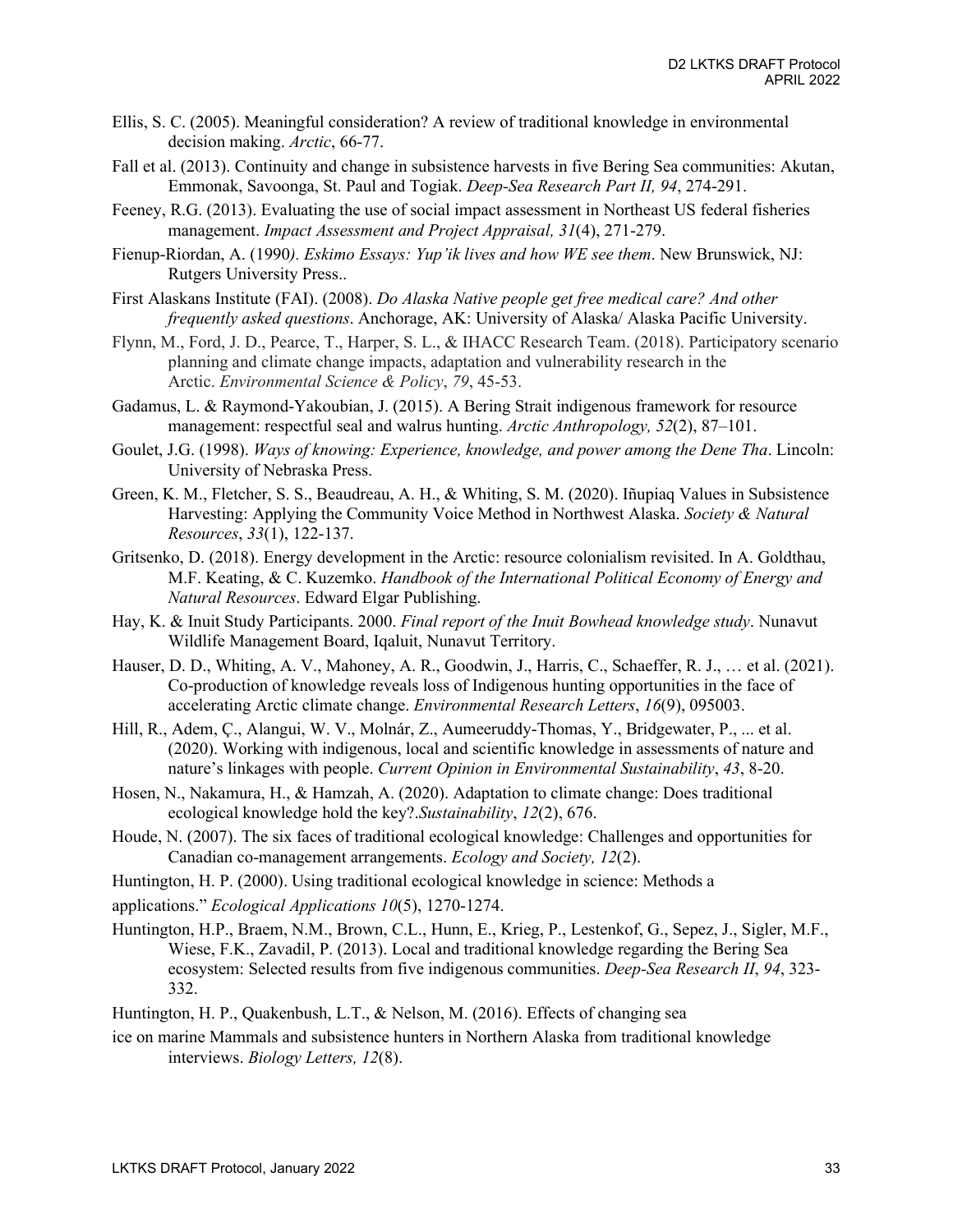- Huntington, H. P., Danielson, S. L., Wiese, F. K., Baker, M., Boveng, P., & Citta, J.J., … et al. (2020). Evidence suggests potential transformation of the Pacific Arctic ecosystem is underway. *Nature Climate Change*, *10*(4), 342-348.
- Huntington, H. P., Raymond-Yakoubian, J., Noongwook, G., Naylor, N., Harris, C., Harcharek, Q., & Adams, B. (2021). "We never get stuck:" A collaborative analysis of change and coastal community subsistence practices in the Northern Bering and Chukchi Seas, Alaska. *ARCTIC*, *74*(2), 113-126.
- Ingold, T. (2000). *The perception of the environment: essays in livelihood, dwelling, and skill*. London: Routledge.
- Indigenous and Tribal Peoples Convention, 1989 (No. 169). Convention (No. 169) Concerning indigenous and tribal people in independent countries art. 1(1), June 27, 1989, 1650 U.N.T.S. 383.
- Johannes, R.E., Freeman, M.M.R., & Hamilton, R.J. (2000). Ignore fishers' knowledge and miss the boat. *FISH and FISHERIES 1*, 257-271.
- Johannes, R.E., & Neis, B. (2007). *The value of anecdote. Fishers' knowledge in fisheries science and management*. Paris: UNESCO Publishing.
- Johnson, N., Alessa, L., Behe, C., Danielsen, F., Gearheard, S., Gofman-Wallingford, V., ... et al. (2015). The contributions of community-based monitoring and traditional knowledge to Arctic observing networks: reflections on the state of the field. *Arctic*, 28-40.
- Kauanui, J. K. (2016). 'A structure, not an event': Settler Colonialism and Enduring Indigeneity. *Lateral*, *5*(1), 5-1.
- Kovach, M. (2021). *Indigenous methodologies: Characteristics, conversations, and contexts*. University of Toronto press.
- Kishigami, N. (2021). Food security, food sovereignty, and Bowhead Whale hunts among the Iñupiat in Utqiaġvik, Alaska, USA. *Senri Ethnological Studies*, *104*, 93-112.
- Lam, D. P., Hinz, E., Lang, D., Tengö, M., Wehrden, H., & Martín-López, B. (2020). Indigenous and local knowledge in sustainability transformations research: a literature review. *Ecology and Society*, *25*(1).
- Lanzarotta, T. (2020). Ethics in retrospect: Biomedical research, colonial violence, and Iñupiat sovereignty in the Alaskan Arctic. *Social Studies of Science*, *50*(5), 778-801.
- Latulippe, N., & Klenk, N. (2020). Making room and moving over: knowledge co-production, Indigenous knowledge sovereignty and the politics of global environmental change decision-making. *Current Opinion in Environmental Sustainability*, *42*, 7-14.
- Lindemuth, J. (2017). *Memorandum regarding the legal status of Tribal Governments in Alaska*. Available at: [http://www.law.state.ak.us/pdf/opinions/opinions\\_2017/17-](http://www.law.state.ak.us/pdf/opinions/opinions_2017/17-004_JU20172010.pdf) 004\_JU20172010.pdf.
- Lyons, C., Carother, C., & Reedy, K. (2017) A tale of two communities: Using relational place-making to examine fisheries policy in the Pribilof Island communities of St. George and St. Paul, Alaska. *Maritime Studies, 15*(7), 1-23.
- Lyons, C., Carothers, C., & Coleman, J. (2019). Alaska's community development quota program: A complex institution affecting rural communities in disparate ways. *Marine Policy*, *108*, 103560.
- Martin, K. S., McCay, B. J., Murray, G. D., Johnson, T. R., & O. les, B. (2007). Communities, knowledge and fisheries of the future. *International Journal of Global Environmental Issues,* 7(2-3), 221- 239.
- Mastrángelo, M. E., Pérez-Harguindeguy, N., Enrico, L., Bennett, E., Lavorel, S., Cumming, G. S., ... & Zoeller, K. (2019). Key knowledge gaps to achieve global sustainability goals. *Nature Sustainability*, *2*(12), 1115-1121.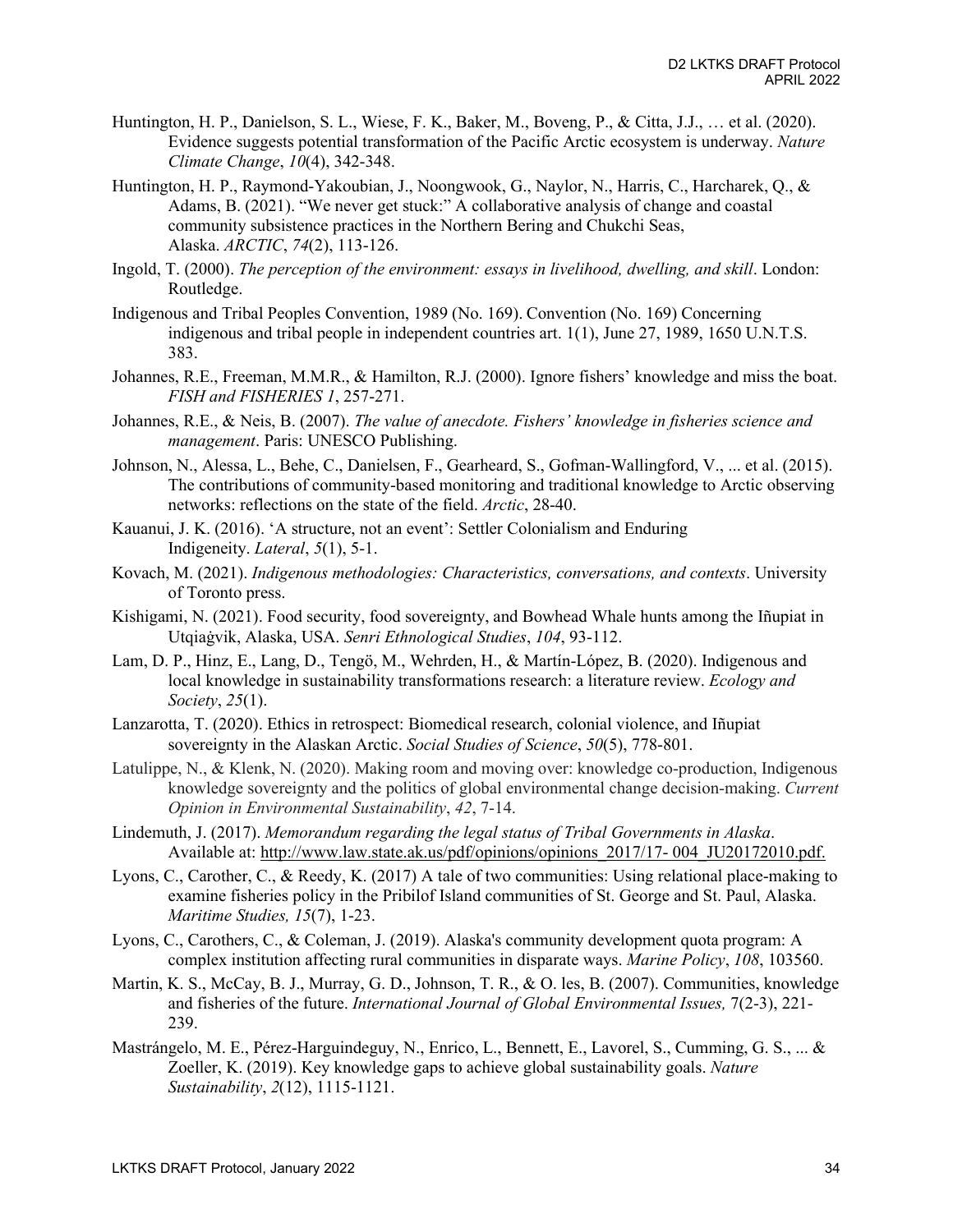- McDermott, M., Mahanty, S., & Schreckenberg, K. (2013). Examining equity: A multidimensional framework for assessing equity in payments for ecosystem services. *Environmental Science & Policy*, 33, 416-427.
- McGregor, D. (2005). Traditional ecological knowledge: An Anishnabe woman's perspective. *Atlantis: Critical Studies in Gender, Culture & Social Justice, 29*(2), 103-109.
- Meier, W. N., Hovelsrud, G. K., Van Oort, B. E., Key, J. R., Kovacs, K. M., Michel, C., ... & Reist, J. D. (2014). Arctic sea ice in transformation: A review of recent observed changes and impacts on biology and human activity. *Reviews of Geophysics*, *52*(3), 185-217.
- Nadasdy, P. 2003. *Hunters and bureaucrats: Power, knowledge, and Aboriginal-State relations in the Southwest Yukon*. Vancouver: University of British Columbia Press.
- Mulalap, C. Y., Frere, T., Huffer, E., Hviding, E., Paul, K., Smith, A., & Vierros, M. K. (2020). Traditional knowledge and the BBNJ instrument. *Marine Policy*, *122*, 104103.
- Mulalap, C. Y., Frere, T., Huffer, E., Hviding, E., Paul, K., Smith, A., & Vierros, M. K. (2020). Traditional knowledge and the BBNJ instrument. *Marine Policy*, *122*, 104103.
- Mustonen, T., & Van Dam, B. (2021). Towards a shared understanding of Arctic climate change and urgency in Alaska. *The Geographical Journal*, *187*(3), 269-277.
- Murphy, R.D., Downs, M., Wolf, N., & Harris, B. A landscape of social data: guiding principles for integrating stakeholder-based data in marine fisheries management. *In review*.
- National Research Council (NRC). 1996. *The Bering Sea ecosystem*. D.C.: National Academy Press.
- Nilsson, L. M., & Evengård, B. (2015). Food security or food sovereignty: what is the main issue in the Arctic?. In B. Evengård, J. Nymand Larsen, Ø. Paasche (Ed.). *The New Arctic* (213-223). Cham: Springer.
- Nixon, R. (2011). *Slow Violence and the Environmentalism of the Poor*. Cambridge, MA: Harvard University Press.
- Noongwook, G., the Native Village of Savoonga, the Native Village of Gambell, Huntingon, H.P., & George, J.C. (2007). Traditional knowledge of the Bowhead Whale (*Balena Mysticetus*) around St. Lawrence Island, Alaska. *Arctic*, *60*(1), 47-54.
- North Pacific Fishery Management Council (NPFMC). 2019. *Bering Sea fishery ecosystem plan*. 1007 W.  $3<sup>rd</sup>$  Ave, Anchorage, AK.
- Oliver, E. C. J., Donat, M.G., Burrows, M.T., Moore, P.J., Smale, L. V. Alexander, J. A., Benthuysen, M., Feng, … et al. (2018). Longer and more frequent marine heatwaves over the past century. *Nature Communications, 9*,1–12.
- Pacific Fisheries Resource Conservation Council (PFRCC). (2011). *Incorporation of traditional and ecological knowledge and values in fisheries management*. ESSA Technologies Ltd. 1765 West 8th Avenue, Vancouver, BC.
- Panikkar, B., & Lemmond, B. (2020). Being on land and sea in troubled times: Climate change and food sovereignty in Nunavut. *Land*, *9*(12), 508.
- Peterson Williams, M.J., Robbins Gisclair, B., Cerny-Chipman, E., Levine, M., & Peterson, T. (2021). The heat is on: Gulf of Alaska pacific cod and climate-ready fisheries. *ICES Journal of Marine Science*.
- Petzold, J., Andrews, N., Ford, J. D., Hedemann, C., & Postigo, J. C. (2020). Indigenous knowledge on climate change adaptation: a global evidence map of academic literature. *Environmental Research Letters*, *15*(11), 113007.
- Pilcher, D. J., Naiman, D. M., Cross, J. N., Hermann, A. J., Siedlecki, S. A., Gibson, G. A., & Mathis, J. T. (2019). Modeled effect of coastal biogeochemical processes, climate variability, and ocean acidification on aragonite saturation state in the Bering Sea. *Frontiers in Marine Science*, *5*, 508.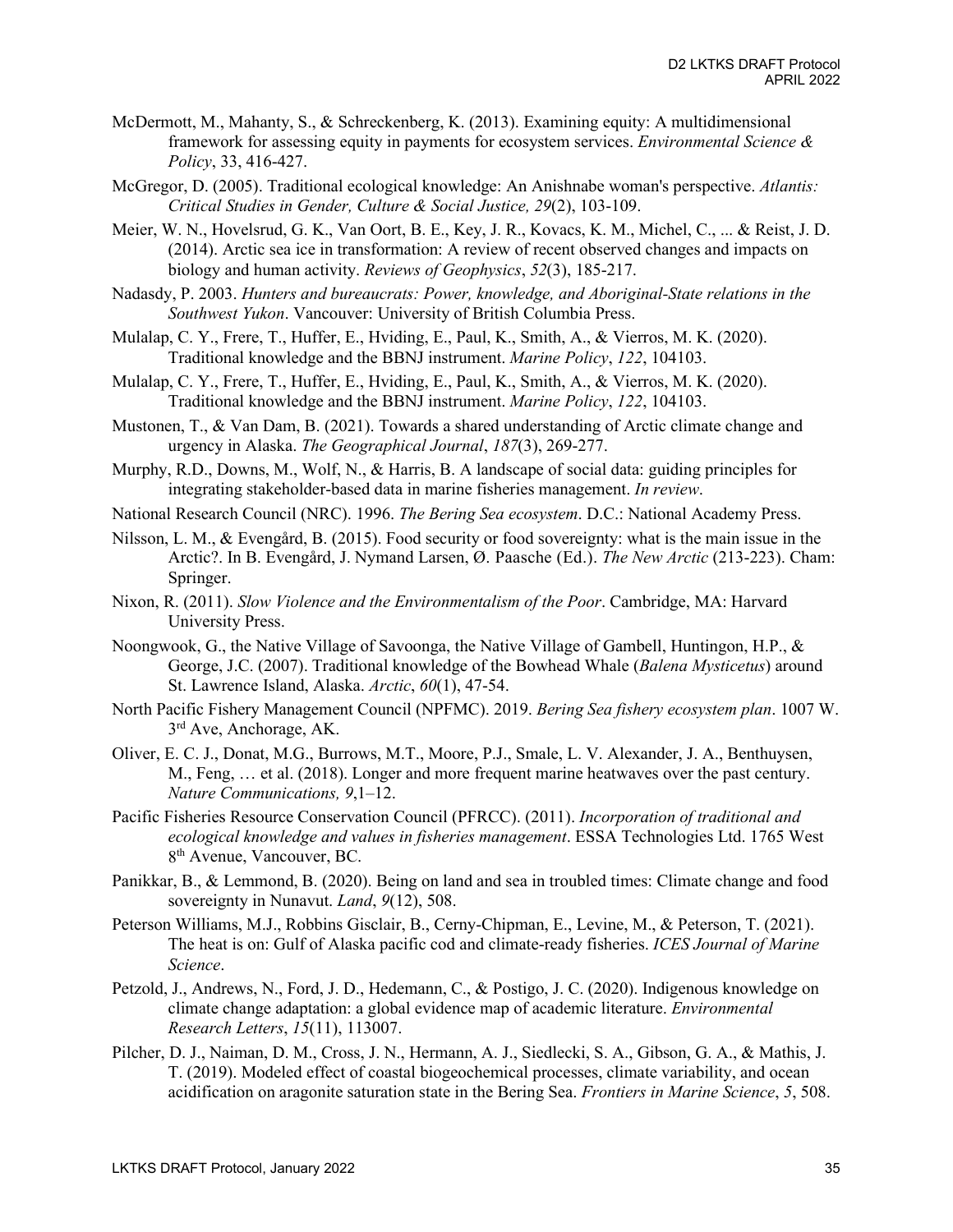- Pulsifer, P., Gearheard, S., Huntington, H.P., Parsons, M.A., McNeave, C., & McCann, H.S. (2012). The role of data management in engaging communities in Arctic research: Overview of the Exchange for Local Observations and Knowledge of the Arctic (ELOKA). *Polar Geography* 35(3- 4):271 – 290.
- Raymond-Yakoubian, J. (2009). Participation and resistance: Tribal involvement in Bering Sea fisheries Management and Policy. In: C. Carothers, K.R. Criddle, C.P. Chambers, P.J. Cullenberg, J.A. Fall, A.H. Himes-Cornell, J.P. Johnsen, N.S. Kimball, C.R. Menzies, and E.S. Springer (eds.), *Fishing people of the north: cultures, economies, and management responding to change (117- 130).* Alaska Sea Grant, University of Alaska Fairbanks.
- Raymond-Yakoubian, J., Raymond-Yakoubian, B., & Moncrieff, C. (2017). The incorporation of traditional knowledge into Alaska federal fisheries management." *Marine Policy*, *78,* 132–42[.](https://doi.org/10.1016/j.marpol.2016.12.024)
- Reedy-Maschner, K. (2009). Entangled livelihoods**: e**conomic integration and diversity in the Western Arctic. *Alaska Journal of Anthropology,* 7(2), 135-146.
- Reum, J. C., Blanchard, J. L., Holsman, K. K., Aydin, K., Hollowed, A. B., Hermann, A. J., ... & Punt, A. E. (2020). Ensemble projections of future climate change impacts on the Eastern Bering Sea food web using a multispecies size spectrum model. *Frontiers in Marine Science*, *7*, 124.
- Ruddle, K. 1994. Local knowledge in the folk management of fisheries and coastal marine environments. In: C. Dyer & F.R. McGoodwin (Ed.). *Folk management in the world's fisheries: Lessons for modern fisheries management* (161-206). Niwot, CO: University of Colorado Press.
- Scaggs, S. A., Gerkey, D., & McLaughlin, K. R. (2021). Linking subsistence harvest diversity and productivity to adaptive capacity in an Alaskan food sharing network. *American Journal of Human Biology*, e23573.
- Sharp, S.B. & Lach, D. (2003). Integrating social values into fisheries management: A Pacific Northwest study. *Fisheries*, 28(4), 10-15.
- Smith, D. (1998). An Athapaskan way of knowing: Chipewyan ontology. *American Ethnologist*, *25*, 412- 32.
- Springer, A.M., McRoy, C.P. & Flint, M.V. (1996). The Bering Sea green belt: Shelf-edge processes and ecosystem production. *Fisheries and Oceanography*, *5*(3/4), 205-223.
- Stuhl, A. (2016). *Unfreezing the Arctic: Science, colonialism, and the transformation of Inuit lands*. Chicago, IL: University of Chicago Press.
- Szymkowiak, M., Kasperski, S., & Lew, D. K. (2019). Identifying community risk factors for quota share loss. *Ocean & Coastal Management*, *178*, 104851.
- Szymkowiak, M., & Kasperski, S. (2021). Sustaining an Alaska coastal community: integrating place based well-being indicators and fisheries participation. *Coastal Management*, *49*(1), 107-131.
- Tagalik, S. (2012). Inuit Qaujimajatuqangit: The role of Indigenous knowledge in supporting wellness in Inuit communities in Nunavut. National Collaborating Centre for Indigenous Health.
- Thoman, R. L., Bhatt, U. S., Bieniek, P. A., Brettschneider, B. R., Brubaker, M., Danielson, S., ... & Walsh, J. E. (2020). The record low Bering sea ice extent in 2018: context, impacts, and an assessment of the role of anthropogenic climate change.
- Thornton, T. F., Moss, M. L., Butler, V. L., Hebert, J., & Funk, F. (2010). Local and traditional knowledge and the historical ecology of Pacific Herring in Alaska. *Journal of Ecological Anthropology, 14*(1), 81-88.
- Thompson, K. L., Lantz, T., & Ban, N. (2020). A review of Indigenous knowledge and participation in environmental monitoring. *Ecology and Society*, *25*(2).
- Torrey, B. B. 1978. *Slaves of the harvest: The story of the Pribilof Aleuts*. St. Paul Alaska Tanadgusix Corporation.